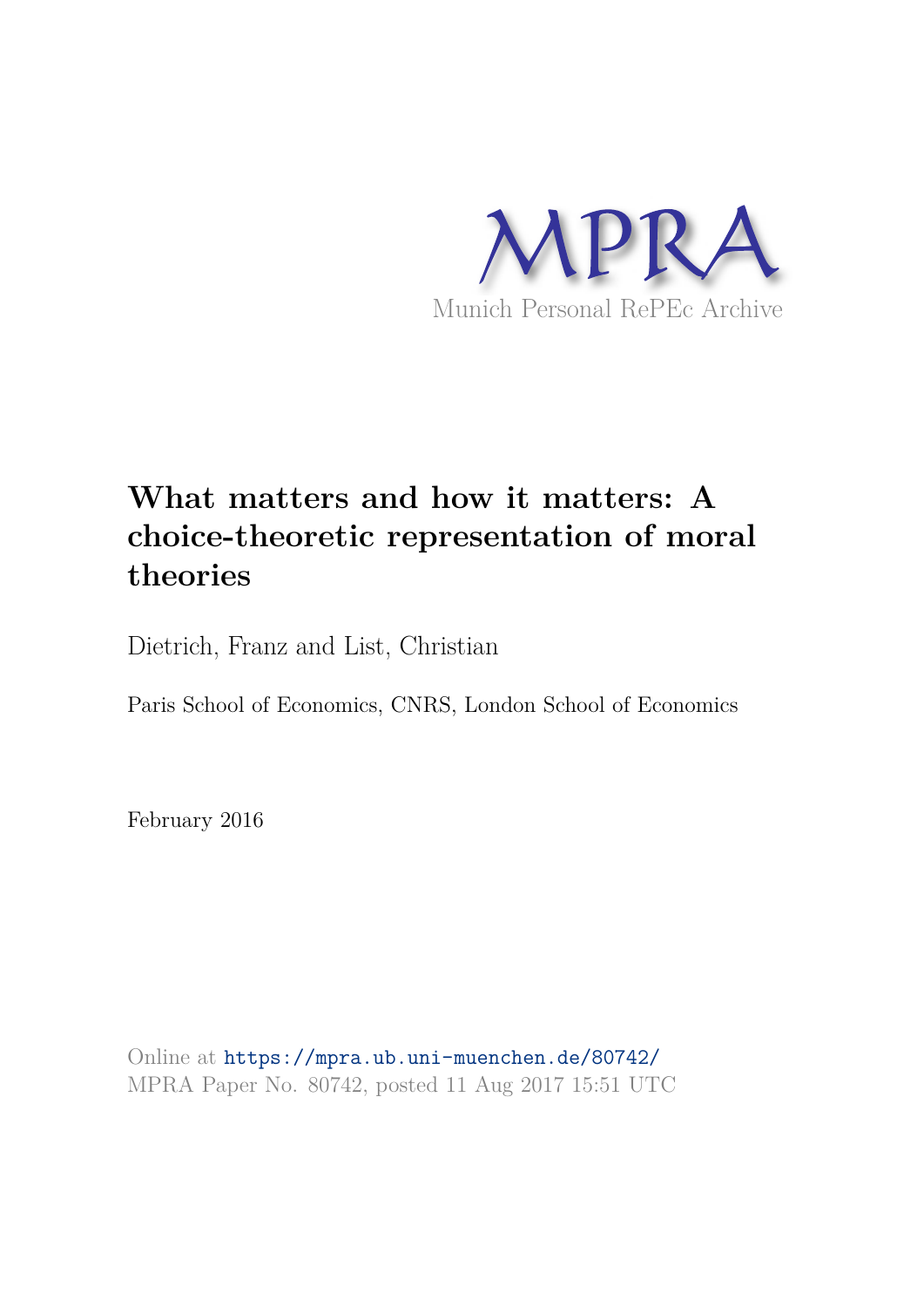# What Matters and How it Matters: A Choice-Theoretic Representation of Moral Theories<sup>\*</sup>

Franz Dietrich CNRS & Paris School of Economics

Christian List London School of Economics

This version: March-April 2017

#### Abstract

We present a new "reason-based" approach to the formal representation of moral theories, drawing on recent decision-theoretic work. We show that any moral theory within a very large class can be represented in terms of two parameters: (i) a specification of which properties of the objects of moral choice matter in any given context, and (ii) a specification of how these properties matter. Reasonbased representations provide a very general taxonomy of moral theories, as differences among theories can be attributed to differences in their two key parameters. We can thus formalize several distinctions, such as between consequentialist and non-consequentialist theories, between universalist and relativist theories, between agent-neutral and agent-relative theories, between monistic and pluralistic theories, between atomistic and holistic theories, and between theories with a teleological structure and those without. Reason-based representations also shed light on an important but under-appreciated phenomenon: the "underdetermination of moral theory by deontic content".

<sup>⇤</sup>Earlier versions of this work were presented at the Workshop on "Social Dynamics of Information Change", University of Amsterdam, 12/2013; the 2nd International Conference on Economic Philosophy, Strasbourg, 10/2014; a seminar on "Sciences, Normes, Décisions", Université Paris-Sorbonne, 5/2015; the Workshop on "Ethics, Uncertainty, and Decision Theory", Australian National University, 7/2015; the Conference on "Deontic Logic and Ethics", Venice International University, 11/2015; a seminar on "Décision, Rationalité et Interaction", ENS, Paris, 3/2016; a seminar on "Engineering Moral Agents", Schloss Dagstuhl, 6/2016; a PHARE seminar, Paris, 6/2016; and the 13th Meeting of the Society for Social Choice and Welfare, Lund, 7/2016. We thank the audiences as well as Mikaël Cozic, Thomas Scanlon, Kai Spiekermann, and Laura Valentini for valuable feedback. We are especially grateful to John Broome, Seth Lazar, and the anonymous readers for extensive comments, which have greatly helped us to improve the paper. Dietrich was supported by the French Agence Nationale de la Recherche (ANR-12-INEG-0006-01); List was supported by a Leverhulme Major Research Fellowship.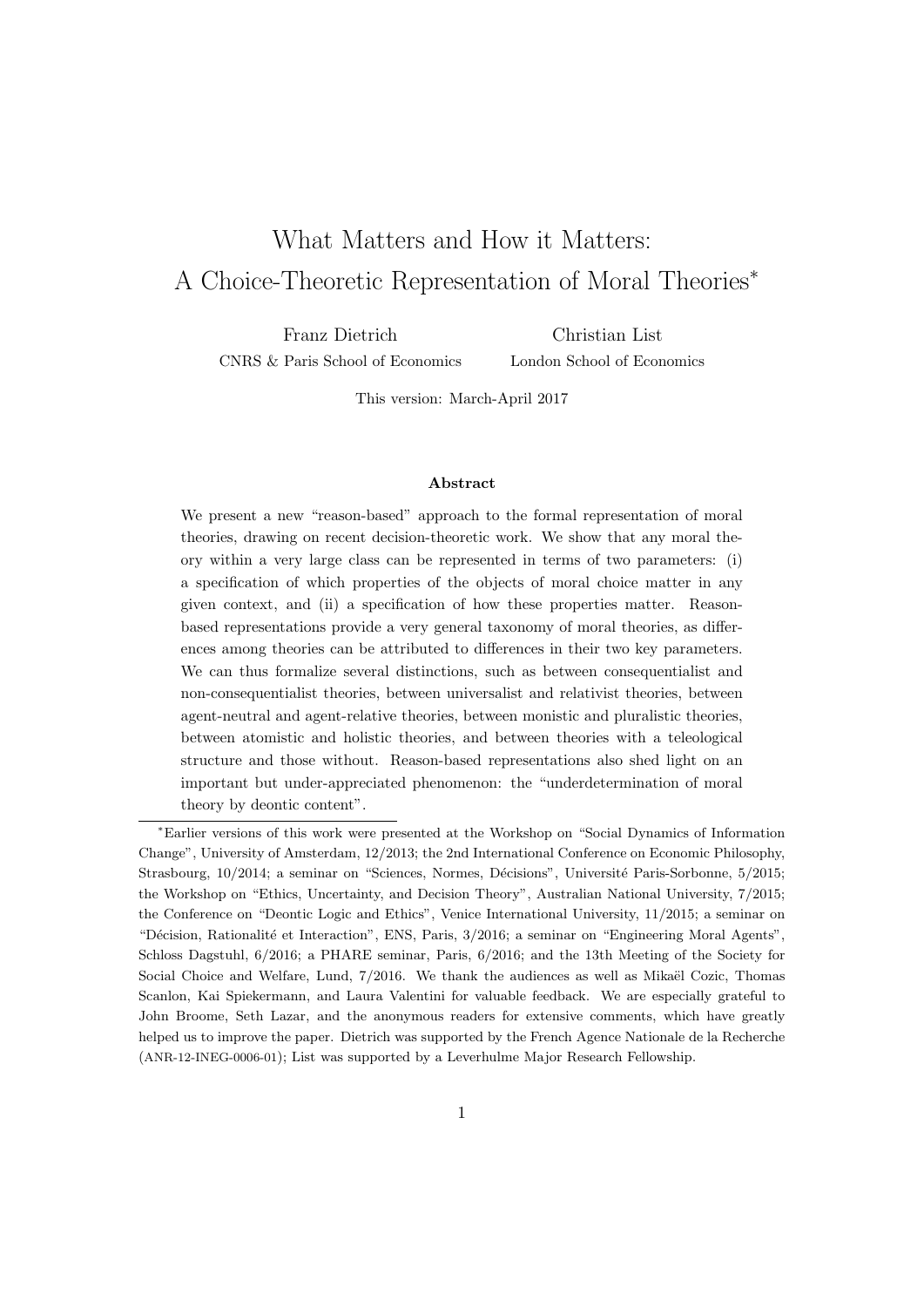### 1 Introduction

The aim of this paper is to propose a new approach to the formal representation of moral theories. We show that any moral theory within a very large class can be represented in terms of two parameters:

- (i) a specification of which properties of the objects of moral choice matter in any given context, and
- (ii) a specification of how these properties matter.

The first parameter tells us what the normatively relevant properties are, the second which sets of properties "outweigh" or "defeat" which others. We call a representation of a moral theory in terms of these two parameters a *reason-based representation*; we give a precise definition below. Reason-based representations encode not only a theory's *action-guiding recommendations* (i.e., how we should act, according to the theory), but also the *reasons* behind those recommendations (i.e., why we should act in that way).

We show that reason-based representations provide a very general taxonomy of moral theories, since differences among theories can be attributed to differences in their two key parameters. In particular, this way of representing moral theories can clarify a number of salient distinctions, such as between consequentialist and non-consequentialist theories, between universalist and relativist theories, between agent-neutral and agent-relative theories, between monistic and pluralistic theories, between atomistic and holistic theories, and between theories with a teleological structure and those without.

Reason-based representations also shed light on an important, but still underappreciated phenomenon: different moral theories may coincide in all their actionguiding recommendations, despite arriving at them in different ways (e.g., Dreier 1993; Broome 2004, ch. 3; Portmore 2011). Put differently, the same action-guiding recommendations may be explained in more than one way. For example, some deontologists and some consequentialists may agree on all "ought" statements, but offer different explanations for them. Our reason-based approach allows us to formalize, and investigate the generality of, this phenomenon: the *underdetermination of moral theory by deontic content*.

In developing our approach, we build on the existing debate on whether all moral theories can be "consequentialized".<sup>1</sup> Roughly speaking, a moral theory is "consequentializable" if its action-guiding recommendations are the same as those of some "counter-

<sup>1</sup>See, among others, Vallentyne (1988), Broome (1991, 2004), Oddie and Milne (1991), Dreier (1993, 2011), Louise (2004), Portmore (2007, 2011), Sachs (2010), Brown (2011), and Tenenbaum (2014).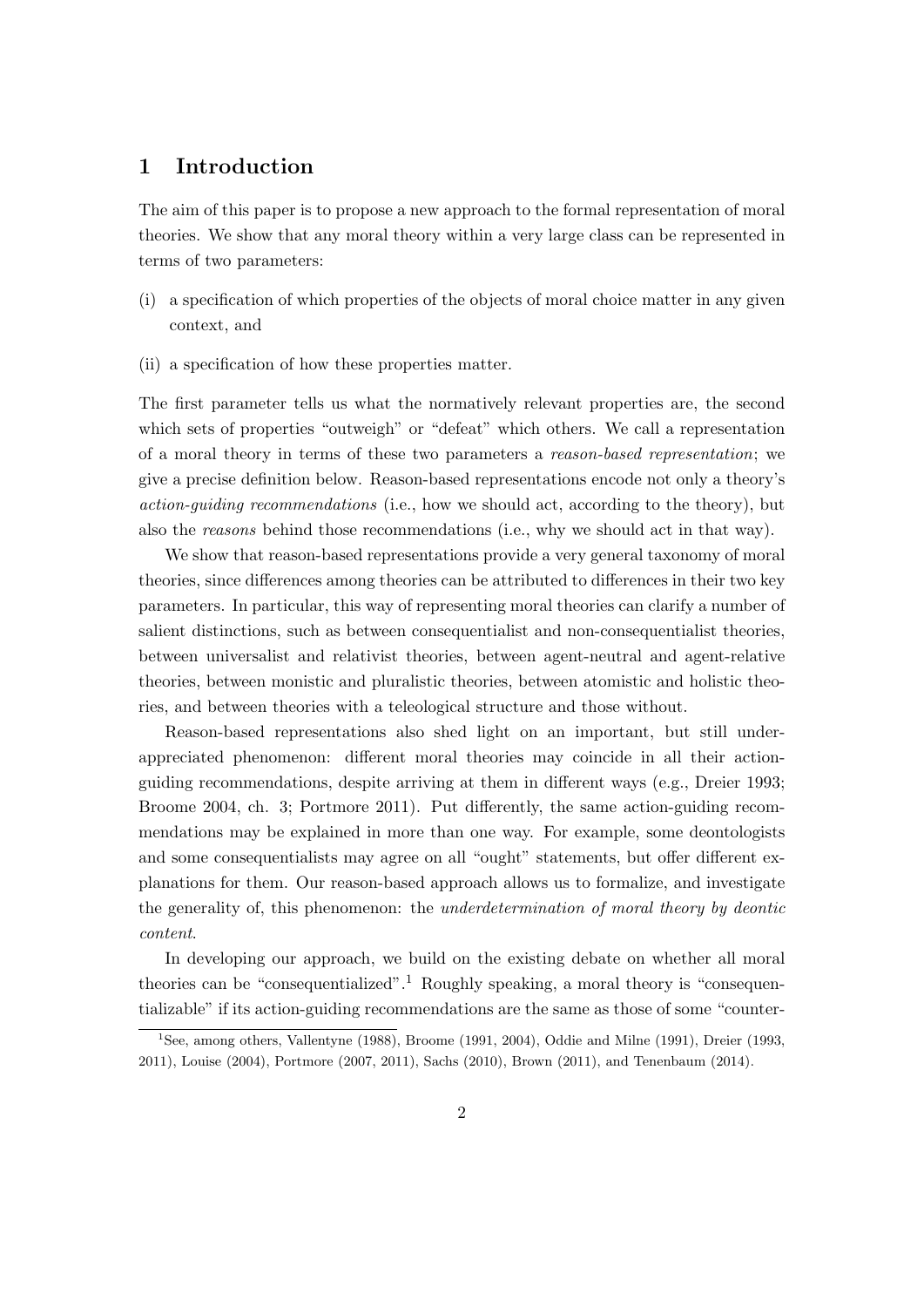part theory" that is structurally consequentialist.<sup>2</sup> Some scholars, such as Jamie Dreier (1993, 2011) and Douglas Portmore (2007), suggest that every moral theory – or at least every plausible one – can be represented in a consequentialist format, provided we employ a sufficiently broad notion of *consequences*. Others, such as Campbell Brown (2011, 750), argue that "[t]here are in fact limits to consequentialization": whenever a moral theory does not satisfy certain formal constraints, it defies consequentialization, in a sense that can be made precise.

We confirm that there are limits to consequentialization, unless we permit unilluminating ways of redescribing the options of moral choice. This raises the question of whether a theory that falls outside those limits can be represented in some other canonical way. Our framework gives a positive answer to this question. Moreover, even when a theory *can* be consequentialized, the framework enables us to represent not only the action-guiding recommendations but also the underlying reasons. Finally, going beyond the debate on consequentialization, the framework allows us to determine, for each of the attributes *consequentialist*, *universalist*, *agent-neutral*, *monistic*, *atomistic*, and *teleological*, which theories have that attribute and which are redescribable in a form that has it. We can call such theories "A-izable", where A is the attribute in question.<sup>3</sup>

### 2 What do we mean by a moral theory?

We begin with some basic terminology and informal background to our discussion. We define our central concepts more precisely in the subsequent formal exposition.

### 2.1 Normative versus axiological theories

Moral theories, broadly construed, can be of at least two kinds: they can be *axiological* or *normative*. An *axiological theory* is a theory of how good or bad (or better or worse relative to one another) certain objects of assessment are. The objects of assessment can be, for instance, possible worlds, states of affairs, actions, or consequences. A *normative theory*, by contrast, is a theory of which actions (or policies, plans, arrangements) are permissible or impermissible, right or wrong. Action-guidance is usually delivered by normative theories, not by axiological ones.

<sup>&</sup>lt;sup>2</sup>The "counterpart" terminology can be found, e.g., in Louise (2004), Portmore (2007), and Brown (2011). <sup>3</sup>Our analysis, while self-contained, builds on our earlier work on reason-based choice. Specifically, we build on the formal framework in Dietrich and List (2016), offering a normative rather than positive-

explanatory interpretation and application. For more distantly related works on reason-based preferences, see Dietrich and List (2013), Liu (2010), Pettit (1991), and Osherson and Weinstein (2012).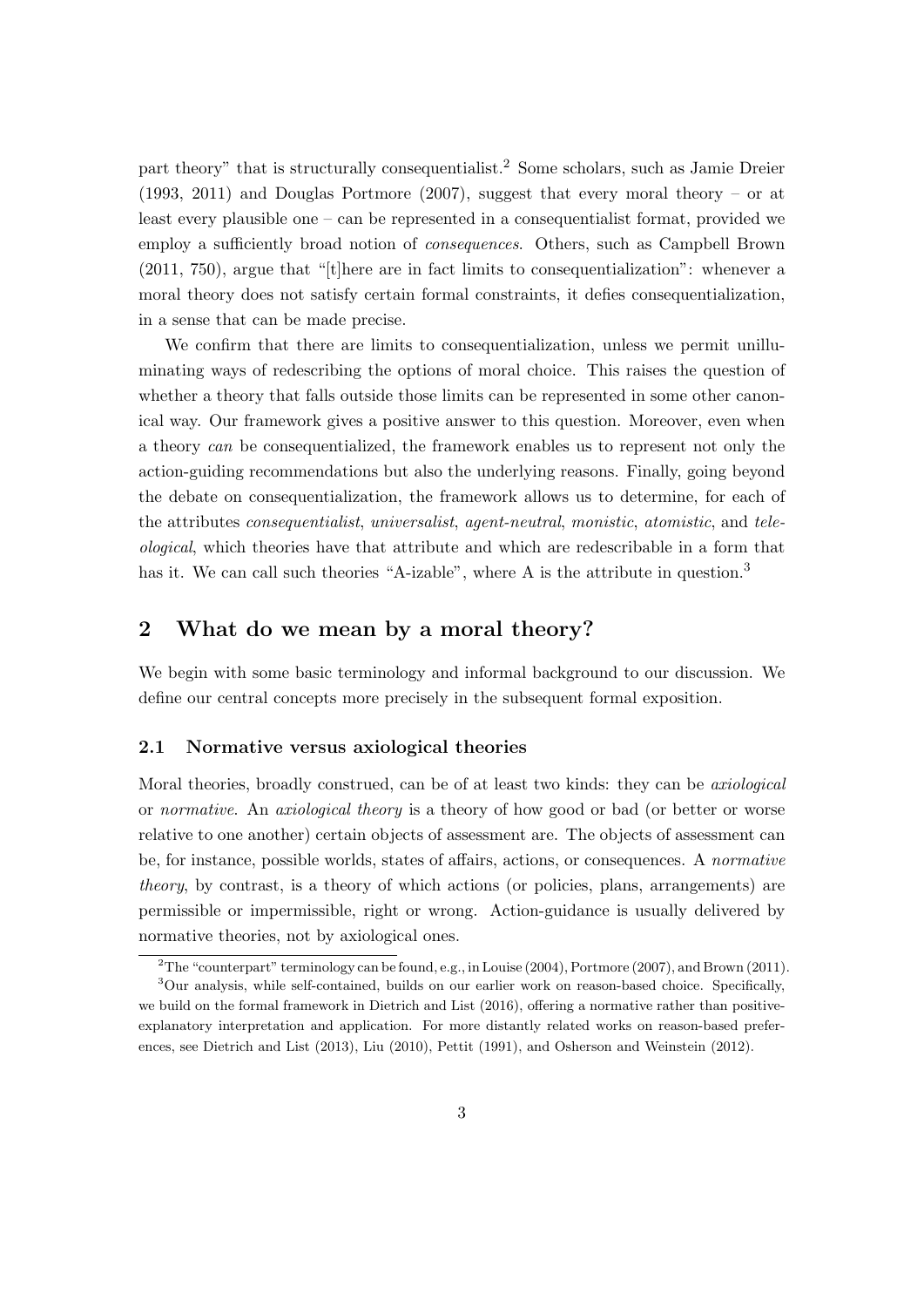Of course, there can be connections between theories of these two kinds. Many normative theories are based, directly or indirectly, on an axiological theory. Consequentialist theories, such as utilitarianism, are like this. They are normative theories that are defined on the basis of an underlying axiological theory which refers to the goodness of consequences (total welfare in the case of utilitarianism). Typically, they deem actions permissible or right if and only if they bring about the best feasible consequences. As already mentioned, the "consequentialization debate" concerns the question of whether all normative theories can be re-expressed in this format, under a suitable interpretation of "best consequences".

More broadly, a theory is *teleological* if its criterion for the permissibility of actions is that they are the best feasible ones, according to *some* underlying axiological theory, though not necessarily one that focuses on consequences alone. Assessments of goodness or betterness could focus, for instance, on how the acts relate to the context of choice. We can then say that a normative theory can be *teleologized* if it can be re-expressed in a teleological format, i.e., if we can construct a teleological counterpart theory with the same action-guiding recommendations (for earlier discussions, see, e.g., Broome 2004, ch. 3, and Vallentyne 1988).

We here focus on normative theories, rather than axiological ones. Therefore, when we speak of a moral theory, this should be understood to refer to a normative theory, unless otherwise stated.

### 2.2 Normative theories and their deontic content

Any normative theory – perhaps together with some auxiliary assumptions – entails a body of permissibility verdicts: verdicts about which actions are permissible in any given context, and which are not. These are the theory's action-guiding recommendations. Let us call this the *deontic content* of the theory.<sup>4</sup>

Typically, the theory itself is more than just an enumeration of its permissibility verdicts. It goes beyond its deontic content. This is because the theory offers a systematization or explanation of the implied permissibility verdicts, for example by identifying the reasons and general principles underpinning them. It is entirely possible, for instance, that different normative theories entail the same permissibility verdicts, despite arriving at them in different ways. Several authors have recognized this phenomenon, sometimes under the label of "extensional equivalence" (e.g., Portmore 2011, Dreier 2011, and ear-

<sup>&</sup>lt;sup>4</sup>This follows Brown's (2011) and Portmore's (2011) terminology (*deontic outputs* or *verdicts*). For related terminology, see also Oddie and Milne (1991).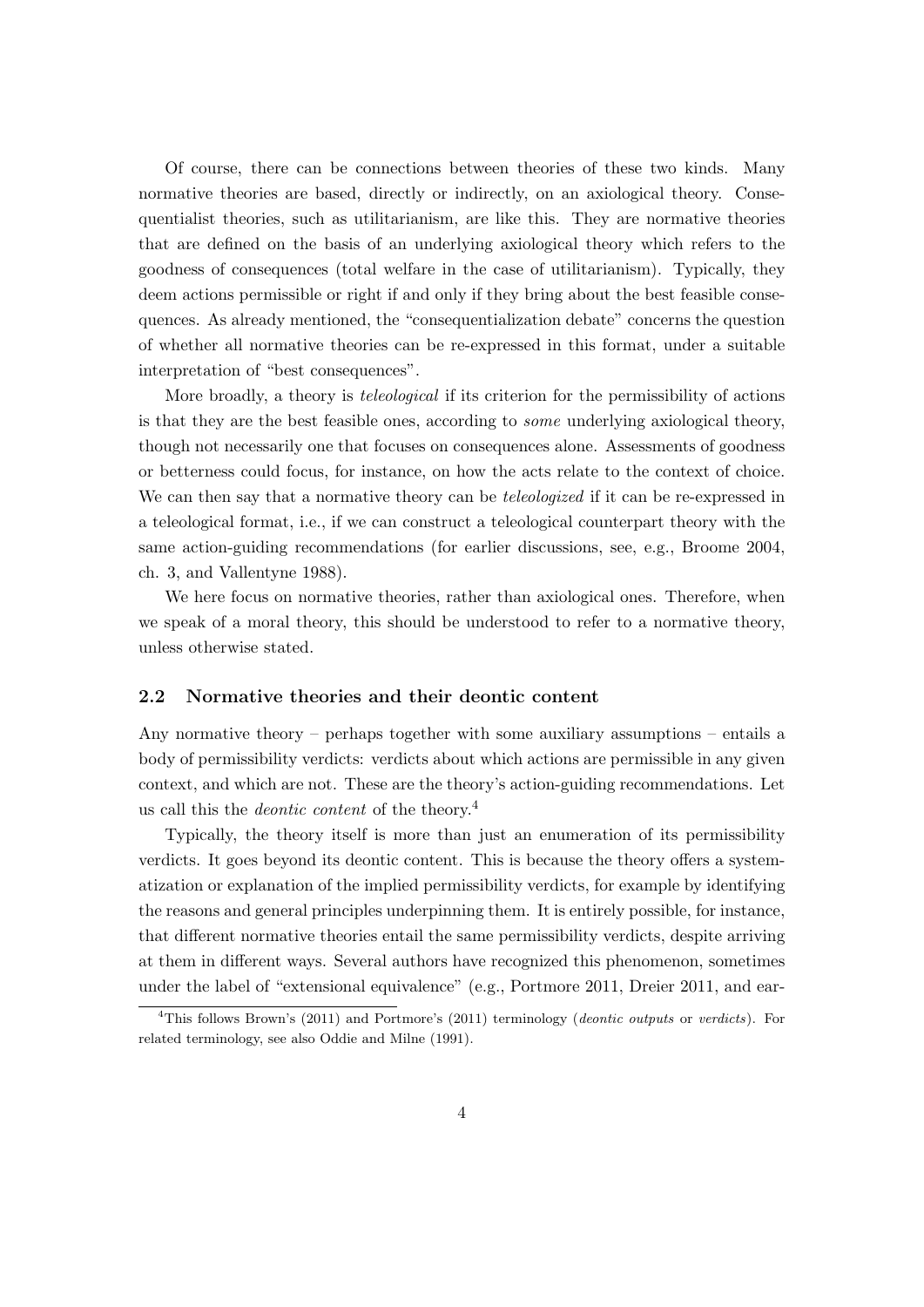lier, Lyons  $1965$ .<sup>5</sup> A striking suggestion of extensional equivalence can be found in Derek Parfit's book, *On What Matters* (2011). Parfit argues that his favourite versions of consequentialism, Kantianism, and Scanlonian contractualism essentially coincide in their recommendations and can be seen as attempts to climb the same mountain from different sides. Similarly, John Broome (2004, ch. 3) observes that the same normative recommendations may be derived from different axiologies.

If we are interested not only in how we ought to act, but also in why we ought to act in that way, then we cannot generally consider two extensionally equivalent theories as equivalent *simpliciter*. As Portmore (2011, 109) observes:

"[E]ven if two theories agree as to which acts are right, that does not mean that they agree on what makes those acts right... [M]oral theories are in the business of specifying what makes acts right. And so even two moral theories that are extensionally equivalent in their deontic verdicts can constitute distinct moral theories – that is, distinct theories about what makes acts right."<sup>6</sup>

The present problem is analogous to the case of science, where two or more distinct theories may explain the same observations and thus be observationally equivalent, despite being explanatorily different: W. V. Quine's famous *empirical underdetermination problem* (1975). Proponents of an instrumentalist view of science typically deny that there is much at stake in our choice among observationally equivalent theories. They think that the main point of a scientific theory is to accommodate the empirical observations (see, e.g., van Fraassen 1980); our theoretical constructs are just instrumentally useful representation devices. By contrast, scientific realists insist that there is a fact of the matter as to which theory offers the right explanation of the observations: no more than one of the rival theories can be true (see, e.g., Psillos 1999). Here, it is not only the theory's observable implications than can be true or false, but also the theoretical constructs offered as an explanation: the unobservables.

Similarly, normative theories are underdetermined by their deontic content. Some scholars, such as Dreier (2011), think that there is not much at stake in such cases of underdetermination. This view parallels the instrumentalist one in science. However, we think that those who attach significance to normative reasons ought to disagree. From their perspective, an accurate representation of a moral theory should capture not only the theory's deontic content, but also the underlying reasons or principles.

<sup>&</sup>lt;sup>5</sup>See also the references in footnote 1.

 ${}^{6}$ Dreier (2011) also discusses this passage.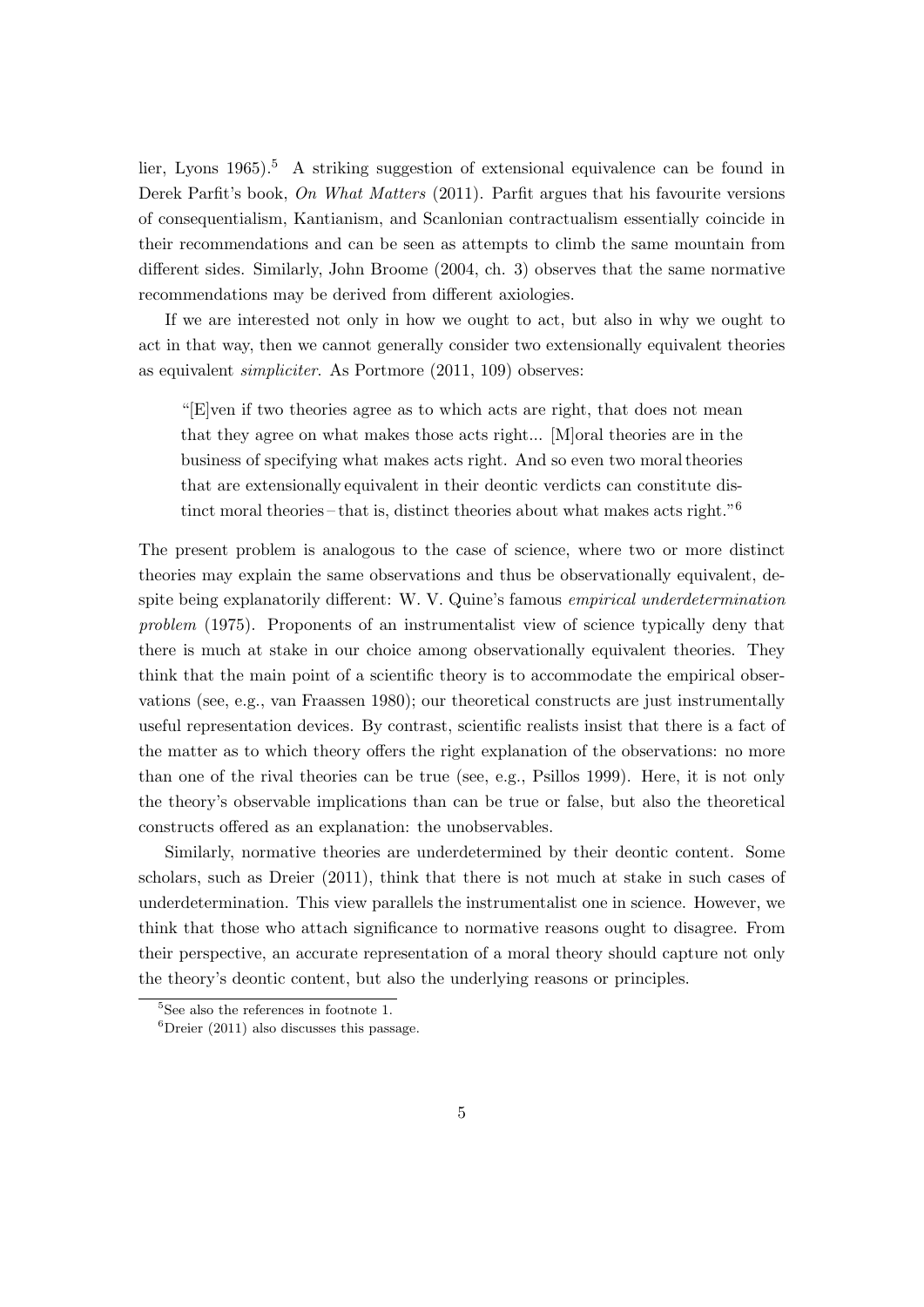### 3 How do we formalize a theory's deontic content?

We first explain how to formalize a theory's deontic content, following Broome (1991) and Brown (2011) in taking a decision-theoretic approach, and then we briefly revisit the limits of consequentialization.<sup>7</sup>

### 3.1 Choice contexts, options, and rightness functions

As noted, a theory's action-guiding recommendations are encoded by its deontic content: a specification of which actions are permissible in each context, and which are not. We formalize this as follows.

Let  $K$  be a set of possible *choice contexts* that an agent may be faced with. Each context K (an element of  $K$ ) is a situation in which the agent has to choose among, or appraise, some options, such as different actions or prospects. Let  $[K]$  denote the set of *available options* in context K. It is most natural to interpret these as the options that are "feasible" in that context, where readers may plug in their preferred notion of feasibility.<sup>8</sup> The set [K], in turn, is a subset of a universal set X of possible options.<sup>9</sup>

For each context  $K$ , a normative theory specifies which of the available options are permissible, and which not. To capture this, we introduce the notion of a *rightness function*. This is a function, denoted R, which assigns to each context K the set  $R(K)$ of "permissible" or "right" options in that context, where  $R(K)$  is a subset of [K]. In decision-theoretic terms, the function R is a *choice function*, reinterpreted to capture "permissible" or "right" choice, rather than "actual" or "formally rational" choice.<sup>10</sup>

A rightness function expresses a theory's deontic content. If, according to the theory, every available option is permissible in context  $K$ , then the set of permissible options  $R(K)$  coincides with [K]. If there is a unique permissible option in K, then  $R(K)$  is singleton. If there is no permissible option, then  $R(K)$  is empty, in which case the

<sup>7</sup>Related decision-theoretic approaches can also be found in other contributions to the consequentialization debate, as cited in footnote 1.

 $8$ On a thinner interpretation, the options in  $[K]$  are simply those that are candidates for appraisal in context K, whether feasible or not. Our default interpretation of  $[K]$ , as the set of "feasible" options, is natural if the normative theory in question obeys an "ought implies can" constraint. This interpretation is required for our definition of a "dilemma-free" rightness function below. The thinner interpretation (under which "available" means "being a candidate for appraisal") is compatible with the idea that we may appraise options as permissible or impermissible even before assessing their feasibility.

<sup>&</sup>lt;sup>9</sup>In particular, X contains every option that is available in at least one context, i.e.,  $X \supseteq \bigcup_{K \in \mathcal{K}} [K]$ . <sup>10</sup>Formally, R is a function from the set K of contexts into a set of subsets of X, where, for each K,  $R(K) \subseteq [K]$ . Note that a standard choice function assigns to each context a non-empty set of chosen options. We do not require non-emptiness. Our definition is similar to Brown's (2011).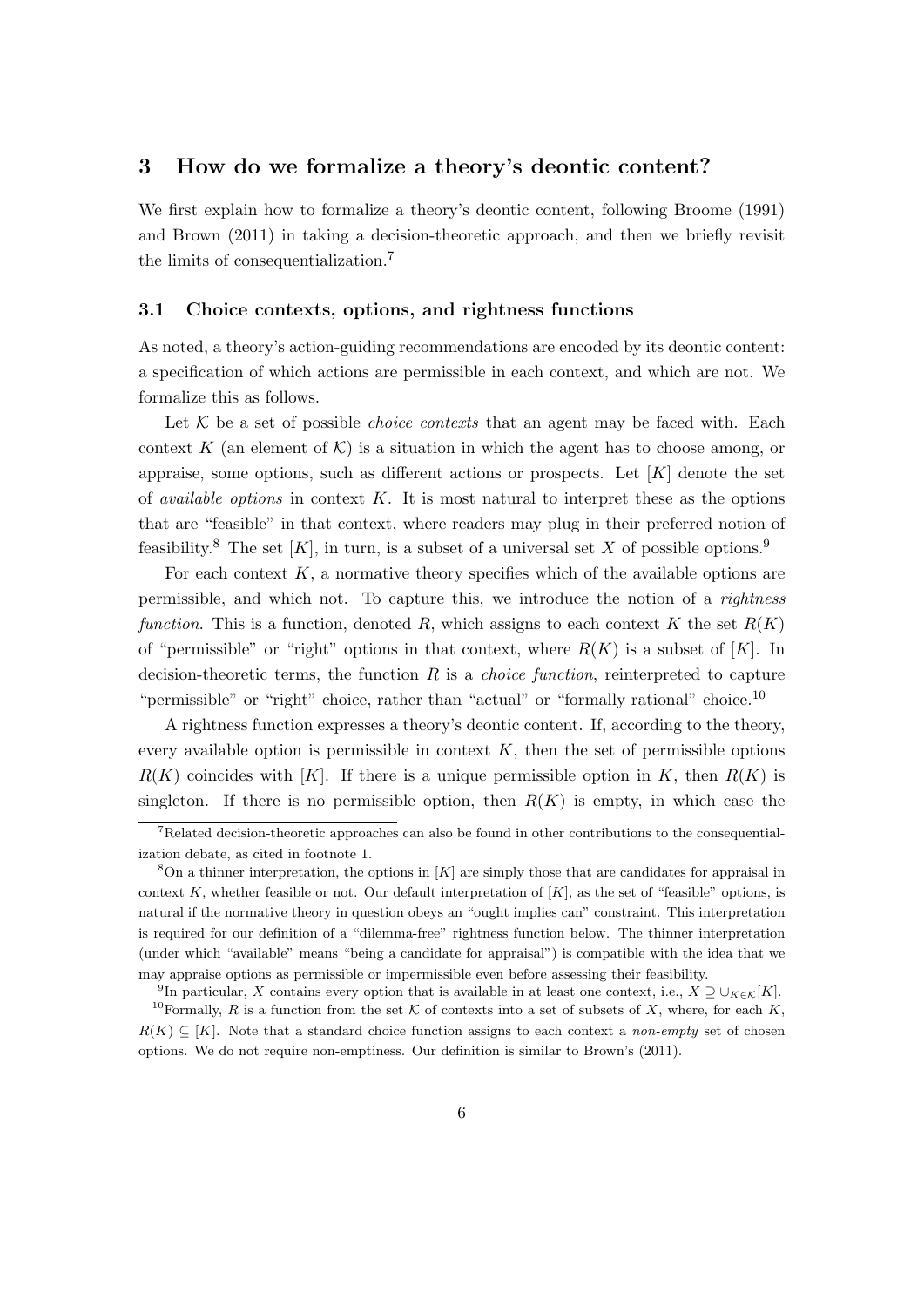agent faces a moral dilemma. We call the rightness function R dilemma-free if  $R(K)$  is non-emtpy for every context  $K$ . (Note that some theories distinguish not only between permissible and impermissible options, but also between "merely permissible" options and "supererogatory" ones, which are beyond the call of duty. We set this complication aside, though our framework can be extended to accommodate it.<sup>11</sup>)

The present formalism permits a variety of interpretations. Contexts can be specified as richly as needed for an adequate description of the choice situation.<sup>12</sup> Even the agent's identity can in principle be built into the notion of a context, as discussed in Section 5.3. Similarly, options can be specified in a variety of ways, though it is best not to pack contextual features into the specification of the options themselves. Contextual features should be included in the specification of the contexts in which those options are available. It will then be possible, at least theoretically, to encounter the same option in more than one context. This makes it meaningful to ask questions such as the following: "would option x, which is permissible in context  $K$ , still be permissible in a different context  $K'$ ?" Later, we explicitly distinguish between properties that options have intrinsically and properties they have in relation to the context.

### 3.2 Consequentialization revisited

Our goal is to find a canonical way of systematizing or explaining the permissibility verdicts encoded by a given rightness function. One approach to this problem, familiar from the literature on consequentialization, is to try to identify a binary relation over the options, ideally an ordering, such that, for any context, the permissible options are the highestranked available options according to that relation. Formally, given a rightness function R, we are looking for a binary relation  $\succeq$  on the set X such that, for any context K,

$$
R(K) = \{ x \in [K] : x \succeq y \text{ for all } y \in [K] \},
$$

<sup>&</sup>lt;sup>11</sup>Some of the permissible options may stand out as "saintly" or "heroic" (using the terms of Urmson 1958). We can capture this by introducing a *saintly or heroic choice function*  $H$  which assigns to each context K the set  $H(K)$  of those options that a saint or hero would choose, subject to the constraint that  $H(K) \subseteq R(K)$ . For some contexts K,  $H(K)$  may be a proper subset of  $R(K)$  (i.e.,  $H(K) \subseteq R(K)$ ), so that we can interpret the options in  $H(K)$  as the supererogatory ones. Here the saint or hero does something that goes beyond the call of duty. For other contexts  $K$ ,  $H(K)$  and  $R(K)$  may coincide. A saint's or hero's choices will not always differ from those of an "ordinary" moral agent; sometimes there is no scope for supererogation. An option is *supererogatory* in context K if it is in  $H(K)$  and  $H(K) \subsetneq R(K)$ . There is some debate about whether the phenomenon of supererogation exists, i.e., in the present terms, whether there is an  $H$  function as distinct from the  $R$  function. See Heyd (2015).

<sup>&</sup>lt;sup>12</sup>To make this explicit, we could define a context K as a pair  $\langle Y, \Phi \rangle$  of (i) a set Y of available options (i.e.,  $[K] = Y$ ) and (ii) a set  $\Phi$  of other contextual features (such as the time, the past history, certain background facts, the cultural environment, or even facts about the agent).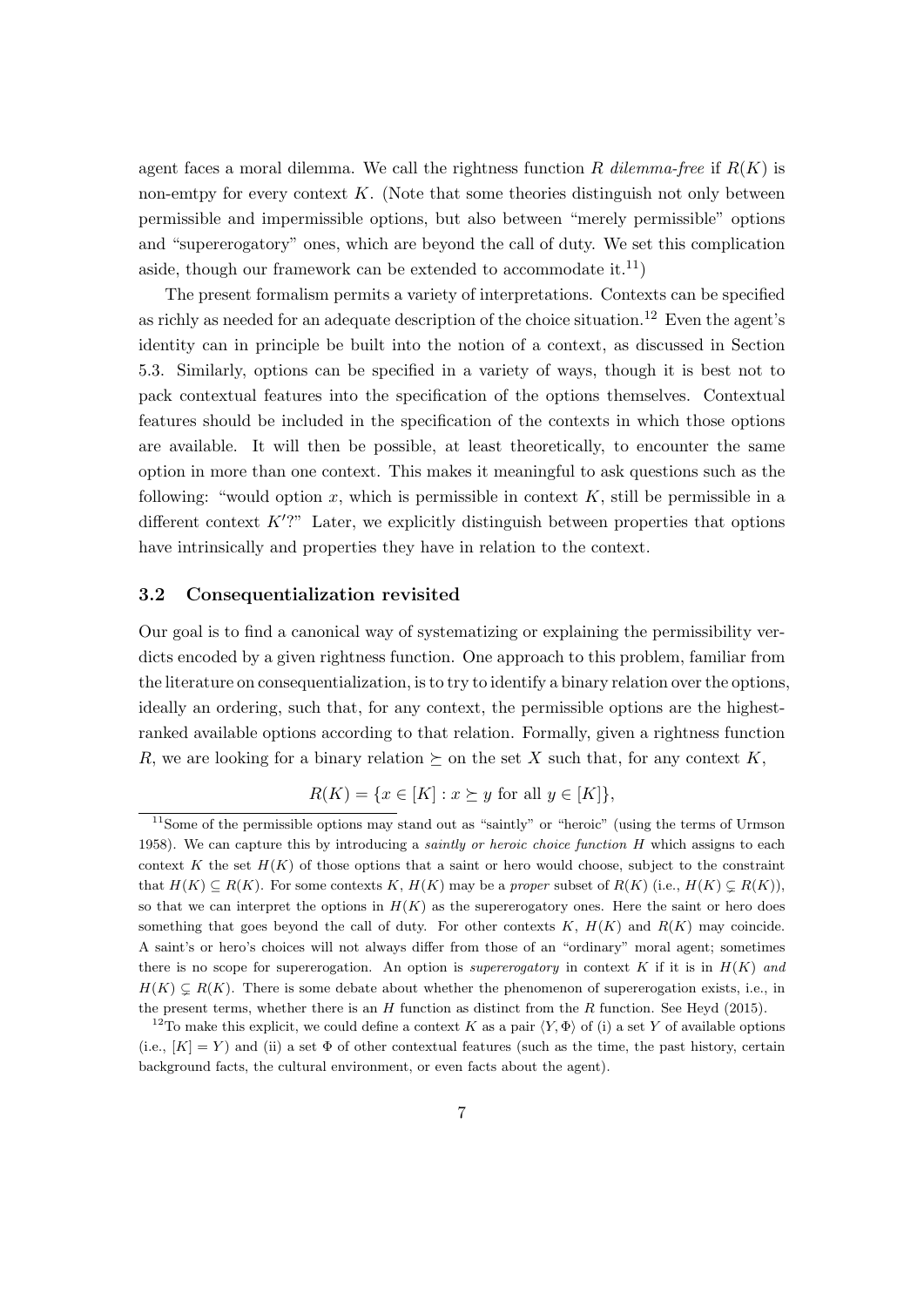where " $x \succeq y$ " means "x beats, or ties with, y" or "x is ranked weakly above y", according to  $\succeq$ .<sup>13</sup> When there exists such a relation, we say that the rightness function is *representable by a binary relation*. Although this definition does not require  $\succeq$  to be transitive and reflexive, the case in which it has these properties is the most important one. The relation  $\succeq$  is then naturally interpretable as a *betterness relation* (recall that betterness is commonly taken to be transitive), and it is conventional to call the representation *structurally consequentialist* (see, e.g., Brown 2011). A normative theory is *consequentializable* if its rightness function admits a structurally consequentialist representation. (Some philosophers, such as Broome, use the term "teleological" instead of "consequentialist" to refer to this notion. In Section 5, we formally distinguish between "consequentialism" and "teleology". Arguably, the conventional definition of structural consequentialism combines both notions.)

When can a rightness function be represented by a binary relation? Since rightness functions are formally the same as choice functions, we can bring a large body of work in decision theory to bear on this question (as in Brown's 2011 analysis). In particular, there are well-known necessary and sufficient conditions for the representability of a choice function by a binary relation, under a variety of constraints on that relation. These results apply equally to rightness functions. In Appendix A, we state one illustrative such representation theorem, which gives us a precise dividing line between those rightness functions that can be represented by a binary relation, and those that cannot. The key point is that *if*, *and only if*, a rightness function satisfies a particular structural condition, it can be represented by a binary relation.

### 3.3 Two problems

There are at least two problems with the attempt to systematize or explain rightness functions by representing them in terms of binary relations over the options. The first is that some reasonable rightness functions cannot be represented in this way. For a simple example (due to Amartya Sen 1993), consider a rightness function that encodes norms of politeness. When you are offered a choice between different pieces of cake at a dinner party, politeness commands that you do not choose the biggest piece, because that would be greedy. So, when a big  $(x)$ , a medium-sized  $(y)$ , and a small piece of cake  $(z)$  are available, it is permissible to choose any of the three, except the biggest. In particular, choosing the medium-sized piece is perfectly ok. Formally, if  $[K] = \{x, y, z\}$ ,

<sup>&</sup>lt;sup>13</sup>The relation  $\succ$  induces an asymmetrical ("strict") relation  $\succ$  and a symmetrical ("indifference") relation  $\sim$ . For any x and y, we have  $x \succ y$  if and only if  $x \succeq y$  and not  $y \succeq x$ , and we have  $x \sim y$  if and only if  $x \succeq y$  and  $y \succeq x$ . For any  $x \in [K]$ , we call x highest-ranked in K if  $x \succeq y$  for all  $y \in [K]$ .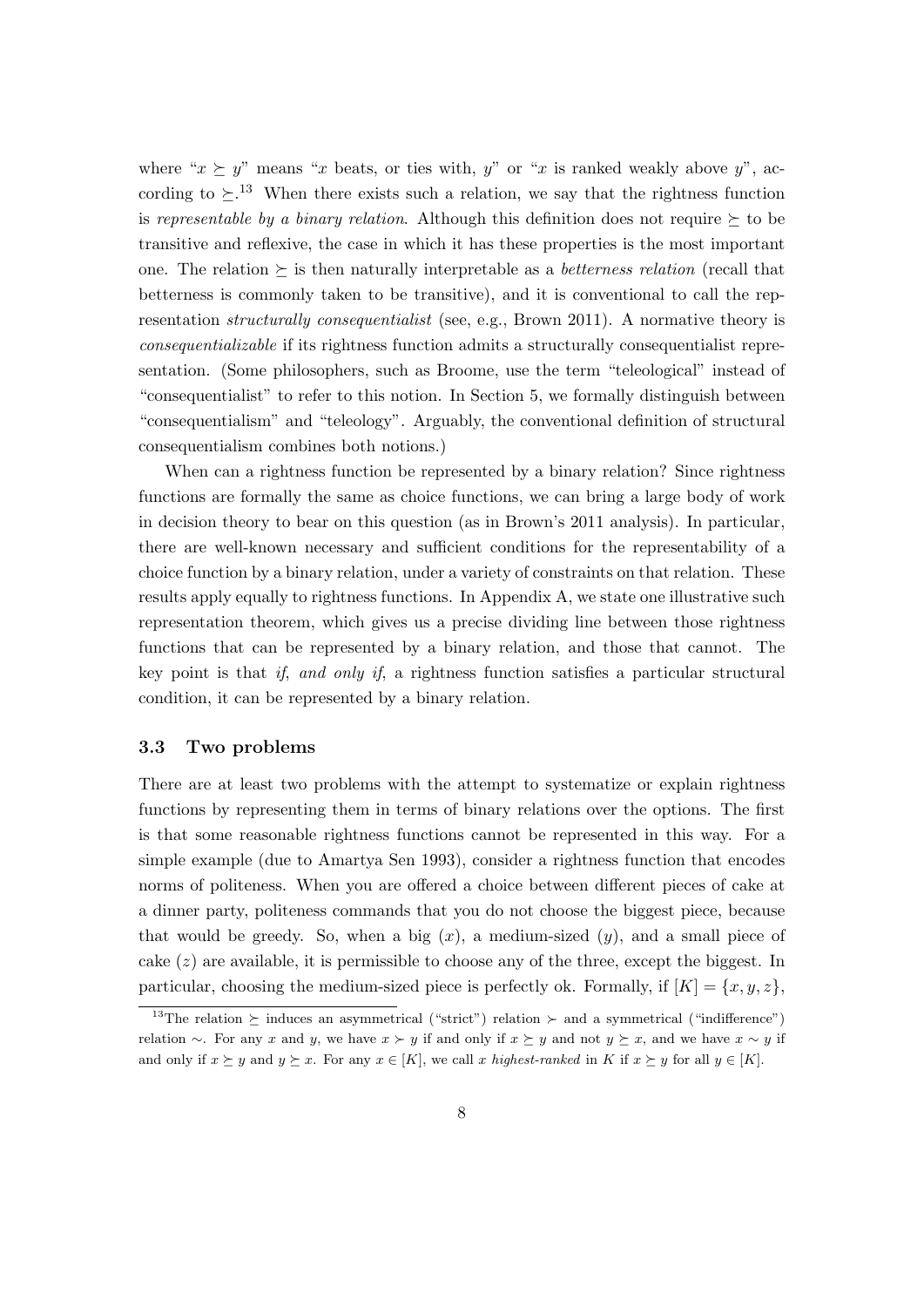then  $R(K) = \{y, z\}$ . However, when the big piece is unavailable (so you are now choosing between the two smaller pieces), then choosing the medium-sized piece  $(y)$  is no longer permissible, because it is now the biggest on offer. Formally, if  $[K'] = \{y, z\}$ , then  $R(K') = \{z\}.$  No binary relation over the different pieces of cake could represent this rightness function. For a binary relation to represent it, it would have to place  $z$  ahead of  $y$  and also not do so.<sup>14</sup>

Of course, one might try to respond to this problem by redescribing the options in a richer way, but this response is problematic too. If we build the entire choice context into the description of the options, so that each option can occur in only one context, we can trivially represent *any* rightness function in terms of an artificially constructed binary relation (as shown in Appendix A), but that binary relation will be completely uninformative. It will simply be a cumbersome redescription of the rightness function itself, enumerating all its recommendations in a relation-theoretic format. Moreover, it will still be true that the rightness function *as originally defined* admits no representation in terms of a binary relation.

The second problem with the attempt to explain rightness functions in terms of binary relations is that, even when such a representation exists, it tells us very little about the *reasons* underpinning the permissibility verdicts encoded by the given rightness function. Suppose we are asked: "why is x permissible and y is not?" If we simply say "because x is better than  $y$ ", this is not very informative. It would be legitimate to ask a further question, namely: "what is it about x and y that makes x better than  $y$ ?" A representation of a rightness function in terms of a binary relation is silent on that further question. We would like go beyond merely enumerating "brute" goodness facts or betterness facts; we would like to say something about each option's right-making or wrong-making features.

### 4 Reason-based representation

As announced, our idea is to represent any moral theory in terms of two parameters:

- (i) a specification of which properties of the options matter in any given context, and
- (ii) a specification of how these properties matter.

To make this precise, we first introduce the notion of a *property* and give a taxonomy of different kinds of properties. We then define the notion of a *reasons structure*, which is

<sup>&</sup>lt;sup>14</sup>We have to explain (1)  $R(K) = \{y, z\}$  and (2)  $R(K') = \{z\}$ . A necessary condition for explaining (1) is  $y \sim z$ , while a necessary condition for explaining (2) is  $z \succ y$ . We cannot have both.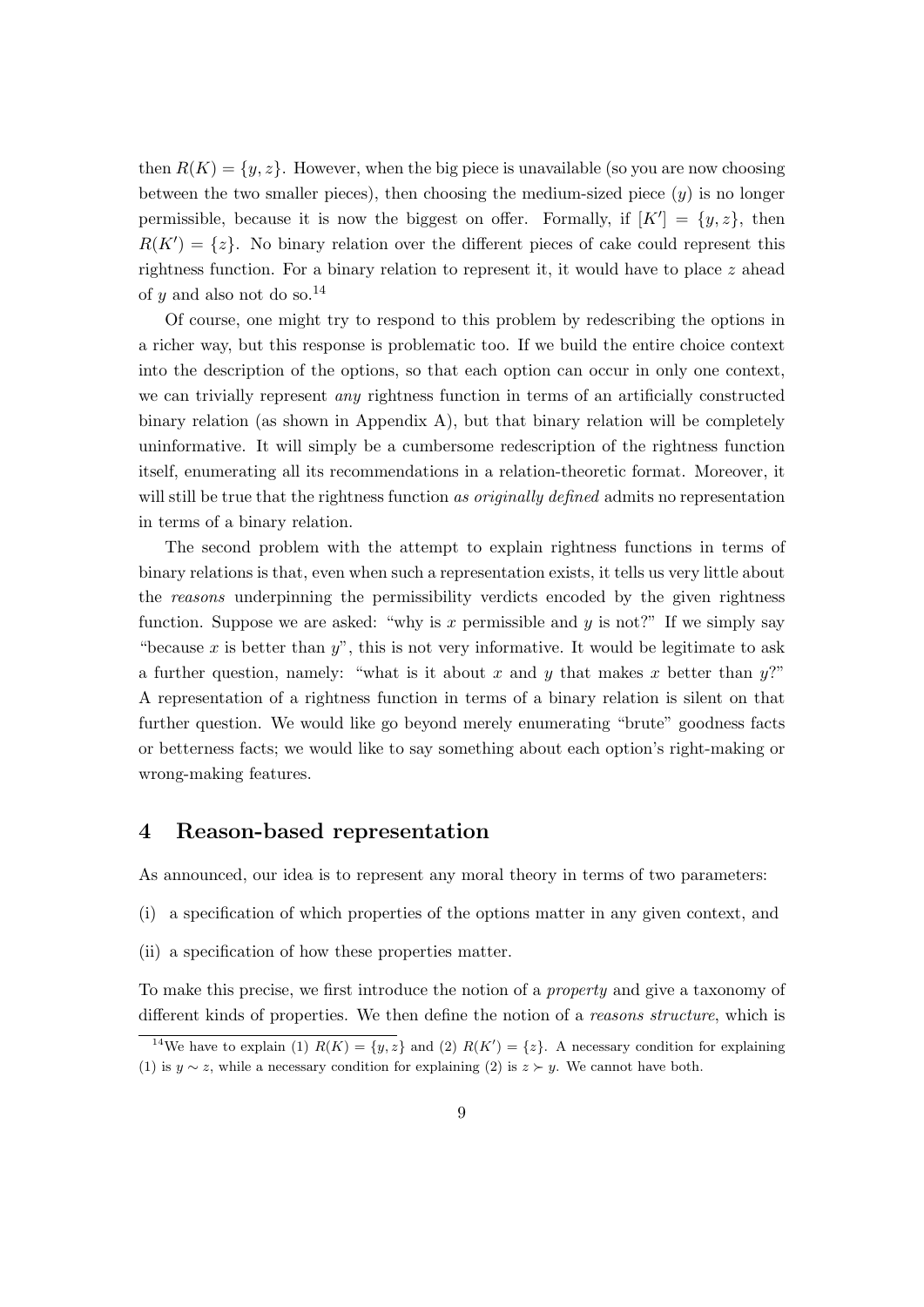our formalization of (i) and (ii). We finally explain how a reasons structure entails, and thereby explains, a rightness function.<sup>15</sup>

### 4.1 Properties

At a first gloss, a property is a feature that an option may or may not have, so that a property picks out the set of those options that have that property. For example, if the options are possible meal choices, the property *vegetarian* picks out the set of those meals that involve no meat. As will become clear, however, this understanding of properties is not sufficiently general for our purposes.

Instead of taking properties to be features of options *simpliciter*, we take them to be features of option-context pairs. An *option-context pair* is a pair of the form  $\langle x, K \rangle$ , where x is an option (an element of X) and K is a context (an element of  $K$ ). Formally, a *property* is a primitive object P that picks out a set of option-context pairs, called the *extension* of P and denoted [P]. Whenever a pair  $\langle x, K \rangle$  is contained in [P], this means that option x has property  $P$  in context  $K$ . Sometimes we also say: the option-context pair  $\langle x, K \rangle$  has property P. A property P may be of three different kinds:<sup>16</sup>

- P is an *option property* if its possession by an option-context pair depends only on the option, not on the context.<sup>17</sup>
- P is a *context property* if its possession by an option-context pair depends only on the context, not on the option.<sup>18</sup>
- P is a *relational property* if its possession by an option-context pair depends on both the option and the context.<sup>19</sup>

Suppose, for example, that X is a set of meal choices, and  $\mathcal K$  is a set of menus from which one may choose. The property *vegetarian* is an option property. If a particular meal option is vegetarian in the context of one menu, then it is still vegetarian in the context of another. The property *o*ff*ering two or more options* is a context property. Whether an option-context pair has that property depends solely on the context (here the menu), irrespective of the particular option we are considering. Finally, the property *most calorific* is a relational property, since the same meal option can be most calorific

 $15$ Our formalism draws on the positive, decision-theoretic framework in Dietrich and List (2016).

<sup>&</sup>lt;sup>16</sup>In what follows, we will only consider properties whose extension is "non-trivial", in that it is neither empty nor total: i.e, at least one, but not all, option-context pairs have the property in question.

<sup>&</sup>lt;sup>17</sup> Formally, for all x in X and all  $K, K'$  in  $\mathcal{K}, \langle x, K \rangle \in [P]$  if and only if  $\langle x, K' \rangle \in [P]$ .

<sup>&</sup>lt;sup>18</sup> Formally, for all K in K and all  $x, x'$  in  $X, \langle x, K \rangle \in [P]$  if and only if  $\langle x', K \rangle \in [P]$ .

<sup>19</sup>Formally, it is neither an option property nor a context property.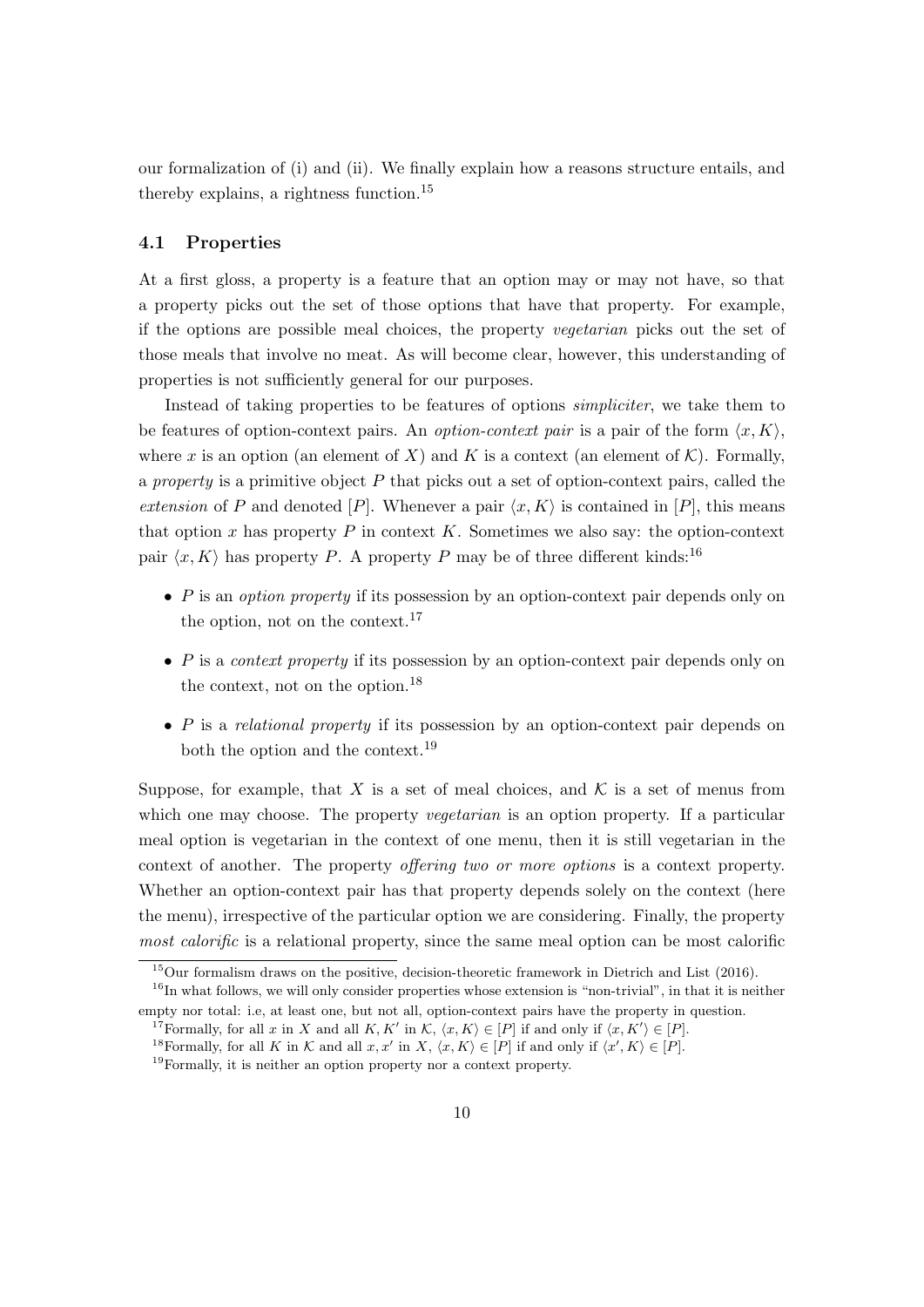relative to one menu, but not relative to another. Likewise, properties such as *polite* or *norm-conforming* are relational properties, since the same act can be polite or normconforming in one context, but not in another. Think about the difference between public and private contexts or between contexts involving different cultures.

We write  $P$  to denote the set of those properties that may be candidates for normatively relevant properties: we call these the *admissible properties*. If there are no constraints on the properties that might turn out to be normatively relevant according to some moral theory, then  $P$  could, in principle, be the universal set of all logically possible properties (which contains at least one property for every possible extension). If, on the other hand, some properties are so far-fetched that they could never be normatively relevant, then  $P$  could be more restricted.<sup>20</sup>

### 4.2 The notion of a reasons structure

We can now define the notion of a reasons structure. It specifies what the normatively relevant properties in each context are and which sets of properties "outweigh" or "defeat" which others. Formally, a *reasons structure* is a pair  $\mathcal{R} = \langle N, \triangleright \rangle$  consisting of:

- A *normative relevance function*, denoted N, which assigns to each context  $K \in \mathcal{K}$ a set  $N(K)$  of *normatively relevant* properties in that context.<sup>21</sup>
- A *weighing relation* (or *defeat relation*) over sets of properties, denoted  $\triangleright$ , formally a binary relation whose relata are subsets of  $P$ . When one set of properties S stands in this relation to another set S', formally  $S \trianglerighteq S'$ , we say that S *weakly outweighs*  $S'$ , or S is *ranked weakly above*  $S'$ , or S *defeats*  $S'$ .<sup>22</sup>

For example, in the case of a utilitarian theory, the function  $N$  assigns to every context the set of all "welfare properties"; and the relation  $\triangleright$  ranks sets of such properties by stipulating that more welfare is better than less; we make this more precise below.

To regiment our formalism, we impose one invariance constraint on the normative relevance function  $N$ : whenever two contexts  $K$  and  $K'$  have the same context properties,

<sup>&</sup>lt;sup>20</sup>The set  $\mathcal P$  can be partitioned into the subsets  $\mathcal P_{\text{option}}$ ,  $\mathcal P_{\text{context}}$ , and  $\mathcal P_{\text{rel}}$  of all option, context, and relational properties in  $P$ , respectively. For any option x and any context K, we write  $P(x, K)$  for the set of all properties of  $\langle x, K \rangle$  (among those in P);  $\mathcal{P}(x) = \mathcal{P}(x, K) \cap \mathcal{P}_{\text{option}}$  for the set of all option properties of x; and  $\mathcal{P}(K) = \mathcal{P}(x, K) \cap \mathcal{P}_{\text{context}}$  for the set of all context properties of K.

<sup>&</sup>lt;sup>21</sup>Formally, N is a function from K into  $2^{\mathcal{P}}$ .

<sup>&</sup>lt;sup>22</sup>Some of these interpretations work best if  $\geq$  is transitive and reflexive, as discussed below. We write  $\triangleright$  and  $\equiv$  for the asymmetrical ("strict") and symmetrical ("indifference") relations induced by  $\triangleright$ . We are grateful to John Broome for suggesting the "defeat" interpretation.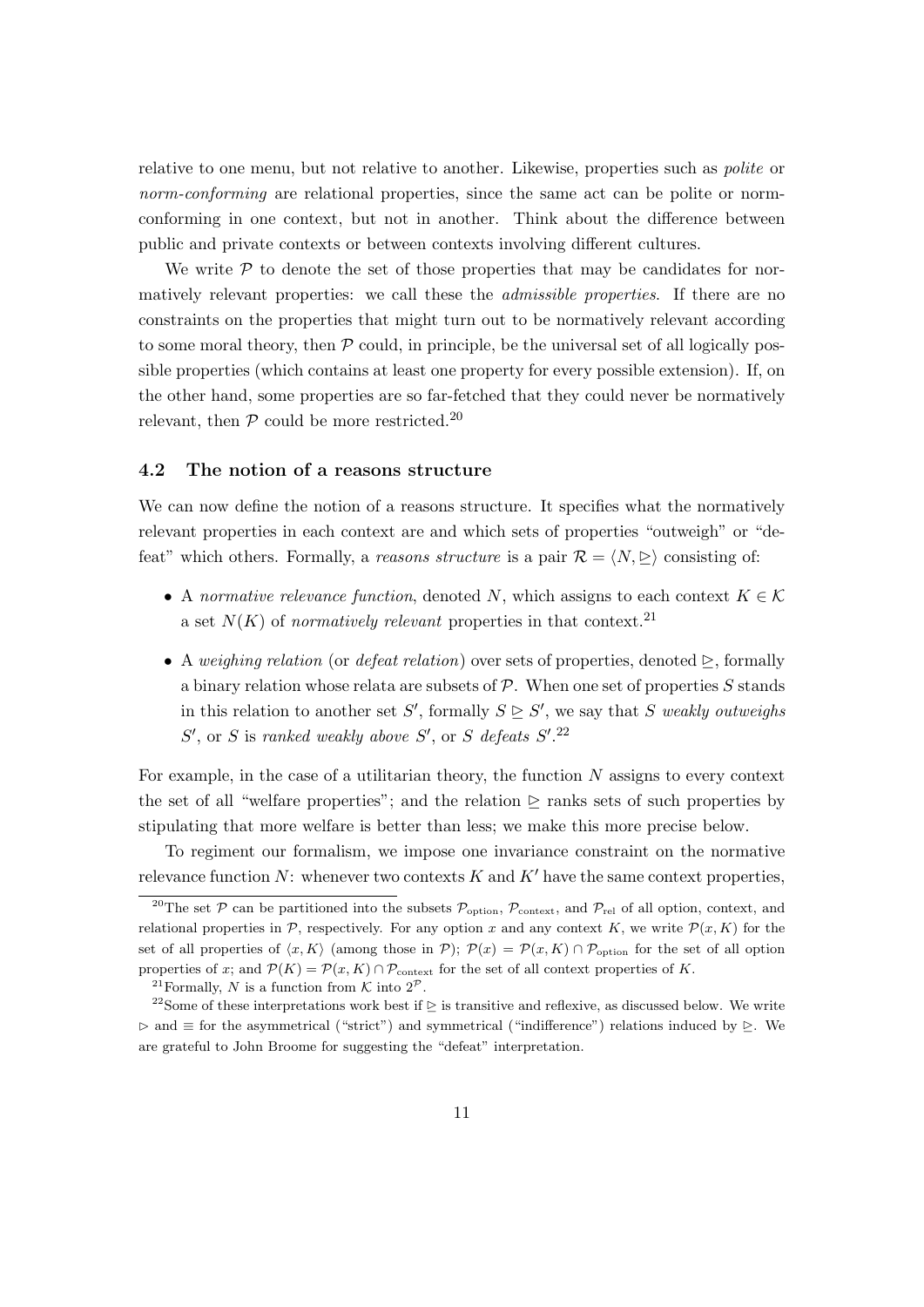then the same properties are normatively relevant in those contexts.<sup>23</sup> By contrast, we initially impose no restrictions on the relation  $\triangleright$ . It could fall well short of the requirements of an ordering; it may be incomplete and even intransitive, for example. However, if one wishes to interpret this relation as capturing betterness comparisons among sets of properties and one accepts the view that "betterness" is transitive, then one might restrict attention to transitive relations.

We use the term "weighing relation" rather than "defeat relation" to refer to  $\geq$ throughout this paper and frequently speak of "weighing" and "ranking". This terminology is most natural when the relation  $\triangleright$  is transitive and reflexive. In the absence of these properties, the relation  $\geq$  can simply be interpreted as specifying which sets of properties "defeat" which others. Our next step is to explain how a reasons structure entails permissibility verdicts.

### 4.3 The entailed rightness function

In any context  $K$ , the question is: which options among the available ones are permissible, according to a given reasons structure  $\mathcal{R}$ ? To answer this question, we look at the available options through the lens of their normatively relevant properties, as picked out by the function N. Specifically, for each option x and each context K, we write  $\mathcal{P}(x, K)$ to denote the set of *all* properties of this option-context pair (among the properties in  $\mathcal{P}$ ). Since  $N(K)$  is the set of all *normatively relevant* properties in context K, the normatively relevant properties of option  $x$  in context  $K$  are obviously those that lie in the intersection of  $\mathcal{P}(x, K)$  and  $N(K)$ , formally

$$
\mathcal{P}(x,K)\cap N(K).
$$

Let  $N(x, K)$  denote this set. We then assess different available options by comparing their sets of normatively relevant properties, using the weighing relation  $\triangleright$ . More precisely, option x beats or at least ties with option y in context  $K$  if and only if the set  $N(x, K)$  at least weakly outweighs the set  $N(y, K)$ , i.e.,  $N(x, K) \triangleright N(y, K)$ . Then the permissible or "right" options are the ones that beat, or tie with, all available options. In short, for an option to be permissible, its set of normatively relevant properties must weakly outweigh the corresponding set for every available option. Formally:

$$
R(K) = \{ x \in [K] : N(x, K) \ge N(y, K) \text{ for all } y \in [K] \}.
$$

<sup>&</sup>lt;sup>23</sup>If we assert that different properties are normatively relevant in contexts K and K', then we should be able to point to some properties of those contexts to which this difference can be attributed. If two contexts are property-wise indistinguishable, then it is hard to explain how they could give rise to different normatively relevant properties. Formally, if  $\mathcal{P}(K) = \mathcal{P}(K')$ , then  $N(K) = N(K')$ .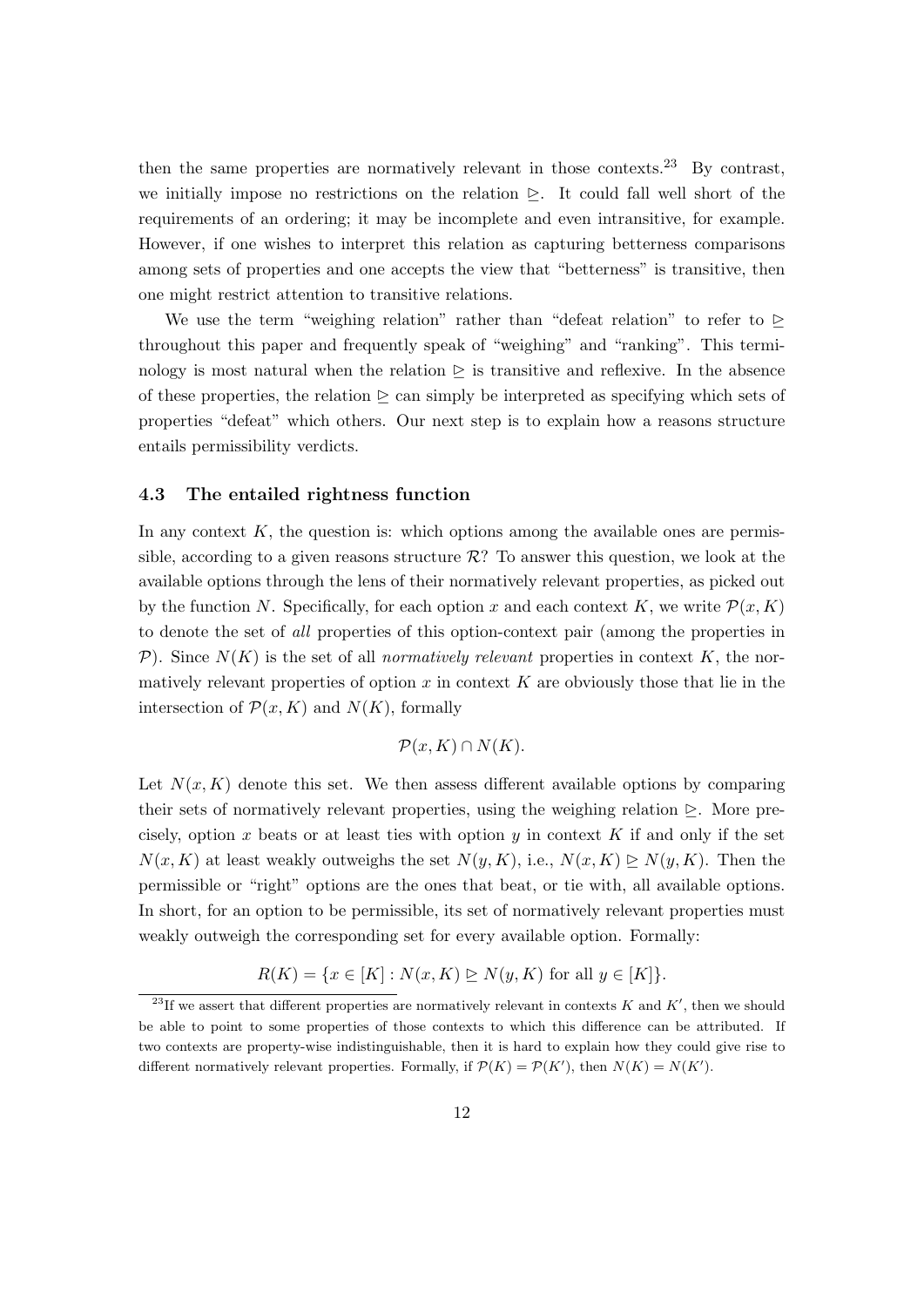We call the function R thus defined the *rightness function entailed by the reasons structure*  $\mathcal{R}^{24}$  (In Appendix B, we consider some alternative ways in which a reasons structure may entail a rightness function, e.g., by deeming an option permissible if and only if its set of normatively relevant properties is not strictly outweighed by the corresponding set for any available option.)

Let us give some informal illustrations. First, recall our example of a utilitarian theory. Here, the set  $N(K)$  of normatively relevant properties is always the set of all "total welfare properties", i.e., all properties of the form "the total welfare produced by the option's consequences is such-and-such". The weighing relation  $\triangleright$  then ranks property sets in terms of total welfare. So, the singleton property set {"the total welfare is 15"} outweighs the set {"the total welfare is 10"}, for instance. In each context K, the function  $R$  now selects the welfare-maximizing option(s) among the available ones.

Next consider a theory which defines permissibility in terms of the minimization of rights violations; Robert Nozick (1974) calls this "utilitarianism of rights". Here, in each context, the set  $N(K)$  consists of those "rights-violation properties" in terms of which options are to be assessed. For any property  $P$  in  $N(K)$ , an option's having that property in context  $K$  means that, by choosing that option in that context, the agent would violate some right. The weighing relation may then rank sets of properties by size: i.e., one set of properties is ranked above a second set if the first set is smaller than the second (i.e., it consists of fewer rights-violation properties than the second). For a more strictly deontological theory, we may replace this weighing relation with one in which only the empty set of properties – standing for no rights violations – is ranked above every set of properties, while no other sets of properties are weakly or strictly ranked above any sets of properties (yielding a non-reflexive relation). In this case, only options that involve no rights violations are ever deemed permissible, so  $R(K)$  can sometimes be the empty set.

We say that a rightness function has a *reason-based representation* if there exists some reasons structure that entails it.<sup>25</sup> In Appendix B, we show that every rightness function within a very large class can be represented in this way, including rightness functions that defy consequentialization in the conventional sense.<sup>26</sup> Reason-based representations

<sup>&</sup>lt;sup>24</sup>To refer to this rightness function, we sometimes also use the notation  $R^R$ .

<sup>&</sup>lt;sup>25</sup> Formally, there exists some reasons structure  $\mathcal{R} = \langle N, \ge \rangle$  such that  $R = R^{\mathcal{R}}$ .

 $26$ The more properties we are willing to invoke in constructing a reason-based representation, the more rightness functions we can represent. If the set  $P$  of admissible properties contains all logically possible properties, then every logically possible rightness function – however far-fetched – can be formally represented by a reasons structure. Of course, far-fetched rightness functions may be representable only in a gerrymandered and unilluminating way, as they may fail to correspond to any plausible moral theories.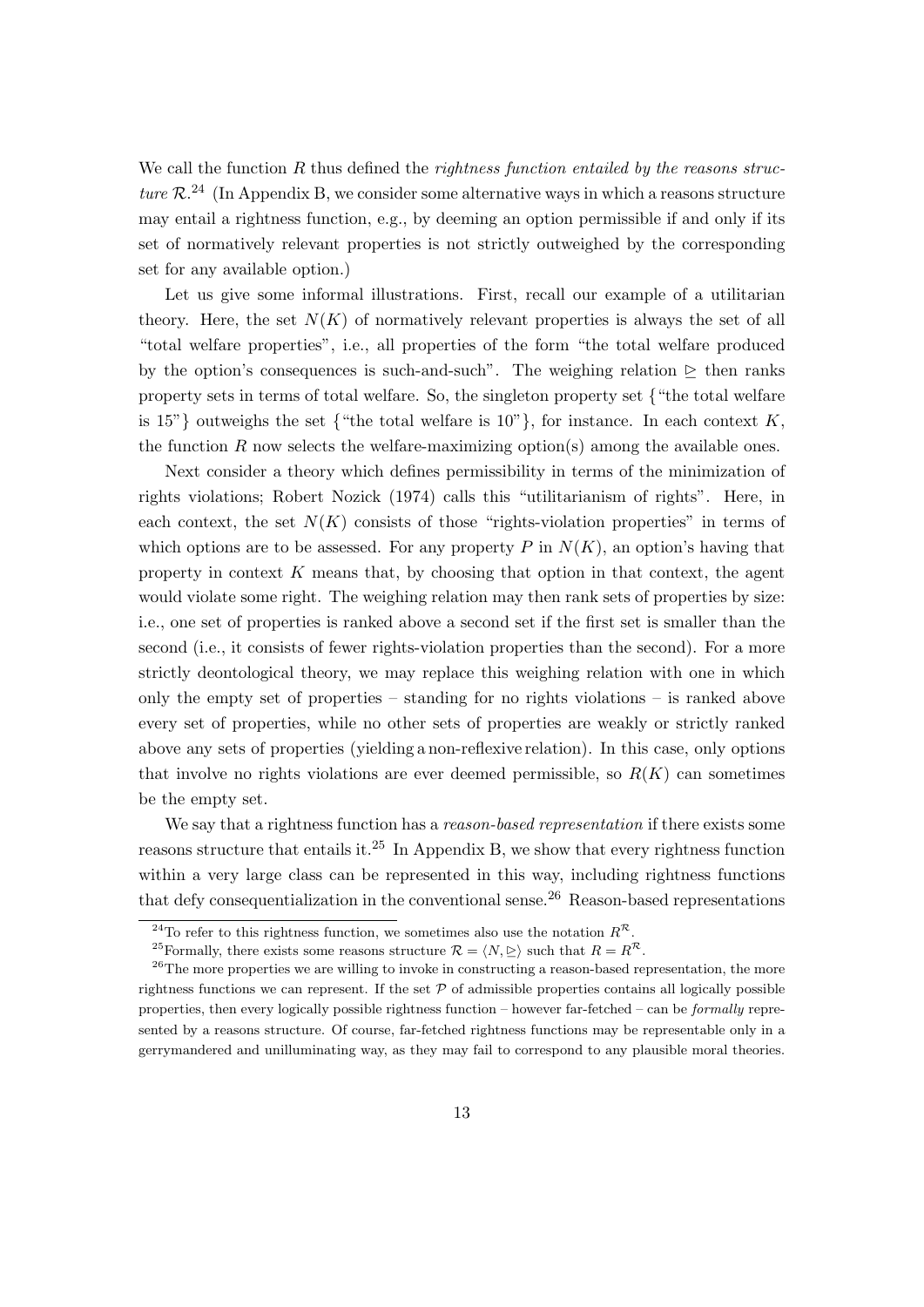avoid the two problems of standard consequentialist representations we have discussed. First, the rightness functions of interesting moral theories can be represented in a reasonbased format, regardless of whether they are plausibly consequentializable. Second, a reason-based representation encodes not only the entailed rightness function itself, but also the underlying right-making features. Our framework thus allows us to represent not only a moral theory's deontic content, but also its explanation for it.

### 5 A taxonomy of moral theories

As we have seen, a moral theory can be represented canonically as a reasons structure, which, in turn, entails the theory's rightness function. We now show that this way of representing moral theories yields a very general taxonomy. In particular, we characterize moral theories in terms of six key distinctions. The first four refer to a theory's normative relevance function (i.e., they have to do with *which properties matter* ); the last two refer to its weighing relation (i.e., they have to do with *how these properties matter* ).

### 5.1 Consequentialist versus non-consequentialist theories

We suggest that the distinction between consequentialist and non-consequentialist theories can be drawn in terms of the nature of the properties these theories deem normatively relevant. On a simple definition, a theory is *consequentialist* if, according to that theory, only consequences matter;<sup>27</sup> it is non-consequentialist if, according to it, some things other than consequences matter, at least sometimes. We formalize this as follows.

A theory with reasons structure  $\mathcal{R} = \langle N, \geq \rangle$  is *structurally consequentialist* if it never deems any properties other than option properties normatively relevant; i.e., for every context K, N(K) consists of option properties alone. The theory is *structurally non-consequentialist* if it sometimes deems relational or context properties normatively relevant; i.e., for some context  $K, N(K)$  includes some relational or context property. We also call such properties *context-related properties*.

One might quarrel whether our distinction between option properties and contextrelated properties matches the standard distinction between "consequence properties" and "non-consequentialist properties". However, we suggest that any doubts on this

For example, it would be unilluminating to explain the permissibility of option x in context  $K$  simply by saying that the singleton property set {"being option x in context  $K^r$ } outweighs {"being option y in context  $K$ "} for all available options y. We may therefore exclude properties like "being option x in context K" from  $\mathcal{P}$ . By imposing reasonable constraints on  $\mathcal{P}$ , we may rule out implausible reasons structures.

 $27$ Sometimes a distinction is drawn between *causal* and *constitutive* consequences of an action; see, e.g., Dreier (2011). Our formal analysis below is ecumenical.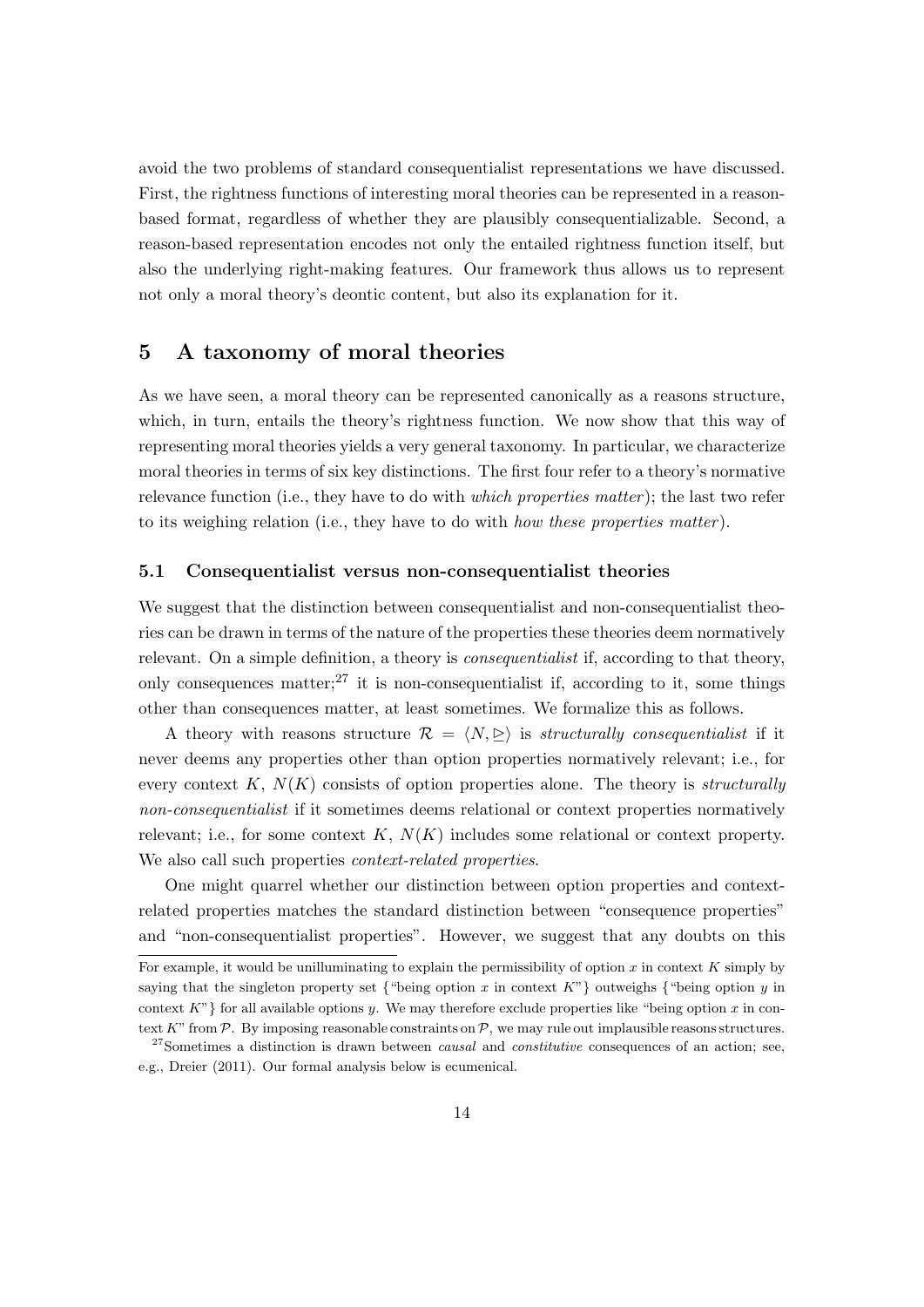front should lead us, not so much to challenge our distinction, but rather to specify the options in X and the contexts in  $K$  more carefully. A plausible requirement is that, for any option-context pair  $\langle x, K \rangle$ , x should encode everything that is deemed to belong to the consequences of choosing  $x$ , while  $K$  should encode only the situation in which the choice takes place, including the range of alternative options. If our specification of the options and contexts meets this requirement, then the distinction between option properties and context-related properties will be aligned with the distinction between "consequence properties" and "non-consequentialist properties".

Some examples help to illustrate our distinction between consequentialist and nonconsequentialist theories. Suppose the options are welfare distributions across a society of n individuals. So, each option is some n-tuple of the form  $\langle w_1, w_2, ..., w_n \rangle$ , where w<sub>i</sub> is the welfare level of the  $i<sup>th</sup>$  individual. The agent might be a social planner choosing among these options. Consider three theories.

- Utilitarianism: This says that we should choose a distribution  $\langle w_1, w_2, ..., w_n \rangle$ which maximizes the *total welfare*, defined as  $w_1 + w_2 + ... + w_n$ .
- Entitlement satisfaction: Here, in each context  $K$ , there is an *n*-tuple of entitlements,  $\langle e_1, e_2, ..., e_n \rangle$ , where  $e_i$  is the welfare level to which the i<sup>th</sup> individual is entitled (perhaps on grounds of effort or desert); the n-tuple of entitlements may differ from context to context.<sup>28</sup> Now the theory says that we should choose a distribution  $\langle w_1, w_2, ..., w_n \rangle$  that maximizes the number of individuals whose entitlements are satisfied, i.e., for whom  $w_i \ge e_i$ .<sup>29</sup>
- Satisficing utilitarianism: This says that we should choose a distribution  $\langle w_1, w_2, ..., w_n \rangle$  in which the total welfare is at least 0.8 times as great as the total welfare in every available alternative.<sup>30</sup>

All of these theories can be easily represented in our framework. To represent utilitarianism, we must invoke properties of the form

 $P_{\text{wel}=w}$ : "The total welfare is w",

where w is some real number. Call such properties *total-welfare properties*. The reasons structure is  $\mathcal{R} = \langle N, \triangleright \rangle$ , where:

<sup>&</sup>lt;sup>28</sup>Formally, we can think of each context as a pair  $\langle Y,\langle e_1,e_2,...,e_n\rangle\rangle$ , where Y is the set of available options and  $\langle e_1, e_2, ..., e_n \rangle$  is the context-specific *n*-tuple of entitlements.

 $^{29}$ If there are ties between distributions under this criterion, we might add some tie-breaking criterion, for instance one that requires minimizing the sum-total shortfall.

<sup>30</sup>Brown (2011) and Dreier (2011) discuss this as an example of a non-consequentialist theory.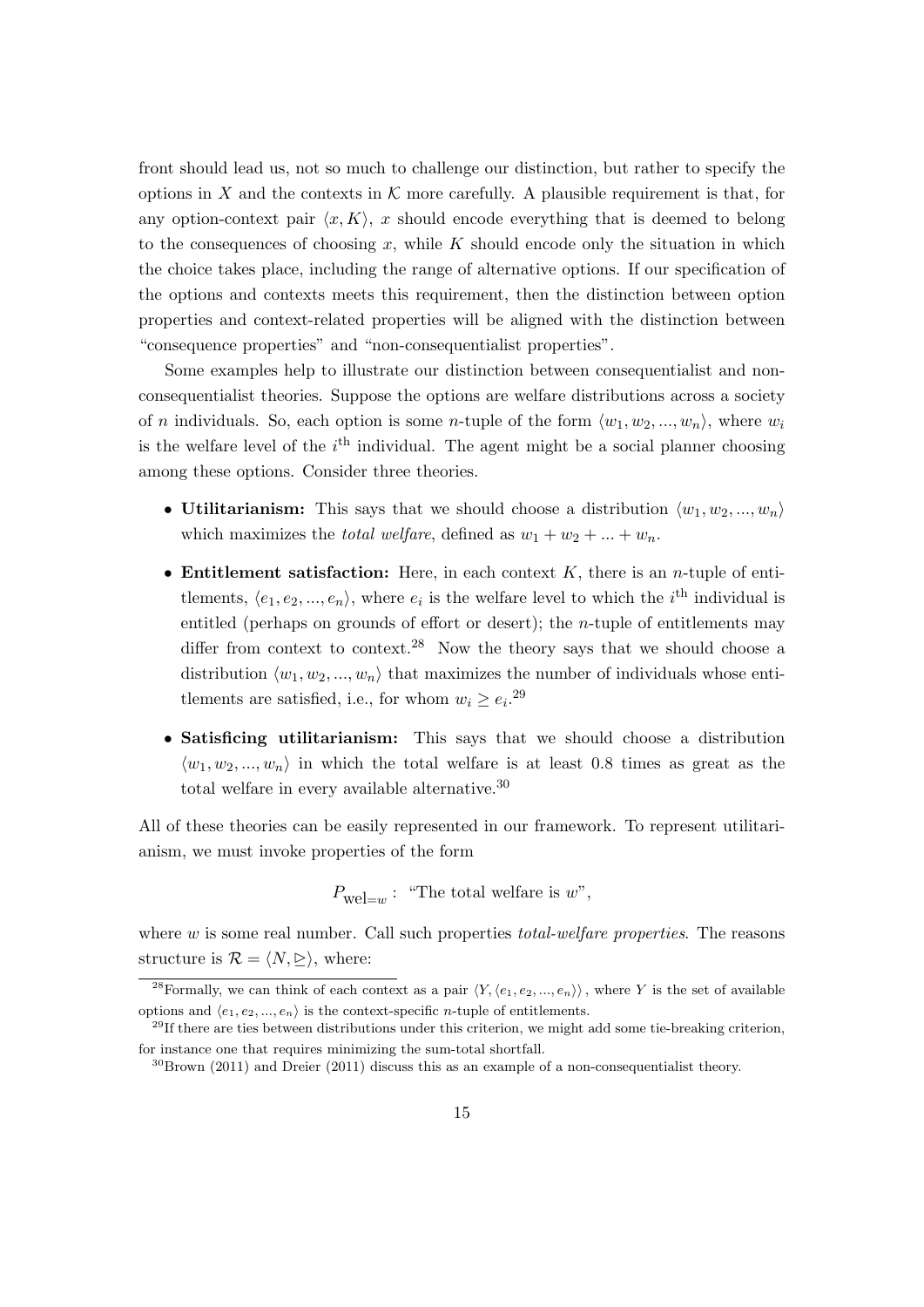- for every context K,  $N(K)$  is the set of all total-welfare properties;
- the weighing relation ranks singleton sets of total-welfare properties such that  $\{P_{\text{wel}=w}\} \trianglerighteq \{P_{\text{wel}=w'}\}$  if and only if  $w \geq w'.$

To represent the entitlement-satisfaction theory, we must invoke properties of the form

 $P_i$ : "The entitlement of individual i is satisfied",

where  $i$  ranges over the n individuals in the society under consideration. Call such properties *entitlement-satisfaction properties*. The reasons structure is  $\mathcal{R} = \langle N, \geq \rangle$ , where:

- for every context  $K, N(K)$  is the set of all entitlement-satisfaction properties;
- the weighing relation is defined as follows: for any two sets of entitlement-satisfaction properties – call them S and  $S'$  – we have  $S \trianglerighteq S'$  if and only if S contains at least as many entitlement-satisfaction properties as  $S'.^{31}$

Finally, to represent satisficing utilitarianism, we must invoke the following property:

 $P_{satisf}:$  "The total welfare is at least 0.8 times as great as in every alternative".

Call this the *satisficing property*. The reasons structure is simply  $\mathcal{R} = \langle N, \geq \rangle$ , where:

- for every context K,  $N(K)$  consists of the satisficing property alone;
- $\bullet\,$  the weighing relation ranks  $\{P_{\mbox{satisf}}\}$  above the empty set.

It is easy to see that utilitarianism is consequentialist in the sense we have defined, while the other two theories are not. This is because the normatively relevant properties according to utilitarianism, total-welfare properties, are option properties, while the normatively relevant properties according to the other theories (entitlement-satisfaction properties and the satisficing property) are not. Whether a welfare distribution has a particular total-welfare property – it offers such-and-such total welfare – depends only on the distribution itself. By contrast, whether the individuals' entitlements are satisfied depends on the *n*-tuple of entitlements in the context: it is a relational property. Likewise, whether a distribution's total welfare is at least 0.8 times as great as that in

 $31$ To include the tie-breaking criterion from footnote 29, we must add to each set  $N(K)$  all properties of the form  $P_{\text{sh}=\delta}$  ("the total shortfall is  $\delta$ ") for some  $\delta \geq 0$ , where the *total shortfall* for any distribution  $\langle w_1, w_2, ..., w_n \rangle$  relative to  $\langle e_1, e_2, ..., e_n \rangle$  is  $\sum_{i=1}^n \min(0, e_i - w_i)$ . The weighing relation must then be as follows:  $S \subseteq S'$  whenever (i) S contains more entitlement-satisfaction properties than S', or (ii) S and S' contain equally many entitlement-satisfaction properties and  $\delta \leq \delta'$ , where  $P_{\text{sh}=\delta} \in S$  and  $P_{\text{sh}=\delta'} \in S'$ .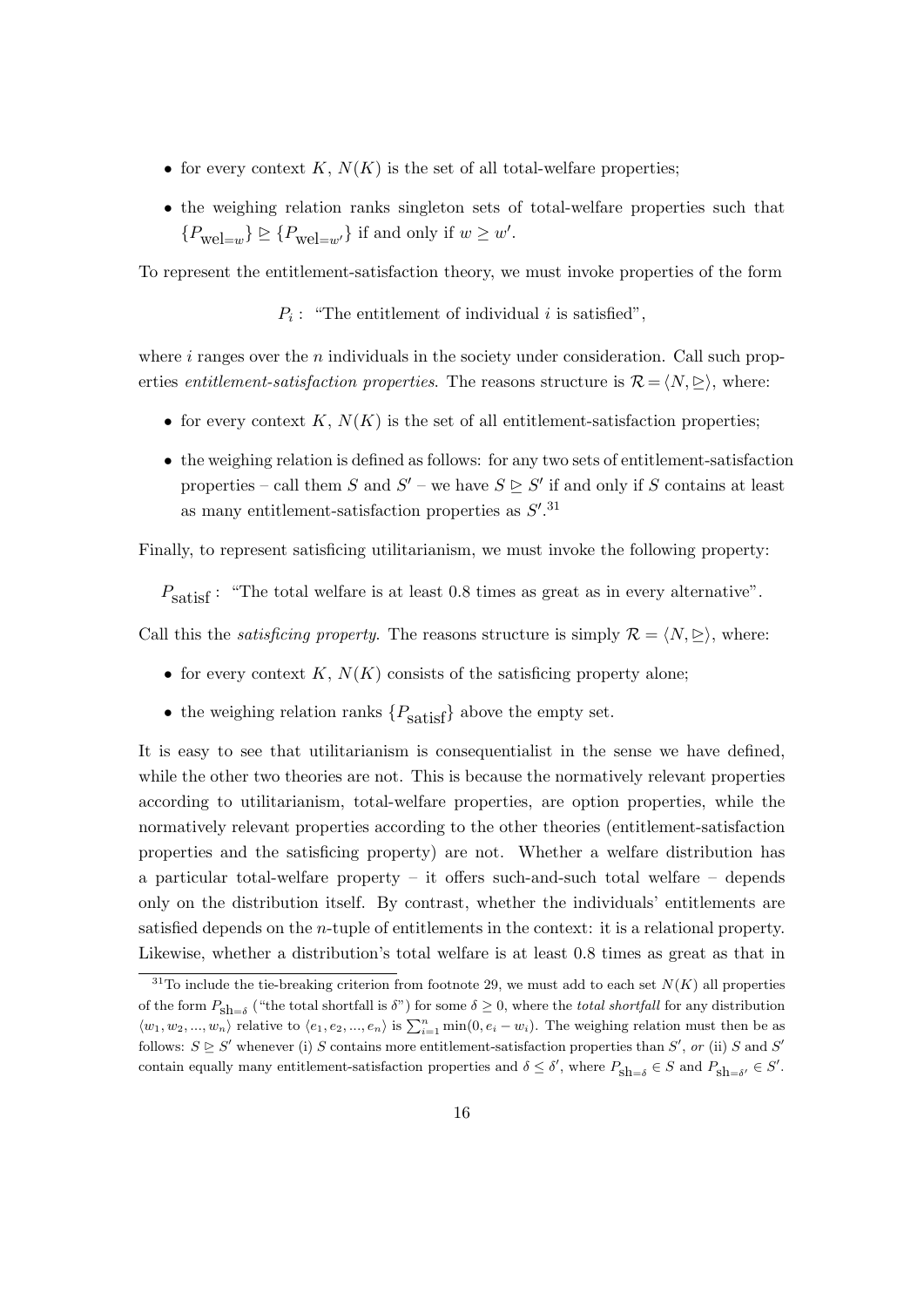every alternative depends on the other available distributions.<sup>32</sup> Along similar lines, theories that deem some "essentially comparative" properties normatively relevant, as suggested by Larry Temkin (1996, 2012), qualify as non-consequentialist. We give an example later.

Importantly, we have not built transitivity of the weighing relation into our definition of consequentialism. Although a transitive ordering of consequences is sometimes considered one of the defining characteristics of consequentialism (as in the conventional definition discussed in Section 3.2), the question of whether the normatively relevant properties are restricted to option properties is orthogonal to the question of whether the weighing relation is transitive (and/or reflexive). We take the former question to pick out the difference between consequentialism and non-consequentialism, and the latter to pick out the difference between teleology and non-teleology; more on this in Section 5.5.

### 5.2 Universalist versus relativist theories

Informally, universalism can be understood as the view that what matters is always the same, regardless of the context in which the assessment takes place, while relativism can be understood as the view that different things matter in different contexts. For example, different cultural contexts or social practices may make different properties normatively relevant. Later we comment on a special form of relativism, *agent-relativity*.

Our framework offers a natural formalization of the distinction between universalism and relativism. A theory with reasons structure  $\mathcal{R} = \langle N, \triangleright \rangle$  is *structurally universalist* if the set of normatively relevant properties  $N(K)$  is the same across all contexts; i.e., the normative relevance function N is constant. The theory is *structurally relativist* if  $N(K)$  is not the same across all contexts; i.e., N is non-constant. Different contexts render different properties normatively relevant.

The three theories discussed in the last subsection, utilitarianism, entitlement satisfaction, and satisficing utilitarianism, are all examples of structurally universalist theories; they each specify a constant set of normatively relevant properties: the set of all total-welfare properties, the set of all entitlement-satisfaction properties, and the satisficing property, respectively. If we constructed a theory that deems welfare properties relevant in some contexts and entitlement-satisfaction properties in others, this would be structurally relativist. Communitarians sometimes endorse structurally relativist theories, insofar as they take the normatively relevant properties to depend on social conventions and social meanings in the contexts in question.

<sup>&</sup>lt;sup>32</sup>These classifications of the properties are supported by our formal definitions in footnotes 17-19.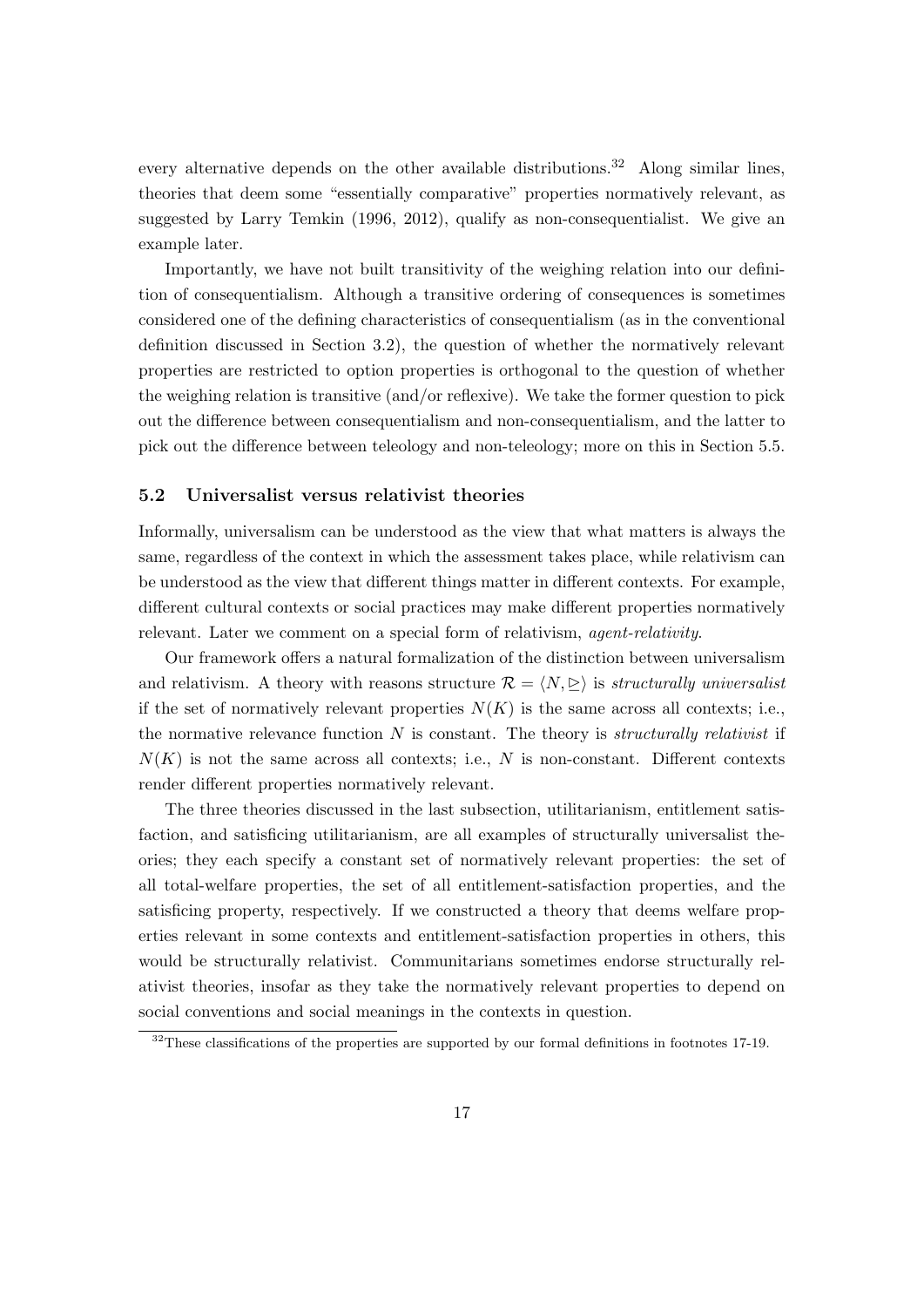While the present distinction between universalism and relativism focuses on the normative relevance function, one might also draw a similar distinction along a second dimension. Recall that, under our definition of a reasons structure, the weighing relation does not depend on the context. One might amend the definition by permitting a contextdependent weighing relation. We might then call a moral theory *weighing-universalist* if the weighing relation does not vary across contexts, and *weighing-relativist* if it does. This new distinction is orthogonal to our earlier one between what one might call *normative-relevance universalism* and *normative-relevance relativism*. In principle, we can thus recognize two dimensions on which theories may be universalist or relativist. Since this richer classification requires a less parsimonious definition of a reasons structure, however, we set it aside for now. In Appendix C, we return to it and examine the extent to which weighing relativism can be formally re-modelled in a weighing-universalist format (e.g., by shifting the relativism from the weighing relation to the normative relevance function). In what follows, the terms "universalism" and "relativism" will continue to refer to universalism and relativism with respect to the normative relevance function.

It is worth noting that the two main distinctions we have drawn so far, namely between consequentialism and non-consequentialism and between universalism and relativism, each concern the question of whether a theory's reasons structure is contextdependent in a particular way. The first distinction – between consequentialism and non-consequentialism – concerns the question of whether the normatively relevant properties include context-related properties. Call a reasons structure *context-related* if the answer to this question is positive, and *context-unrelated* otherwise. The second distinction – between universalism and relativism – concerns the question of whether the normatively relevant properties vary across contexts. Call a reasons structure *contextvariant* if the answer to this second question is positive, and *context-invariant* otherwise. Table 1 shows how these two distinctions can be combined.

|                      |          | Context-variant?                 |                                     |
|----------------------|----------|----------------------------------|-------------------------------------|
|                      |          | No                               | Yes                                 |
| Context-<br>related? | $\rm No$ | Universalist consequentialism    | Relativist consequentialism         |
|                      |          | (e.g., utilitarianism)           | (e.g., practice-dependent theories) |
|                      |          | Univ. non-consequentialism       | Relativist non-consequentialism     |
|                      | Yes      | (e.g., entitlement satisfaction, | (e.g., cultural-norms-based)        |
|                      |          | deontological theories)          | theories)                           |

Table 1: Two kinds of context-dependence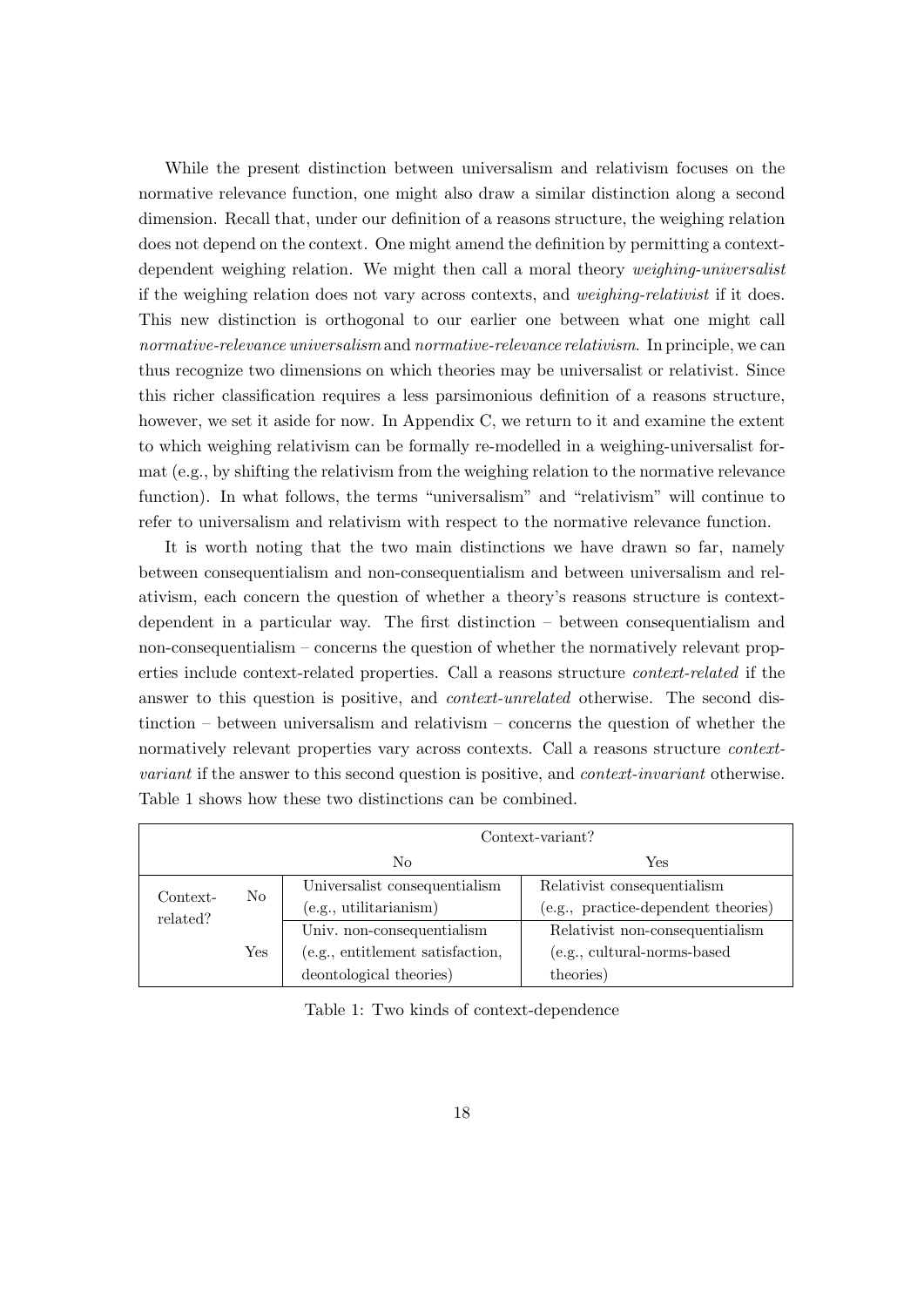### 5.3 Agent-neutral versus agent-relative theories

Roughly speaking, a moral theory is agent-neutral if the identity of the agent makes no difference to its prescriptions (other things being equal), while it is agent-relative if it does. Utilitarianism is the standard example of an agent-neutral theory, while ethical egoism – which recommends that each agent should pursue his or her own self-interest – is a familiar example of an agent-relative one: its action-guiding recommendations depend on who the agent is. There are many ways of making the distinction between agent-neutrality and agent-relativity precise (see, e.g., Ridge 2011 and Schroeder 2007).

To explicate the distinction in our framework, we first revisit the notion of a context. We have already noted that contexts can be specified as richly as needed for an adequate description of the choice situation, and we have acknowledged that even the agent's identity can be built into the context. We may thus think of a context  $K$  as a triple  $\langle i, Y, \Gamma \rangle$ , where i is the agent, Y is the set of available options (i.e.,  $[K] = Y$ ), and  $\Gamma$  is a set of other situational or environmental features.<sup>33</sup> We can now refine our taxonomy of two kinds of context-dependence from the end of the last subsection.

We begin by reconsidering the distinction between context-invariant and contextvariant reasons structures, our dividing line between universalist and relativist theories.<sup>34</sup> Recall that a reasons structure is context-invariant if the normatively relevant properties – those in  $N(K)$  – do not vary across contexts, and context-variant if they do. If we take each context K to be a triple  $\langle i, Y, \Gamma \rangle$ , we can refine this distinction by asking

- (i) whether  $N(K)$  varies with changes in the agent  $i$ <sup>35</sup>,
- (ii) whether  $N(K)$  varies with changes in the set of available options,  $Y;^{36}$  and
- (iii) whether  $N(K)$  varies with changes in the other situational or environmental features, as specified by  $\Gamma^{37}$

The answer to question (i) yields the distinction between *agent-variant* and *agentinvariant* reasons structures; the answer to question (ii) yields the distinction between *menu-variant* and *menu-invariant* reasons structures (where the "menu" is the set of available options); and the answer to question (iii) yields the distinction between *situation/environment-variant* and *situation/environment-invariant* reasons structures.

<sup>&</sup>lt;sup>33</sup>In footnote 12, we suggested thinking of a context as a pair  $\langle Y, \Phi \rangle$  of a set of available options and a set  $\Phi$  of other contextual features. We can now interpret  $\Phi$  as subsuming i and Γ.

<sup>34</sup>See Appendix C for a discussion of an agent-relative weighing relation.

<sup>&</sup>lt;sup>35</sup>Formally, are there  $K = \langle i, Y, \Gamma \rangle$  and  $K' = \langle i', Y', \Gamma' \rangle$ , with  $Y = Y'$  and  $\Gamma = \Gamma'$ , such that  $N(K) \neq N(K')$ ? <sup>36</sup>Formally, are there  $K = \langle i, Y, \Gamma \rangle$  and  $K' = \langle i', Y', \Gamma' \rangle$ , with  $i=i'$  and  $\Gamma = \Gamma'$ , such that  $N(K) \neq N(K')$ ? <sup>37</sup>Formally, are there  $K = \langle i, Y, \Gamma \rangle$  and  $K' = \langle i', Y', \Gamma' \rangle$ , with  $i=i'$  and  $Y = Y'$ , such that  $N(K) \neq N(K')$ ?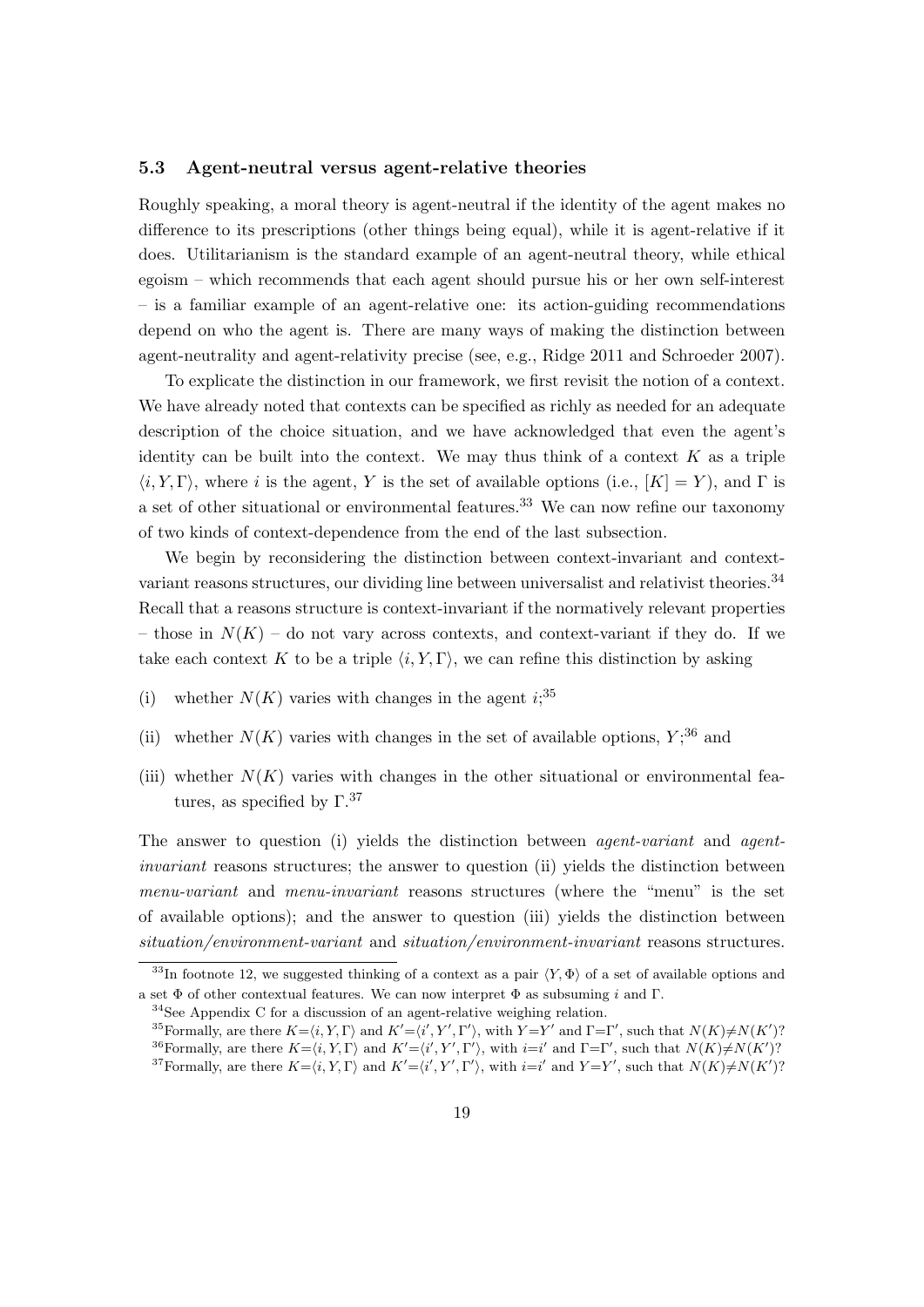A theory that deems different properties normatively relevant depending on the social or cultural context exhibits situation/environment-variance. A theory that instructs different agents to focus on different properties exhibits agent-variance. Ethical egoism, for instance, may be an illustration, deeming only individual i's welfare properties normatively relevant for individual i. Accordingly, we might define *agent-neutrality* as the absence of agent-variance in a theory's reasons structure, and *agent-relativity* as the presence of such agent-variance. Since agent-variance is a special case of context-variance, agent-relativity is thus a special form of relativism.

However, there is also another way of distinguishing between agent-neutral and agentrelative theories. To see this, let us go back to the distinction between context-unrelated and context-related reasons structures, our dividing line between consequentialist and non-consequentialist theories. Recall that a reasons structure is context-unrelated if the normatively relevant properties – those in  $N(K)$  – are always option properties, while it is context-related if they include context-related properties, at least sometimes. And recall that a property  $P$  is context-related if its possession by an option-context pair depends, at least in part, on the context.<sup>38</sup> If we interpret each context K as a triple  $\langle i, Y, \Gamma \rangle$ , we can refine these definitions too:

- (i) a property P is *agent-related* if its possession by an option-context pair depends, at least in part, on the agent  $i$ ;<sup>39</sup>
- (ii) a property P is *menu-related* if its possession by an option-context pair depends, at least in part, on the set of available options,  $Y;^{40}$
- (iii) a property P is *situation/environment-related* if its possession by an option-context pair depends, at least in part, on the other situational or environmental features, as specified by  $\Gamma^{.41}$

Call a reasons structure *agent-related*, *menu-related*, and *situation/environment-related* if the normatively relevant properties in  $N(K)$  include, respectively, agent-related, menurelated, and situation/environment-related properties, at least for some  $K$ . The reasons structure of utilitarianism is free from any such properties. By contrast, the reasons

<sup>&</sup>lt;sup>38</sup> Formally, for some x in X and some  $K, K'$  in  $\mathcal{K}, \langle x, K \rangle \in [P]$  and  $\langle x, K' \rangle \notin [P]$ .

<sup>&</sup>lt;sup>39</sup>Formally, for some x in X and some  $K = \langle i, Y, \Gamma \rangle$ ,  $K' = \langle i', Y', \Gamma' \rangle$  in K with  $Y = Y'$  and  $\Gamma = \Gamma'$ ,  $\langle x, K \rangle \in [P]$  and  $\langle x, K' \rangle \notin [P]$ .

<sup>&</sup>lt;sup>40</sup>Formally, for some x in X and some  $K = \langle i, Y, \Gamma \rangle$ ,  $K' = \langle i', Y', \Gamma' \rangle$  in K with  $i = i'$  and  $\Gamma = \Gamma'$ ,  $\langle x, K \rangle \in [P]$  and  $\langle x, K' \rangle \notin [P]$ .

<sup>&</sup>lt;sup>41</sup>Formally, for some x in X and some  $K = \langle i, Y, \Gamma \rangle$ ,  $K' = \langle i', Y', \Gamma' \rangle$  in K with  $i = i'$  and  $Y = Y'$ ,  $\langle x, K \rangle \in [P]$  and  $\langle x, K' \rangle \notin [P]$ .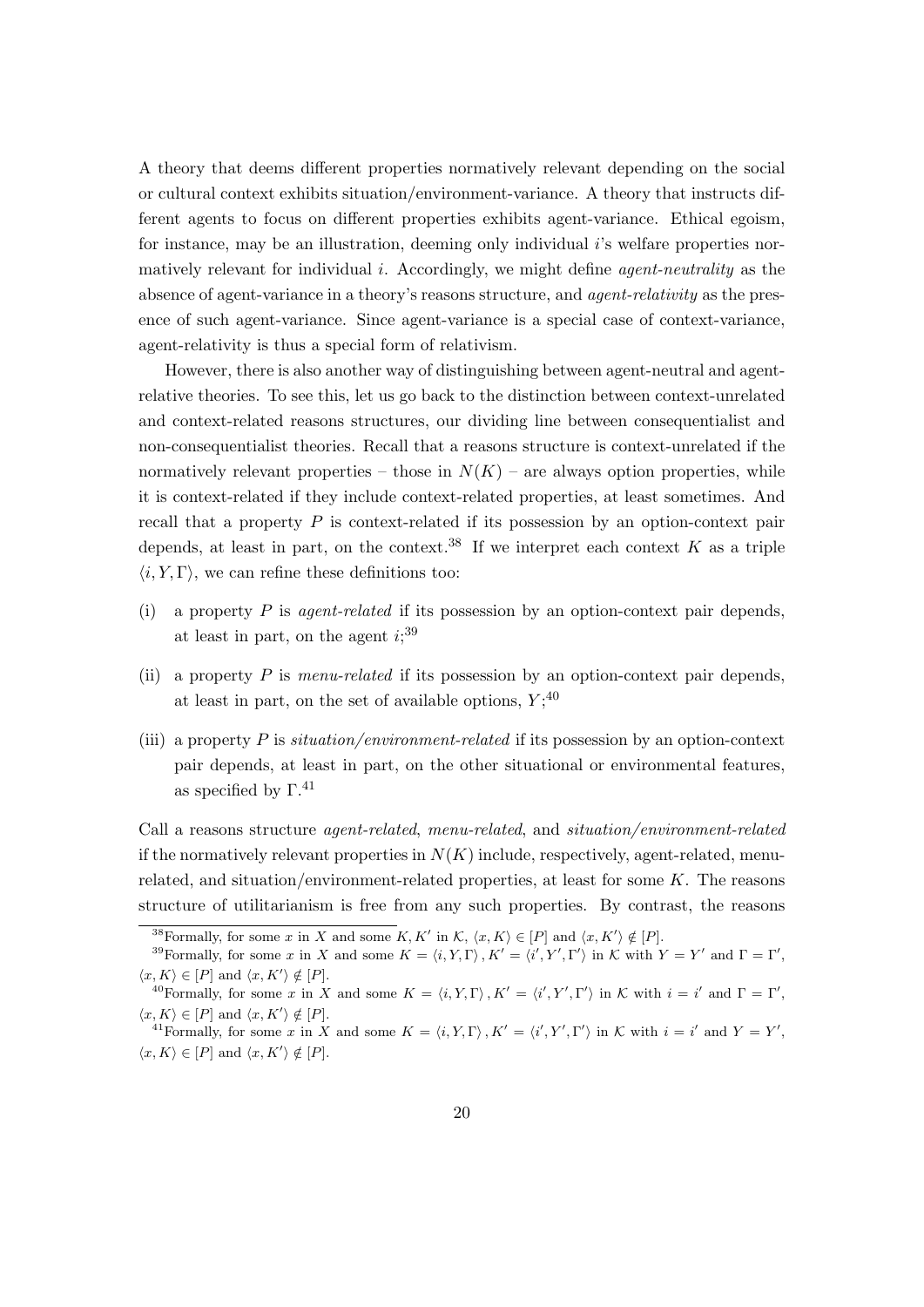structure of the entitlement-satisfaction theory is situation/environment-related, as the entitlement-satisfaction properties are situation/environment-related. Whether someone's entitlements are satisfied depends on what he or she is entitled to in the given situation. The reasons structure of satisficing utilitarianism is menu-related, since the satisficing property is menu-related. Whether the sum-total welfare in a given distribution is at least 0.8 times as great as that in every alternative depends on the available "menu" of distributions. However, none of these reasons structures deem any agentrelated properties normatively relevant. We might define *agent-neutrality* as the absence of agent-relatedness in a theory's reasons structure, and *agent-relativity* as the presence of agent-relatedness. Defined in this way, agent-relativity is a special form of non-consequentialism, not of relativism.

To illustrate these two orthogonal ways of defining the distinction between agentneutrality and agent-relativity, consider ethical egoism. Specifically, we use the setup of our earlier examples where the options are welfare *n*-tuples of the form  $\langle w_1, w_2, ..., w_n \rangle$ . We now assume that the agent is one of the  $n$  individuals. Ethical egoism requires individual i to choose a distribution which maximizes  $w_i$ . According to one reasonbased representation, the theory is agent-relative in the relativist sense (rather than the non-consequentialist one). Here, we invoke properties of the form

$$
P_{\text{wel}_i=w}:\text{ "Individual }i\text{'s welfare is }w\text{''},
$$

where i is some individual and w is some real number. Call these the *welfare properties for individual i.* Now the reasons structure is  $\mathcal{R} = \langle N, \geq \rangle$ , where:

- for every context  $K, N(K)$  is the set of all welfare properties for the individual i named in  $K = \langle i, Y, \Gamma \rangle$ .
- the weighing relation ranks singleton sets consisting of individual welfare properties such that  $\{P_{\text{wel}_i=w}\}\trianglerighteq \{P_{\text{wel}_i=w'}\}$  if and only if  $w\geq w'.$

Since  $N(K)$  varies with the agent, the reasons structure is agent-variant and thus context-variant, our defining condition of relativism. At the same time,  $N(K)$  contains only option properties. Thus the reasons structure is context-unrelated, our defining condition of consequentialism. Contrast this with a second representation of ethical egoism, according to which the theory is agent-relative in the non-consequentialist sense. Here, we invoke properties of the form

 $P_{\text{own well}=w}$ : "The agent's welfare (or perhaps 'my' welfare) is w",

where w is some real number. Call these the *agent-centred welfare properties*. Now the reasons structure is  $\mathcal{R} = \langle N, \triangleright \rangle$ , where: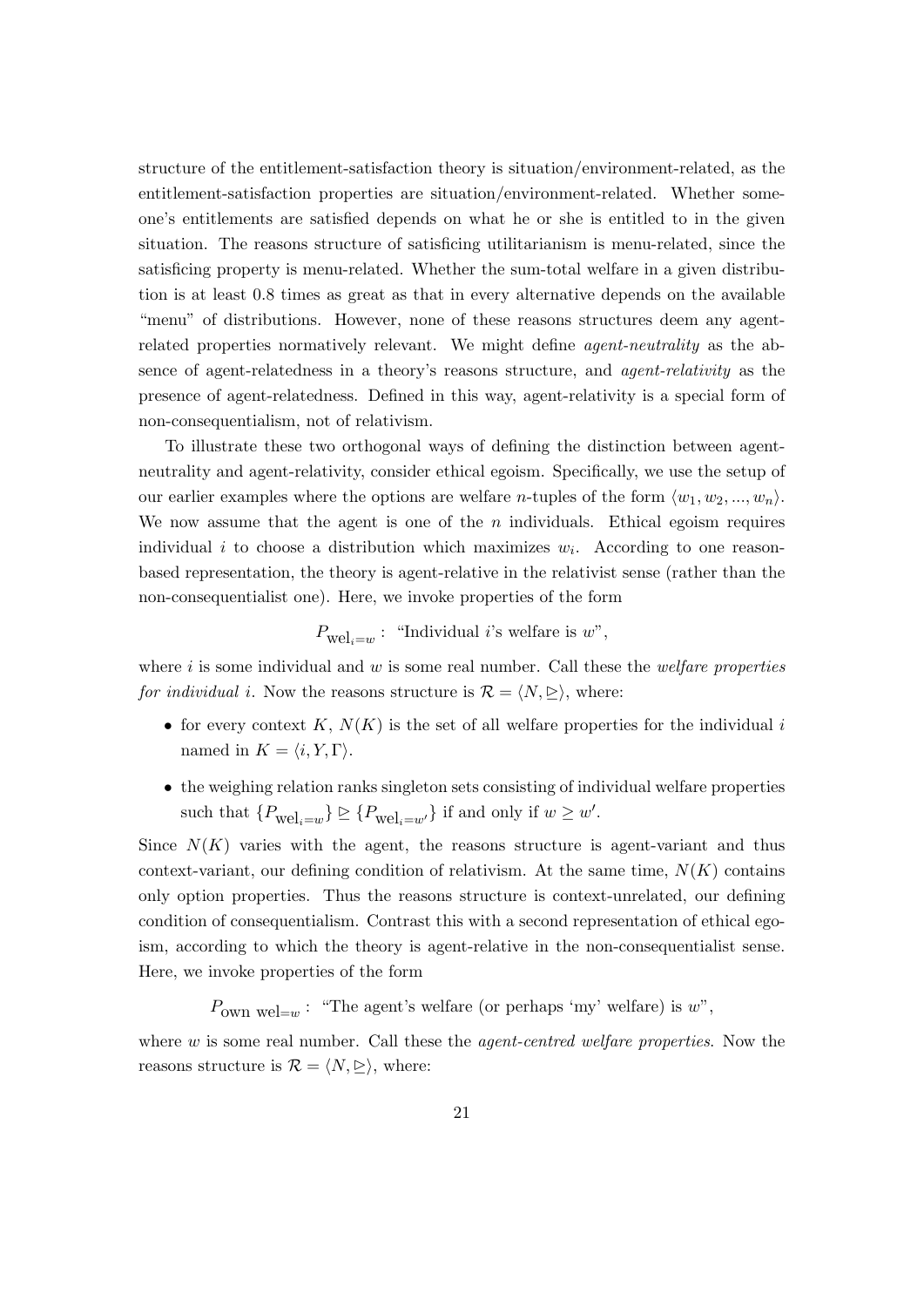- for every context  $K, N(K)$  is the set of all agent-centred welfare properties;
- the weighing relation ranks singleton sets consisting of agent-centred welfare properties such that  $\{P_{\text{own wel}=w}\}\subseteq \{P_{\text{own wel}=w'}\}$  if and only if  $w\geq w'.$

Note that  $N(K)$  does not vary with the identity of the agent. Regardless of who makes the choice, the theory always deems all agent-centred welfare properties normatively relevant. In fact, the reasons structure is completely context-invariant, and thus universalist as we have defined it. At the same time, the properties contained in  $N(K)$ , agent-centred welfare properties, are agent-related: options do not have these properties "intrinsically", but only in relation to the agent in question.<sup>42</sup> The reasons structure is therefore context-related, our defining condition of non-consequentialism.

For a further example of agent-relativity as a form of non-consequentialism, consider Bernard Williams's famous thought experiment of "Jim and the Indians" (1973). An evil army captain is about to kill ten innocent people. Jim passes by, and the captain offers Jim the option of killing one of the ten while the captain would then spare the rest. Should Jim accept the offer? According to a consequentialist theory which says "minimize the number of deaths", he ought to do so. By contrast, according to a theory which prohibits killing and draws a strong act-omission distinction, Jim ought to decline the offer, so as to avoid being the perpetrator of an act of killing.

To formalize this example, let choice contexts be of the form  $K = \langle i, Y \rangle$ , where i is the agent (such as "Jim" or "Captain") and  $Y$  is the set of feasible options. For simplicity, we take options to be of the form  $\langle n, j \rangle$ , where n is the number of deaths and j is the perpetrator of the killing (such as "Jim" or "Captain"). Note that the agent of the moral choice  $(i)$  need not be the same as the perpetrator of the killing  $(j)$ . Jim faces the tragic choice between accepting the captain's offer, in which case Jim himself would kill one person  $(\langle 1, \text{Jim} \rangle)$ , and declining the offer, in which case the captain would kill ten ( $\langle 10, \text{Captain} \rangle$ ). Thus Jim's choice context is  $K = \langle i, Y \rangle$ , where  $i = \text{Jim}$  and  $Y = \{ \langle 1, \text{Jim} \rangle, \langle 10, \text{Captain} \rangle \}.$ <sup>43</sup> We consider two kinds of properties:

 $P_{\text{deaths}=n}$ : "The number of deaths is n" (where  $n \geq 0$ ), and

 $P_{\text{act}}$ : "The option involves an act of killing by the chooser".

Properties of the first kind are option properties: for each numerical value of n, all options of the form  $\langle n, j \rangle$  (and no others) have the property  $P_{\text{deaths}=n}$ , regardless of the

<sup>&</sup>lt;sup>42</sup> Formally, whether an option-context pair  $\langle x, K \rangle$  has the property  $P_{\text{own well-w}}$  depends on both x and the agent i in the triple  $\langle i, Y, \Gamma \rangle = K$ .

<sup>&</sup>lt;sup>43</sup>We can think of  $\langle 1, \text{Jim} \rangle$  and  $\langle 10, \text{Captain} \rangle$  as the consequences of accepting and declining the offer.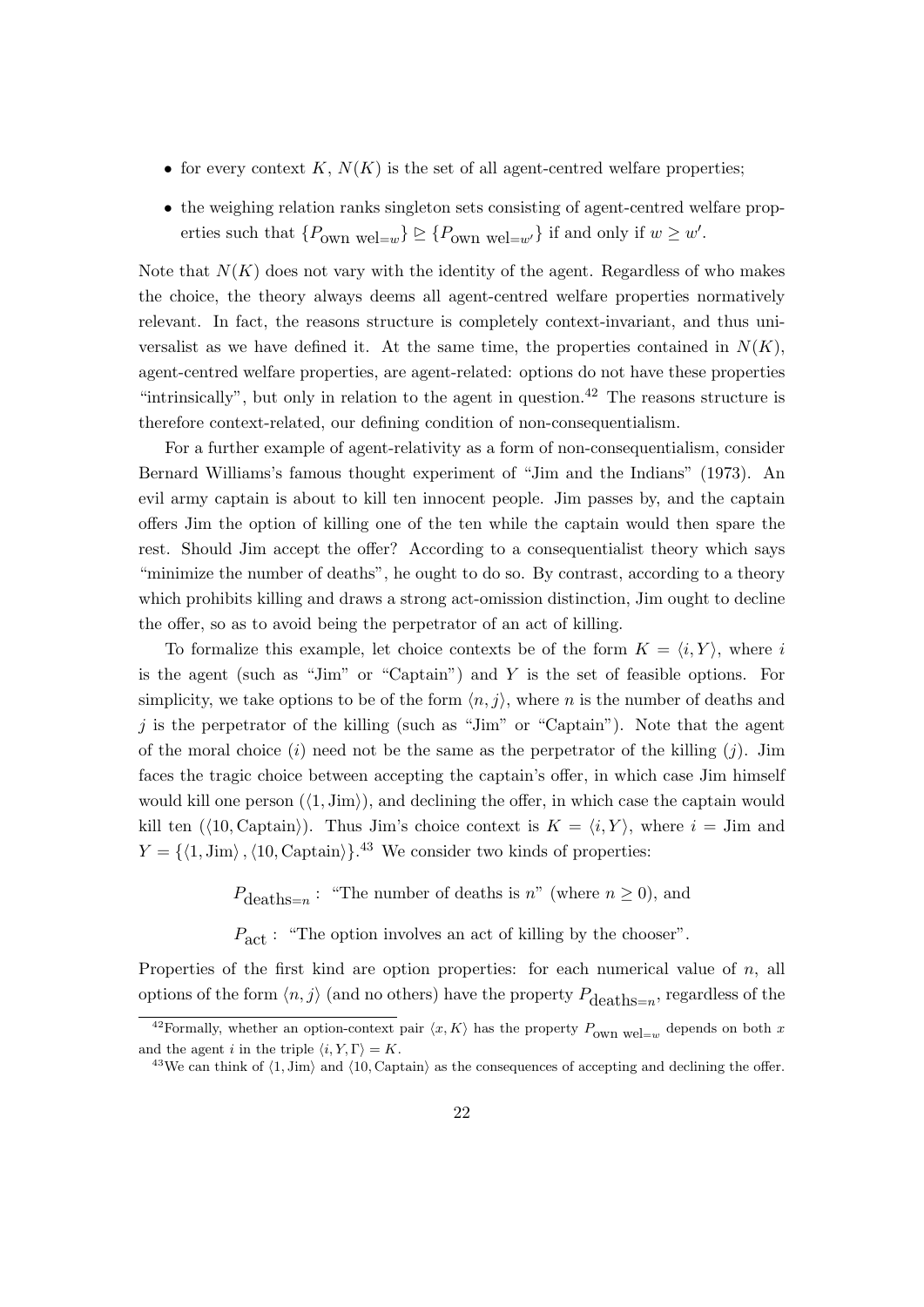context. The property  $P_{\text{act}}$  is an agent-related property: an option of the form  $\langle n, j \rangle$ (with  $n > 0$ ) has this property in context  $K = \langle i, Y \rangle$  if and only if  $i = j$ .<sup>44</sup>

The consequentialist theory which mandates minimizing the number of deaths can be represented by a reasons structure  $\mathcal{R} = \langle N, \geq \rangle$ , where:

- for every context K,  $N(K)$  is the set of all properties of the form  $P_{\text{deaths}=n}$ ;
- the weighing relation places singleton property sets of the form  ${P_{\text{deaths=n}}}$  in a linear order of decreasing n, i.e.,  $\{P_{\text{deaths}=n}\}\trianglerighteq \{P_{\text{deaths}=n'}\}$  if and only if  $n\leq n'$ .

The deontological theory which combines a prohibition on killing with an act-omission distinction can be represented by a reasons structure  $\mathcal{R} = \langle N, \geq \rangle$ , where:

- for every context K,  $N(K)$  consists of all properties of the form  $P_{\text{deaths}=n}$  and the property  $P_{\text{act}}$ ;
- the weighing relation places singleton property sets of the form  ${P_{\text{deaths=n}}}$  in a linear order of decreasing  $n$ , and it ranks any property set containing the property  $P_{\text{act}}$  strictly below any set not containing that property; furthermore, sets containing the property  $P_{\text{act}}$  do not weakly outweigh any sets.

The first of these two theories is a regular consequentialist theory; in Jim's context, it mandates accepting the captain's offer  $(\langle 1, \text{Jim} \rangle)$ . The second is a non-consequentialist agent-relative theory: it deems the agent-related property  $P_{\text{act}}$  relevant. In Jim's context, this theory makes declining the captain's offer the only permissible option, with the result that the captain would kill ten  $(\langle 10, \text{Captain} \rangle)$ . In a context in which the captain is the agent, the option  $\langle 10, \text{Capital} \rangle$  is impermissible, as it now has the property  $P_{\text{act}}$ .<sup>45</sup>

We have identified two ways of drawing the line between agent-neutral and agentrelative theories: we can view agent-relativity either as a special form of relativism, or as a special form of non-consequentialism.

### 5.4 Monistic versus pluralistic theories

Like the previous distinctions, the next one concerns a theory's normative relevance function. Moral philosophers distinguish between monistic and pluralistic theories. Roughly,

<sup>&</sup>lt;sup>44</sup>We stipulate that  $\langle n, j \rangle$  does not have the property  $P_{\text{act}}$  if  $n = 0$ .

<sup>45</sup>One could also formalize the example of "Jim and the Indians" differently, by (i) taking options to encode just the number of deaths, so  $X = \{0, 1, 2, ...\}$ , and (ii) taking each context K to encode the agent  $i$ , the set Y of feasible options, and a specification of which of the feasible options are available through action and which through omission. We do not explore this alternative formalization here.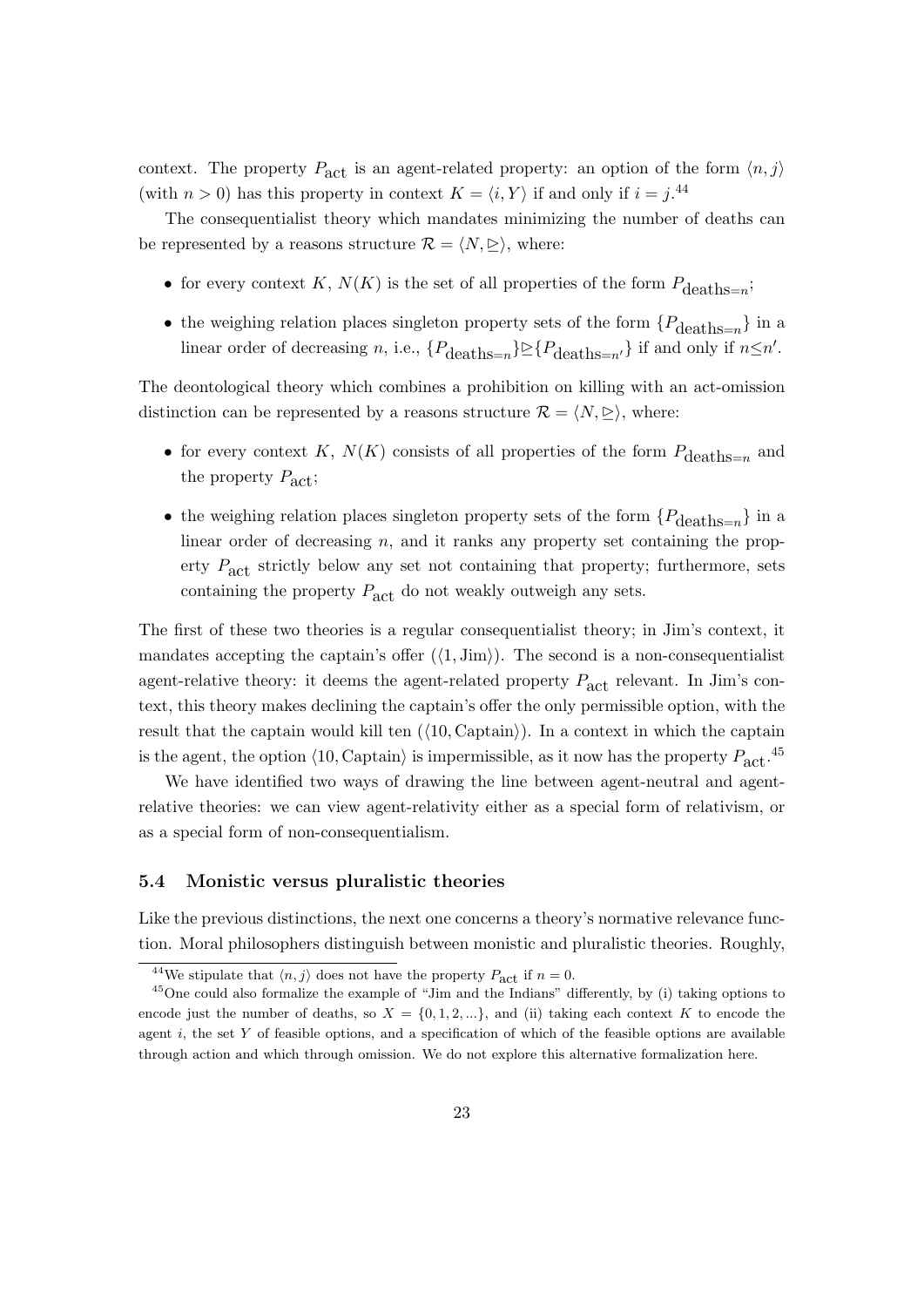monistic theories assess options in terms of a single normatively relevant property, while pluralistic theories assess them in terms of two or more normatively relevant properties, which may need to be traded off against one another. In our framework, a theory with reasons structure  $\mathcal{R} = \langle N, \ge \rangle$  is *structurally monistic* if each option has precisely one normatively relevant property in each context; i.e.,  $N(x, K)$  is singleton for every option-context pair  $\langle x, K \rangle$ . The theory is *structurally pluralistic* if some options have two or more normatively relevant properties in some contexts; i.e., there exists at least one option-context pair  $\langle x, K \rangle$  for which  $N(x, K)$  contains more than one property.<sup>46</sup> Of course, this distinction is useful only to the extent that we attach significance to the individuation of properties; we discuss this issue further in Section 6.4.

Some of our illustrative theories  $-e.g.,$  utilitarianism, satisficing utilitarianism, and ethical egoism – are monistic in the present sense, assuming we individuate the relevant properties as in our formalizations of those theories. The entitlement-satisfaction theory and our deontological theory that defines permissibility in terms of the avoidance of rights violations are pluralistic; they take options to have more than one normatively relevant property, given the way we have individuated those properties. Similarly, we obtain a pluralistic theory if we add side-constraints to utilitarianism, requiring the maximization of sum-total welfare, subject to some additional requirements. Options would then have two or more normatively relevant properties, such as *their sum-total welfare being such-and-such* and *the side-constraint being satisfied/violated*. Another example is a functioning-or-capability theory, which assesses each option in terms of the functionings or capabilities that it generates. Here, each option could have several functioning-orcapability properties in a given context, which are all normatively relevant.

While the present distinction between monism and pluralism refers to each option's *number* of normatively relevant properties (which is why the distinction is sensitive to how we individuate properties), one could revise the definition of monism by requiring that the normatively relevant properties of all options (and in all contexts) be *of the same kind.* So  $N(K)$  would only ever include properties of a single kind: e.g., only welfare properties, or only rights properties, or only duty-properties, and so on. To make this precise, we would have to introduce an equivalence relation over properties, capturing sameness of kind, and demand that, for a monistic theory, the normatively relevant properties always fall into the same equivalence class. This approach would be sensitive to the individuation of property *kinds*, but not to that of *individual* properties.

Finally, we can also represent those pluralistic theories that associate pluralism with

<sup>&</sup>lt;sup>46</sup>For the purpose of distinguishing between monism and pluralism, we set aside the limiting case in which  $N(x, K)$  is empty, i.e., where x has no normatively relevant properties in context K.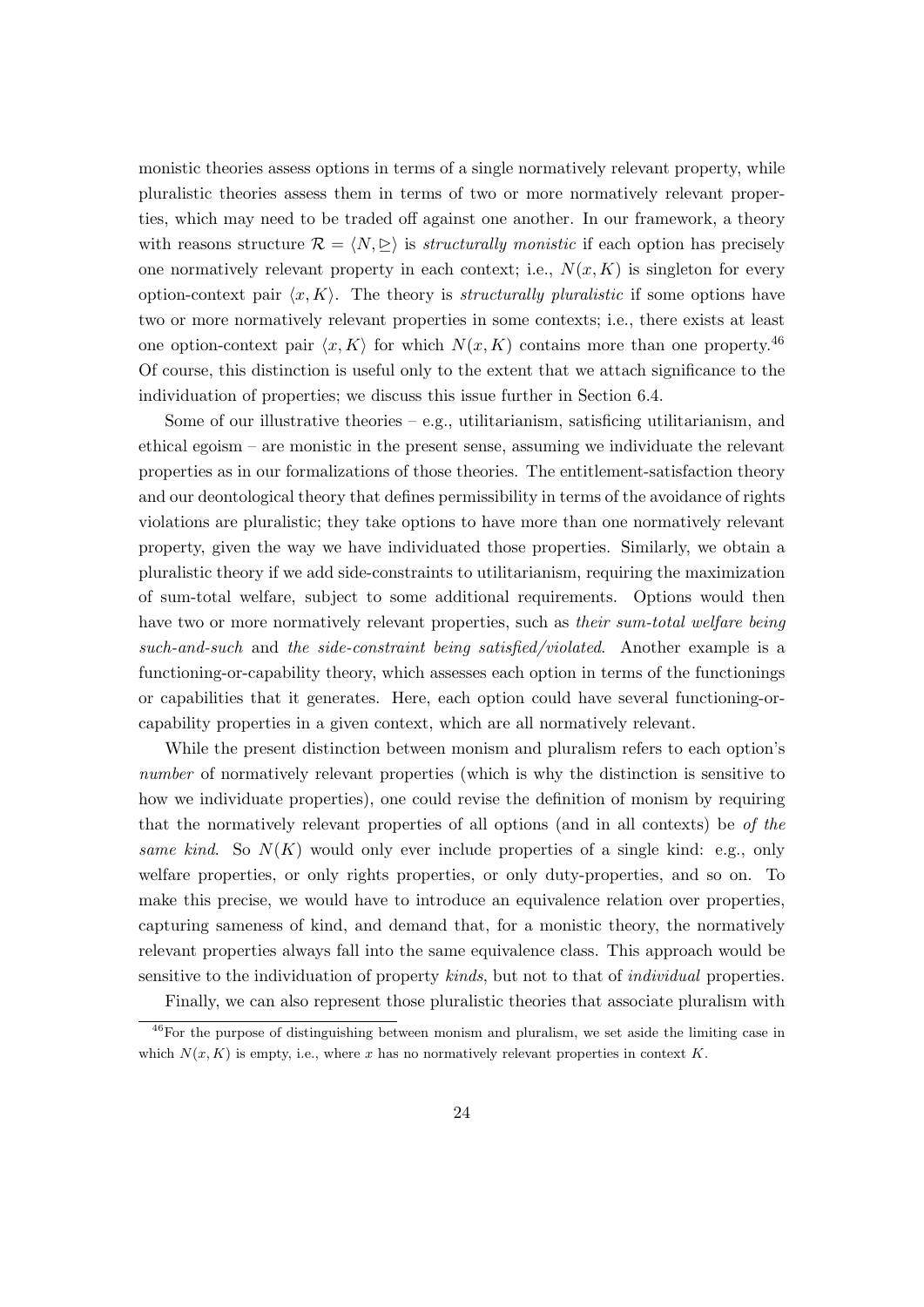moral dilemmas, by deeming some options mutually incomparable in light of their disparate properties. We do not require the weighing relation to be complete (where *completeness* means that no two sets of properties are left mutually unrelated). It is possible, then, that some sets of properties are mutually incomparable. If those properties turn out to be the normatively relevant properties of some available options, this may generate a situation in which the rightness function deems no options permissible.<sup>47</sup>

### 5.5 Teleological versus non-teleological theories

We have so far focused on distinctions that refer to a theory's normative relevance function; we now turn to some distinctions that refer to the weighing relation.<sup>48</sup> We begin with the distinction between teleological and non-teleological theories. As already noted, a theory is conventionally called *teleological* if its criterion for the permissibility of options is that they are the best feasible ones, according to *some* underlying axiology, though not necessarily an axiology that is concerned with consequences alone.

In our framework, this requires the weighing relation over sets of properties to admit a "betterness" interpretation. If we accept the view that betterness is transitive, then such an interpretation is available only in those cases where the weighing relation is transitive and reflexive; for any sets of properties S and S', " $S \triangleright S'$ " should be interpretable as "S is at least as good as S'". We thus call a theory with reasons structure  $\mathcal{R} = \langle N, \ge \rangle$ *teleological* if  $\geq$  is transitive and reflexive, and *non-teleological* otherwise.<sup>49</sup>

Practically all the examples of theories we have discussed are teleological in this sense. (Minor exceptions are some instances of non-reflexivity in  $\triangleright$ .) But even some theories that may at first sight seem non-teleological – perhaps because of their nonconsequentialism – can be expressed in a teleological format. Larry Temkin's work offers some examples (though Temkin himself would interpret them differently, namely as evidence for the intransitivity of betterness). We here give a Temkin-inspired example that has been discussed by Alex Voorhoeve  $(2013, 413)$ .<sup>50</sup> Let the set X consist of three options:

*terminal*: "curing one young person of a terminal illness;"

<sup>&</sup>lt;sup>47</sup>For further discussion of pluralism, see Mason (2015). On incomparability, see also Appendix B.5.

<sup>&</sup>lt;sup>48</sup>Note that the distinction between weighing universalism and weighing relativism, which we have set aside, also refers to the weighing relation.

<sup>&</sup>lt;sup>49</sup>One might restrict the requirements of transitivity and reflexivity to "relevant" property sets, namely those  $S \subseteq \mathcal{P}$  such that  $S = N(x, K)$  for some option x and some context K.

 $50$ Voorhoeve, like us, retains the transitivity of betterness. We quote Voorhoeve's wording to describe the options.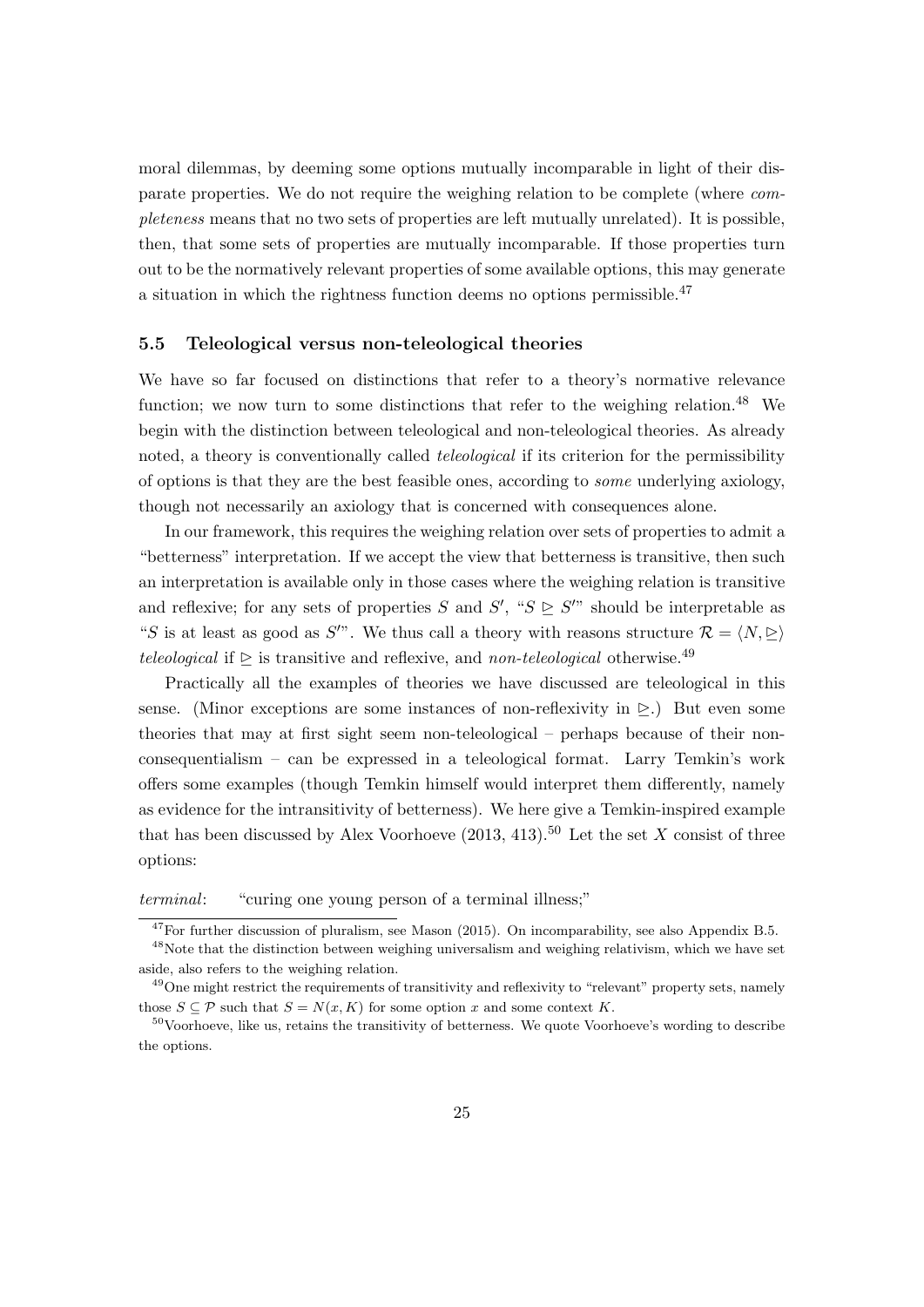*considerable*: "saving 10000 from a considerable impairment;"

*slight*: "saving several billion from a very slight impairment."

We assume, for the sake of the example, that the total-welfare properties of these options are as follows. The welfare of *terminal* is 5000; the welfare of *considerable* is 10000; and the welfare of *slight* is 15000. So, the three options have the option properties  $P_{\text{wel}=5K}$ ,  $P_{\text{wel}=10K}$ , and  $P_{\text{wel}=15K}$ , respectively. Let us grant the following Temkininspired intuitions:

- When faced with a choice between *terminal* and *considerable*, we ought to choose *considerable*, on total-welfare grounds.
- When faced with a choice between *considerable* and *slight*, we ought to choose *slight*, again on total-welfare grounds.
- When faced with a choice between *terminal* and *slight*, we ought to choose *terminal*. Given the dramatic difference between "death" and "very slight impairment", it would be disrespectful not to save the one from death for the sake of saving the billions from a very slight impairment.

We can make sense of these intuitions in a reason-based way. In addition to the totalwelfare properties, we introduce a "disrespect property".<sup>51</sup> An option x in context K is "disrespectful" (for short,  $D$ ) if and only if there is at least one other available option y such that someone's welfare loss from choosing x rather than y is very significantly greater than anyone's welfare loss from choosing  $y$  rather than  $x$ . Suppose, for the sake of our example, that option *slight* has this property if and only if *terminal* is also among the available options; no other option among our three options has this property. Now consider the reasons structure  $\mathcal{R} = \langle N, \triangleright \rangle$  where:

- for every context  $K, N(K)$  consists of all the total-welfare properties and the disrespect property;
- the weighing relation ranks sets of properties in a linear order satisfying:

$$
\begin{aligned} & \{P_{\text{wel}=15K}\}\triangleright \{P_{\text{wel}=10K}\}\triangleright \{P_{\text{wel}=5K}\} \\ & \triangleright \{P_{\text{wel}=15K},D\}\triangleright \{P_{\text{wel}=10K},D\}\triangleright \{P_{\text{wel}=5K},D\}. \end{aligned}
$$

In a context in which only *terminal* and *considerable* are available, their sets of normatively relevant properties are  ${P_{\text{wel}=5K}}$  and  ${P_{\text{wel}=10K}}$ . So, the reasons structure

 $51$ Voorhoeve (2013) attributes this kind of move to Kamm (2007).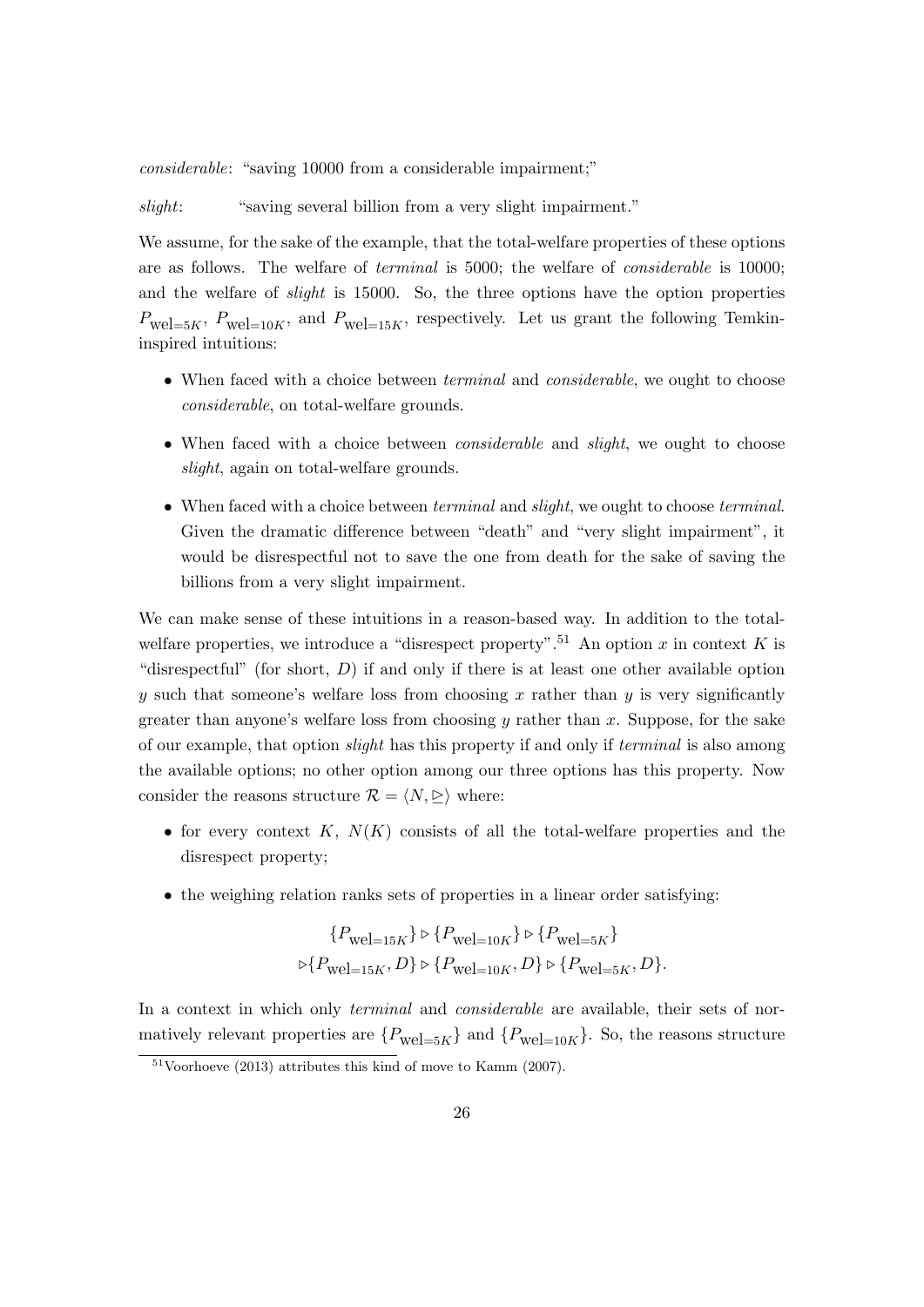recommends choosing *considerable* over *terminal*. In a context in which only *considerable* and *slight* are available, their sets of normatively relevant properties are  $\{P_{\text{wel}=10K}\}$ and {Pwel=15<sup>K</sup> }, so the recommendation is to choose *slight* over *considerable*. However, when both *terminal* and *slight* are available, their sets of normatively relevant properties are  ${P_{\text{wel}=5K}}$  and  ${P_{\text{wel}=15K}}$ , D, and so the recommendation is to choose *terminal* over *slight*, in line with the Temkin-style intuitions. Interestingly, the weighing relation of this reasons structure is transitive (and, being a linear order, reflexive). So, the theory counts as teleological, although it is clearly non-consequentialist. What is going on is simply that  $D$  is a relational property (it is "essentially comparative" in Temkin's terminology), and the option *slight* has this property in some contexts but not in others.

### 5.6 Atomistic versus holistic theories

Our final distinction is that between "atomistic" and "holistic" theories. Informally, a theory is *atomistic* if its assessment of any set of properties is simply the "sum" (or some other simple combination) of its assessments of the individual properties in this set, while a theory is *holistic* if this is not the case; we will make this more precise below. Atomistic theories are "generalist" insofar as the "valence" they give to any property is the same, irrespective of which other properties are present as well. A property that is at least *pro tanto* right-making within one combination of properties remains *pro tanto* right-making when combined with other properties. By contrast, holistic theories are "particularist", insofar as the "valence" they give to some properties may depend on the other properties they are combined with. According to such a theory, a property may be *pro tanto* right-making in the presence of one particular set of properties, and *pro tanto* wrong-making in the presence of another. Obviously, one can draw the distinction between atomism and holism only once one has settled the individuation of properties.<sup>52</sup>

In our framework, the distinction between atomistic and holistic theories can be drawn in terms of the nature of those theories' weighing relations. We call a theory with reasons structure  $\mathcal{R} = \langle N, \geq \rangle$  *atomistic* if the weighing relation  $\geq$  is *separable*. Separability of  $\geq$  means that, for any comparable subsets S, S' of P and any subset T of  $P$  that does not overlap with  $S$  or  $S'$ ,

 $S \trianglerighteq S'$  if and only if  $S \cup T \trianglerighteq S' \cup T$ ,

provided  $S \cup T$  and  $S' \cup T$  are also comparable.<sup>53</sup> The theory is *holistic* if its weighing relation is not separable. A special case of separability is the *additive* one. Here, there exists

 $52$ See also Section 6.6.

<sup>&</sup>lt;sup>53</sup>Two sets of properties, such as S and S', are *comparable* if  $S \trianglerighteq S'$  or  $S' \trianglerighteq S$ .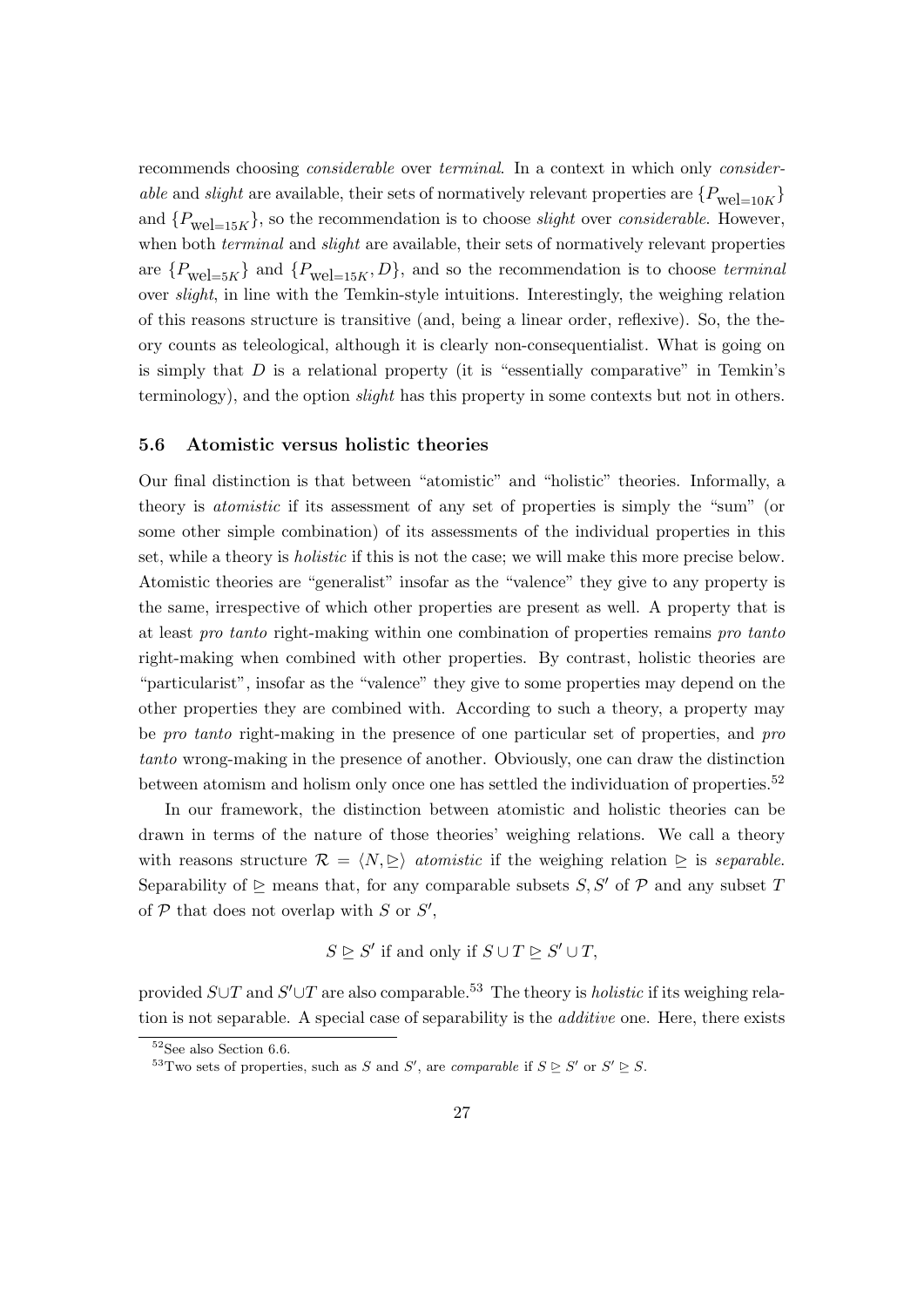a numerical *weighing function* w, which assigns to each property  $P$  in  $\mathcal P$  a real number  $w(P)$ , its positive or negative "weight", such that, for any two subsets S, S' of P,

$$
S \trianglerighteq S' \text{ if and only if } \sum_{P \in S} w(P) \geq \sum_{P \in S'} w(P).
$$

Monistic theories, as we have defined them, are automatically atomistic.<sup>54</sup> But there are also pluralistic theories that are atomistic. For an easy construction of such a theory, we can simply define a positive or negative numerical weight for each normatively relevant property and then assess any set of properties by summing up their weights.

The kinds of "particularist" theories defended by Jonathan Dancy and others are holistic in the present sense. Dancy  $(2013)$  says:

"A feature can make one moral difference in one case, and a different difference in another. Features have ... variable relevance. Whether a feature is relevant or not in a new case, and if so what exact role it is playing there (the 'form' that its relevance takes there) will be sensitive to other features of the case. This claim emerges as the consequence of the core particularist doctrine, which we can call the holism of reasons. This is the doctrine that what is a reason in one case may be no reason at all in another, or even a reason on the other side... [I]n some contexts the fact that something is against the law is a reason not to do it, but in others it is a reason to do it (so as to protest, let us say, against the existence of a law governing an aspect of private life with which the law should not interfere)."

What Dancy describes here entails holism as we have defined it (a non-separable weighing relation), but it also seems to entail relativism (a context-variant set of normatively relevant properties). Logically, one can have holism without relativism and vice versa: non-separability of the weighing relation and context-variance of the normatively relevant properties are independent from one another.

## 6 The underdetermination of moral theory by deontic content

Our reason-based framework confirms the existence of a broadly Quinean underdetermination problem in moral philosophy: the same rightness function will often admit more

 $54$ To be precise, this assumes (without loss of generality) that  $\geq$  is defined only over singleton property sets. In Section 6.6, we note that, just as a pluralistic theory may be re-expressed as a monistic one by re-individuating properties, so a holistic theory may be similarly re-expressed as an atomistic one.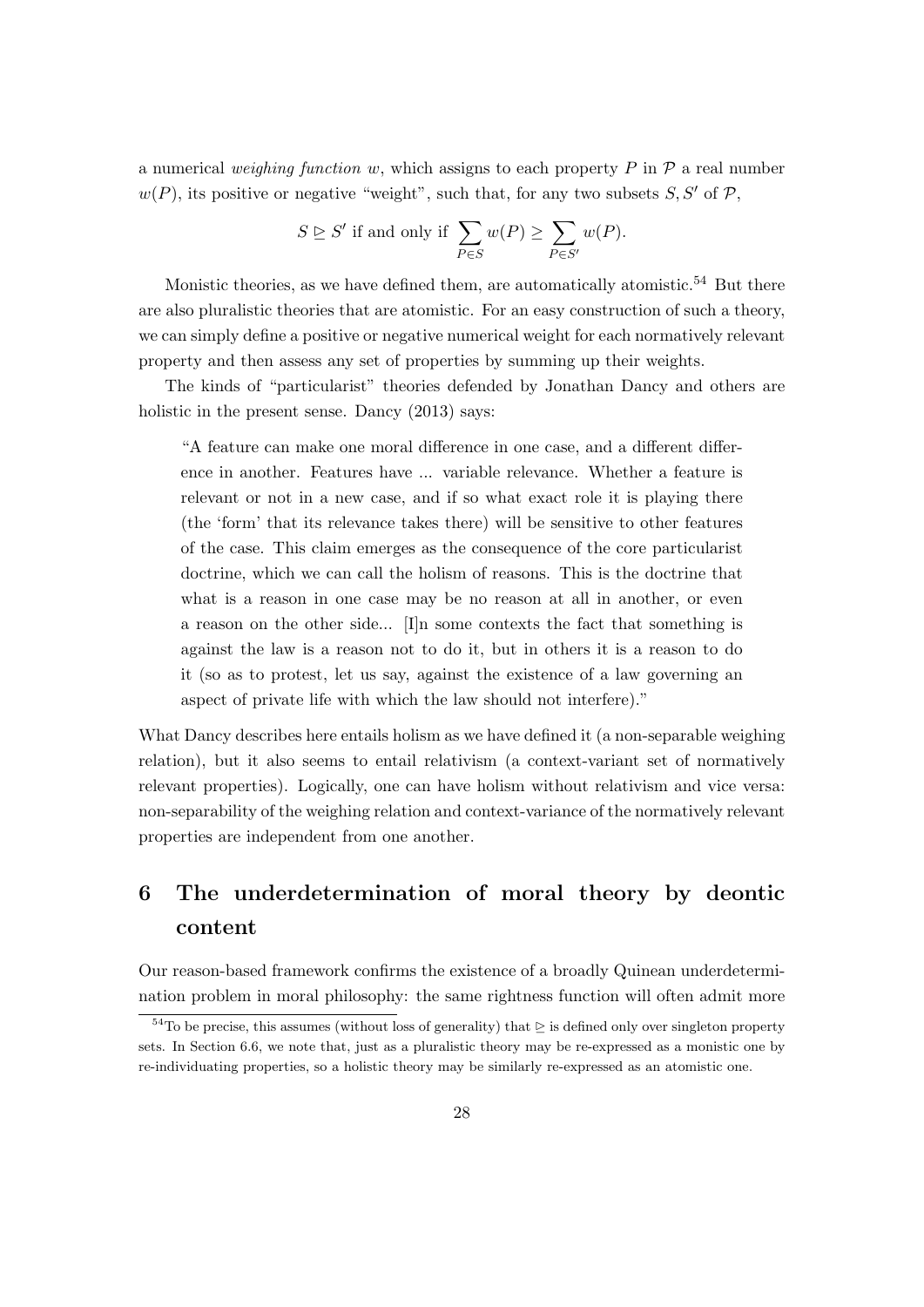than one reason-based representation, in analogy to the way in which a body of empirical observations in science may admit more than one theoretical explanation. In sum, a moral theory's deontic content underdetermines the reasons structure underwriting it. This observation supports Parfit's claim that different moral theories can in principle climb the same mountain from different sides, reaching the same action-guiding recommendations at the summit, albeit via different routes. Moreover, we can accept this general structural point, irrespective of whether we are persuaded by Parfit's own example of it: the purported convergence of consequentialism, Kantianism, and Scanlonian contractualism.

The recognition of this underdetermination problem raises the question of how the six dimensions along which we have categorized moral theories manifest themselves in a theory's deontic content. Can we tell from the deontic content whether or not the underlying theory is consequentialist, universalist, agent-neutral, monistic, atomistic, and/or teleological? Or are some of these attributes "deontically inert"?

We address this issue by considering each of the six attributes and asking whether every rightness function – assuming it has a reason-based representation at all – admits a representation that has that attribute. This, in turn, sheds light on the question of whether, for every moral theory, there exists an extensionally equivalent counterpart theory with that attribute. So, we are asking, in effect, whether every moral theory can be "consequentialized", "teleoligized", "universalized", and so on. While the question of consequentialization has received much attention in formal ethics, the analogous questions for the other attributes have been less salient.<sup>55</sup> In what follows, we focus on moral theories that are representable in our framework (i.e., whose rightness functions admit a reason-based representation, relative to the given set  $P$  of properties).<sup>56</sup>

### 6.1 Does every rightness function admit a consequentialist representation?

Here, our analysis suggests the answer is "no". We obtain this negative answer not only if we define consequentialism in the traditional way – as representability in terms of a betterness ordering over the options – but also if we define it as we have proposed, namely in terms of the normative relevance of no properties other than option properties.

<sup>&</sup>lt;sup>55</sup>For recent references to the idea of representing a moral theory in line with some target attribute other than consequentialism, see, e.g., Portmore (2007), who mentions "Kantianizing" and "contractualizing", and Hurley (2013), who discusses "deontologizing". Generally, however, consequentialization has received the most attention. Recall the references in footnote 1.

<sup>&</sup>lt;sup>56</sup>When we refer to a rightness function in each of the following subsection titles, we are therefore, strictly speaking, referring to a reason-based representable rightness function.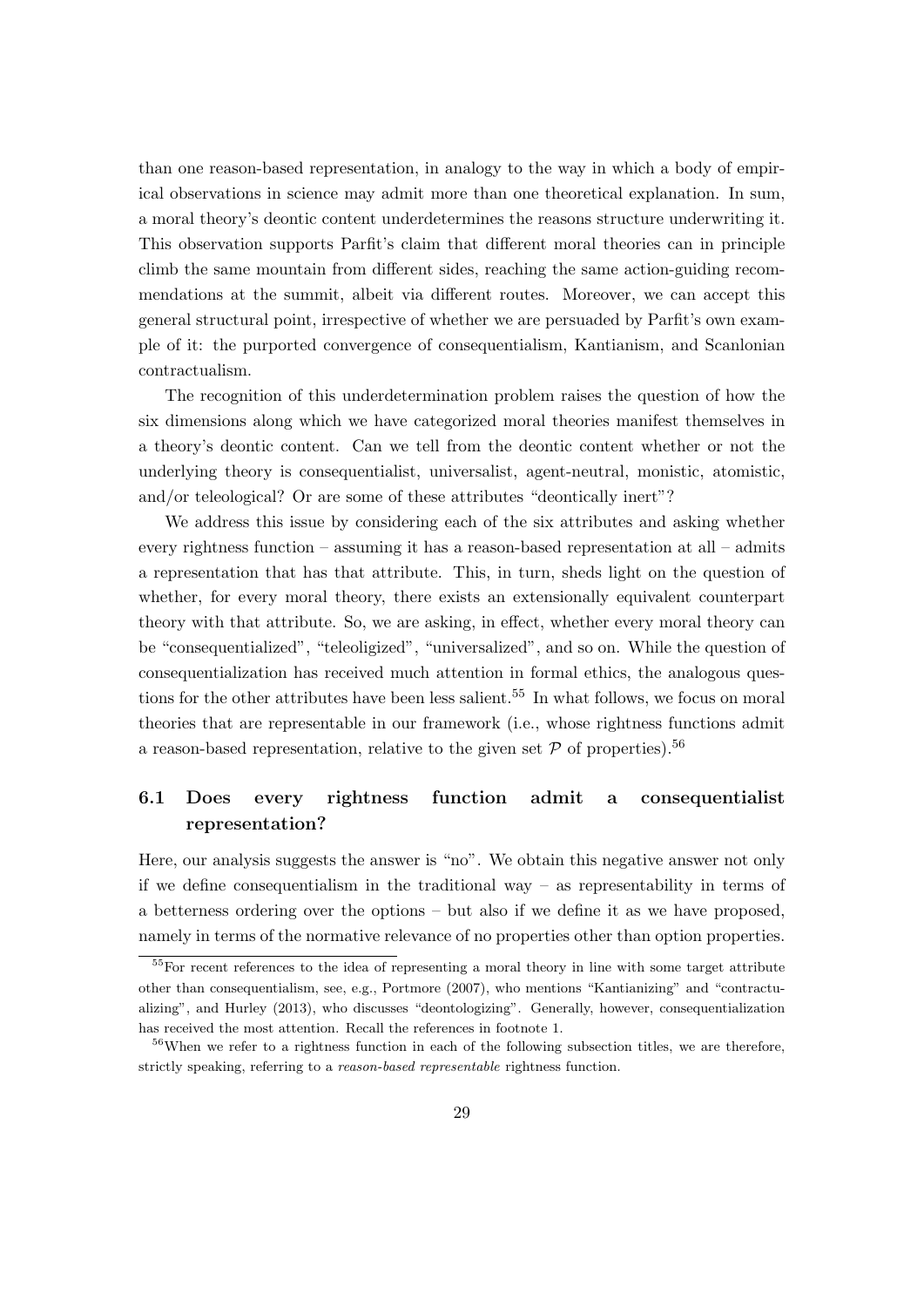The reason for this negative answer is that, even when a rightness function has some reason-based representation, it need not have a reason-based representation in which only option properties are normatively relevant. Formally, the conditions for reason-based representability in a context-unrelated format (corresponding to the top row of Table 1 above) are more demanding than those for reason-based representability *simpliciter*. 57 For instance, the norms of politeness in Amartya Sen's dinner-party example can be represented by a reasons structure in which the relational property *polite* is normatively relevant, while they cannot be represented by a reasons structure in which only option properties are relevant. Similarly, several of our other examples of normative theories – such as the entitlement-satisfaction and satisficing theories and the simple deontological theory in Jim and the Indians – could only be represented by reasons structures involving context-related properties.<sup>58</sup>

How does this finding relate to the "Extensional Equivalence Thesis", defended by scholars such as Dreier (2011) and Portmore (2007), the claim that every plausible moral theory is extensionally equivalent to a consequentialist theory? Clearly, *if* one defines consequentialism in the way we do – namely as the normative irrelevance of any properties other than option properties – *then* one must conclude that the Extensional Equivalence Thesis is not generally true. Of course, since Dreier and Portmore restrict that thesis to *plausible* moral theories, one might deny the plausibility of those normative theories that defy consequentialization, but we are not persuaded that all the relevant examples, including Sen's simple theory of politeness, can be dismissed as implausible. Alternatively, one could try to defend the Extensional Equivalence Thesis by adopting a more permissive definition of consequentialism. For example, Dreier and Portmore take consequentialism to be compatible with the normative relevance of agent-related properties.<sup>59</sup> If we were to define consequentialism as requiring that only option properties *and* agent-related properties (but no other context-related properties) be normatively relevant, then our illustrative deontological theory in Jim and the Indians would be reclassified as consequentialist. But even under this permissive definition of consequentialism, we would still have to conclude that not every moral theory can

 $57$ This follows from Theorem 5 in Dietrich and List (2016). The application to moral philosophy is new.

 $58$ These claims about our examples assume that the set  $P$  of admissible properties is not so artificially rich as to allow gerrymandered forms of relativism as a substitute for non-consequentialism. In Section 6.2, we say more about why some relativist theories may be deontically equivalent to some non-consequentialist ones.

 $59$  Dreier says: "I count agent-centered consequentialism as a kind of consequentialism" (ibid., 100). Similarly, Portmore (2007) recognizes agent-relative forms of consequentialism. For critical discussions of agent-neutral and agent-relative approaches to consequentialization, see Louise (2004), Schroeder (2007), and Hurley (2013). For a defence of agent-neutral consequentializability, see Oddie and Milne (1991).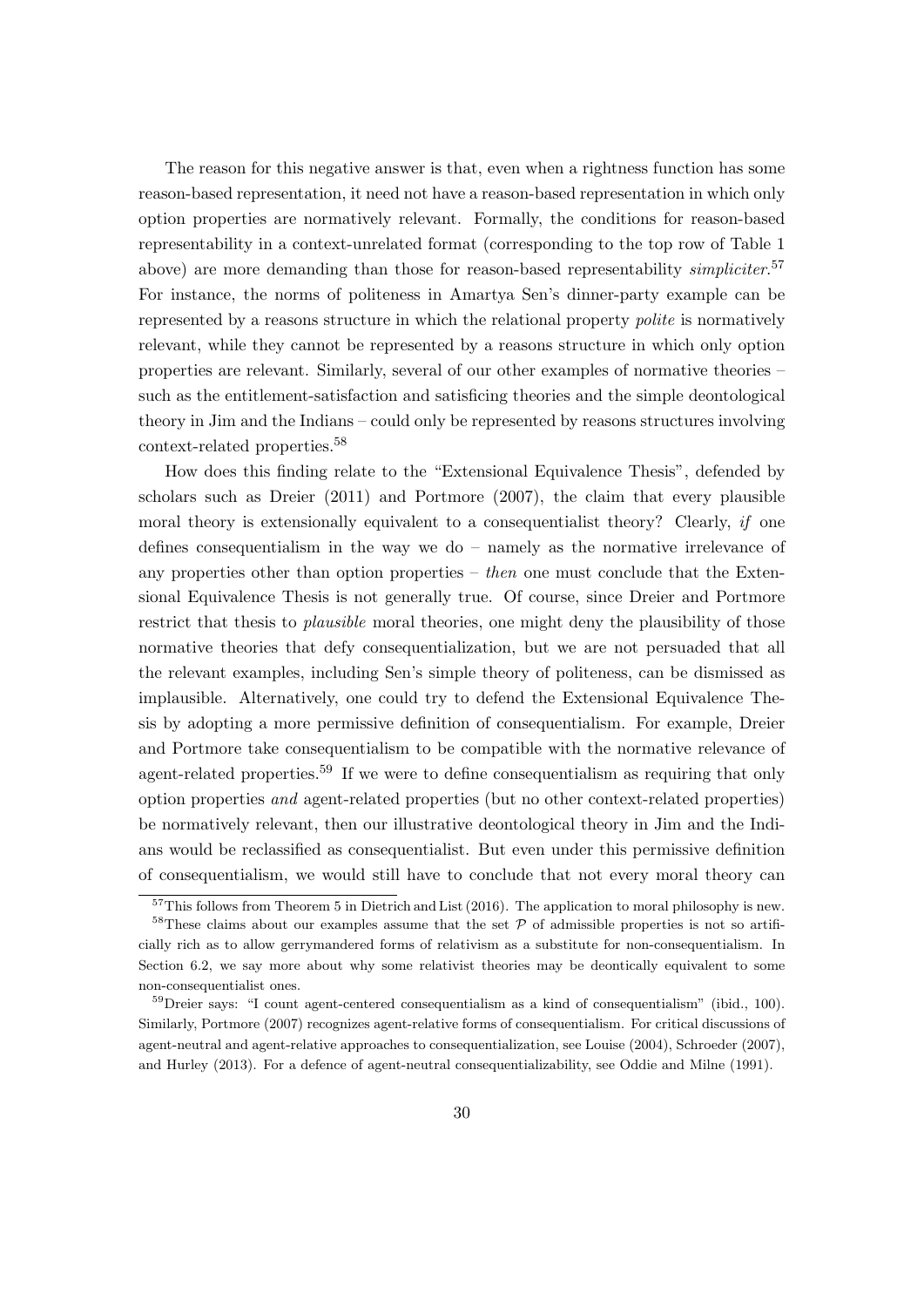be consequentialized. Once again, the simple normative theory of politeness is a case in point: a property such as *politeness*, which is indispensable for any reason-based representation of the rightness function here, is menu-related, not agent-related.

One might try to respond by accepting even further properties as admissible candidates for normatively relevant properties in a consequentialist theory. Generally, one might ask: what *kinds* of normatively relevant properties must we minimally invoke in order to represent a given rightness function in a reason-based format? Are option properties alone sufficient? Or do we need to invoke agent-related properties? Or even other context-related properties? Now the problem is this: if we were to redefine consequentialism so as to permit the normative relevance of more and more kinds of context-related properties, this would run the risk of making the notion of consequentialism vacuous: *any* theory that has a reason-based representation might then end up being called "consequentialist". By contrast, as we have seen, our preferred definition of consequentialism – which requires the normative relevance of option properties alone – is non-vacuous.

That said, one would be able to consequentialize every normative theory by redescribing the options themselves. As shown in Appendix A, such a redescription is always logically possible – a result that could be viewed as capturing the core idea behind the Extensional Equivalence Thesis. However, as already noted, this would not generally be very informative and would involve a significant departure from the original description of the moral choice problem. It thus seems reasonable to conclude that the distinction between consequentialist and non-consequentialist theories is deontically significant. But whether or not one agrees with this substantive conclusion, the reason-based framework can offer a useful diagnosis of what is at stake in the debate about consequentializability.

### 6.2 Does every rightness function admit a universalist representation?

The answer to this question, which has received less attention in formal ethics than the question about consequentializability, is "yes", provided that (as assumed) the rightness function has some reason-based representation at all. Surprisingly, the conditions for the existence of a reason-based representation *simpliciter* are logically equivalent to the conditions for the existence of a reason-based representation *without context-variant normative relevance*.

Fact: A rightness function R has a reason-based representation with a constant normative relevance function if and only if it has a reason-based representation *simpliciter*. 60

 $60$ Formally, this is a subtly strengthened corollary of Proposition 3 in Dietrich and List (2016). The earlier result – stated in terms of choice functions – requires the function  $R$  to be dilemma-free. The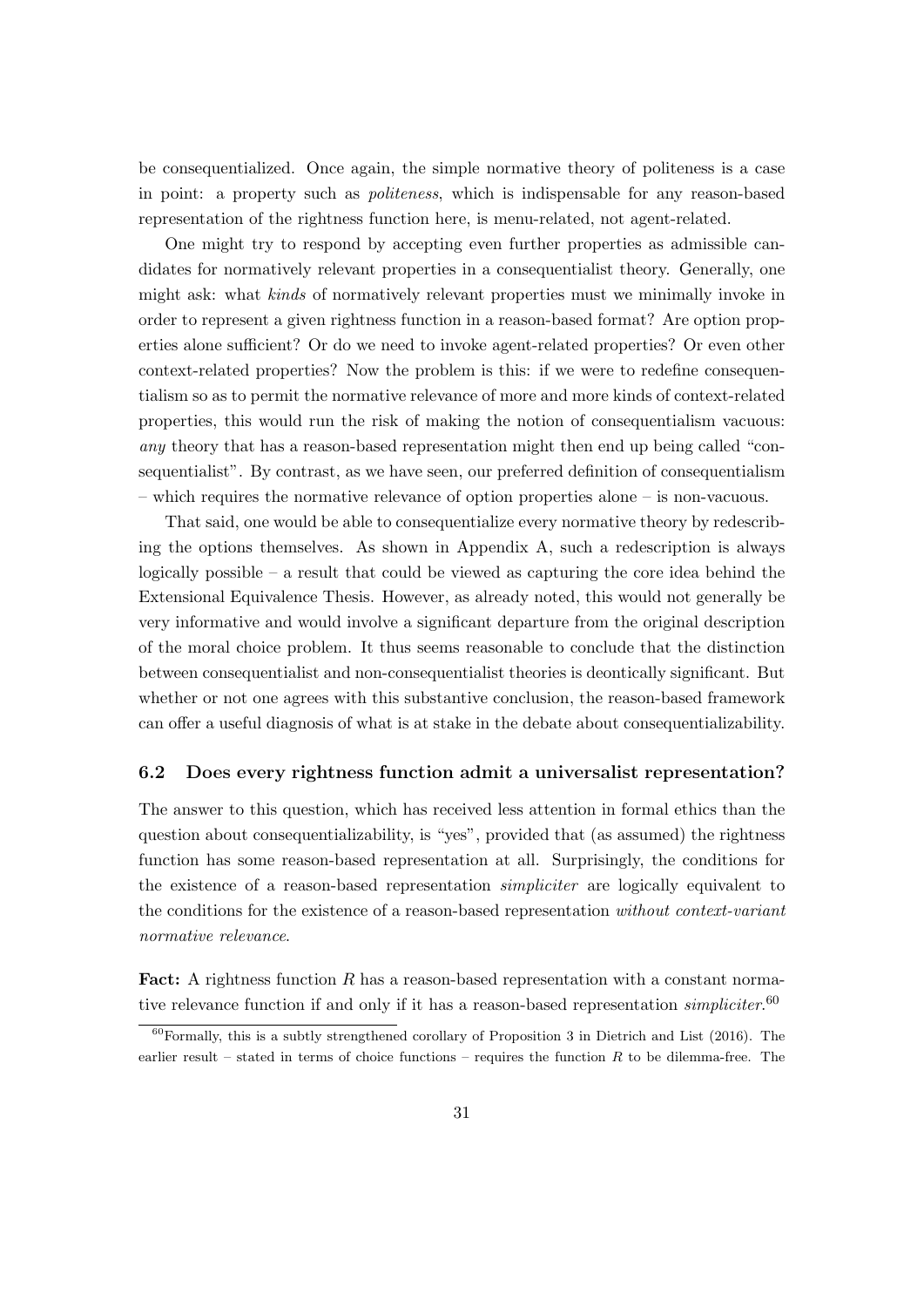In other words, every reasons structure is *deontically equivalent* to some reasons structure that is context-invariant (relative to the same admissible set  $P$  of properties). Thus, every relativist moral theory does indeed have a universalist counterpart theory with exactly the same deontic content. There is a crucial caveat, however. The universalist counterpart theory may have to be non-consequentialist: the price of avoiding relativism is the normative relevance of context-related properties. Even if the original relativist theory deems only option properties normatively relevant (though different ones in different contexts), its universalist counterpart may need to deem suitable context-related properties normatively relevant in all contexts, so as to arrive at the same action-guiding recommendations. Schematically, the universalization of the given theory may involve a shift from the top right quadrant in Table 1 into the bottom left one.

These observations show that the distinction between universalist and relativist theories is really a distinction at the level of the reasons structure, not at the level of the deontic content. They further illustrate that there may sometimes be a tradeoff between universalism and consequentialism: in order to "universalize" a given moral theory, we may have to represent it in a non-consequentialist format (by deeming context-related properties normatively relevant). In Appendix C, we derive an analogous universalizability result for weighing relativism, the alternative form of relativism we have mentioned: all weighing-relativist theories, except those in a very special class, have a weighinguniversalist counterpart theory with the same deontic context.

### 6.3 Does every rightness function admit an agent-neutral representation?

Here, the answer depends on which of our two orthogonal ways of drawing the distinction between agent-neutrality and agent-relativity we adopt. Recall that, on one interpretation, agent-relativity is a special case of relativism and, on another, a special case of non-consequentialism (again, for discussion, see Ridge 2011 and Schroeder 2007).

If we define agent-neutrality as agent-invariance – so that agent-relativity becomes a special case of relativism – then the answer to the question of agent-neutral representability is a qualified "yes". As we have seen, every rightness function that has *some* reason-based representation also has one with a constant normative relevance function; and so, *a fortiori*, it has one that is agent-invariant: the set of normatively relevant properties will not vary with the agent  $i$ . However, just as the typical cost of reexpressing a relativist theory in a structurally universalist format is context-relatedness

application to moral philosophy is new.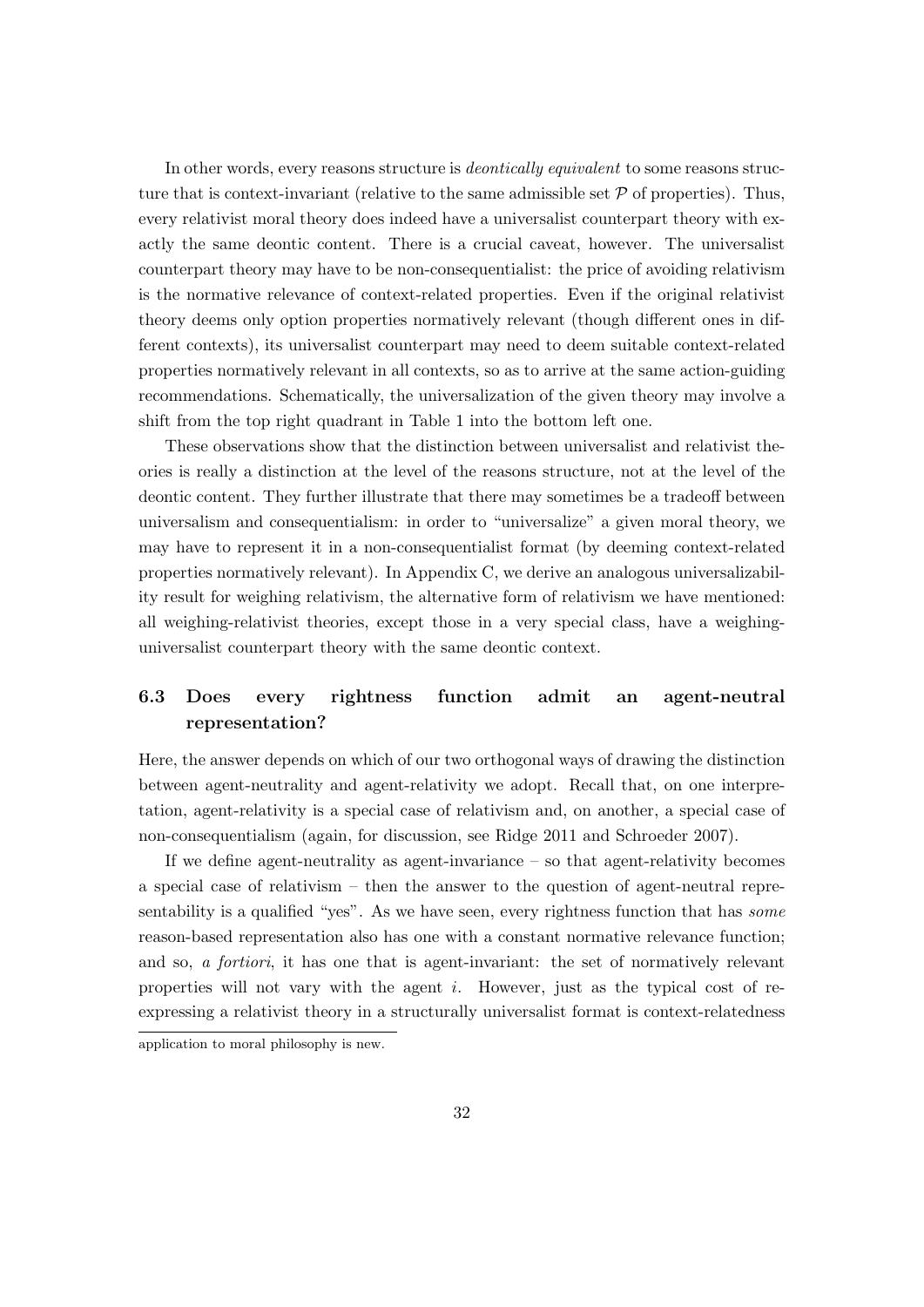in the normatively relevant properties, so the typical cost of the present exercise will be agent-relatedness in those properties, which implies agent-relativity in the second, non-consequentialist sense. Our second representation of ethical egoism in Section 5.3 illustrates this. The reasons structure in that example is agent-invariant, but it deems agent-related properties normatively relevant.

If we define agent-neutrality as agent-unrelatedness – so that agent-relativity becomes a special case of non-consequentialism – then the answer to our present question is "no": not every rightness function admits an agent-neutral representation. Just as it is not true that every non-consequentialist theory can be consequentialized – such that only option properties are normatively relevant – so the elimination of the normative relevance of agent-related properties will not generally be possible if the given theory has an agentrelated reasons structure. This is consistent with the familiar observation that the normative relevance of some agent-related properties may sometimes be indispensable if we wish to account for certain verdicts of commonsense morality (cf. Scheffler 1982, Dreier 1993, and the consequentialization debate).

#### 6.4 Does every rightness function admit a monistic representation?

Here, the answer is a qualified "no". As should be evident, for instance from our Temkininspired example, there are some rightness functions which only admit pluralistic reasonbased representations, at least relative to a given set  $P$  of admissible properties. Thus, if we attach significance to the way we have specified the properties in  $\mathcal{P}$  – perhaps because those properties meet some criterion of naturalness, simplicity, or salience from a human perspective – then pluralism in the reasons structure may be unavoidable for representing certain rightness functions.

Suppose, on the other hand, we impose no restrictions on the set  $P$ . We would then be free to specify and re-individuate properties in any logically possible way. For instance, for any two properties  $P$  and  $P'$ , we might also construct the conjunctive and disjunctive properties  $P \wedge P'$  and  $P \vee P'$  with extensions  $[P] \cap [P']$  and  $[P] \cup [P']$ , respectively. In Appendix B, we show that, by suitably re-individuating properties like this, we can easily represent every rightness function in a monistic format. (A trivializing case of such a representation is one in which the only normatively relevant property of each option x in each context K is "being option x in context  $K$ ".) However, the resulting monistic representation will often rely on rather gerrymandered properties and will therefore be unilluminating. Given a more disciplined specification of the set  $\mathcal P$ (e.g., by invoking some criterion of which properties are natural, simple, or salient for humans), the distinction between monistic and pluralistic theories is indeed deontically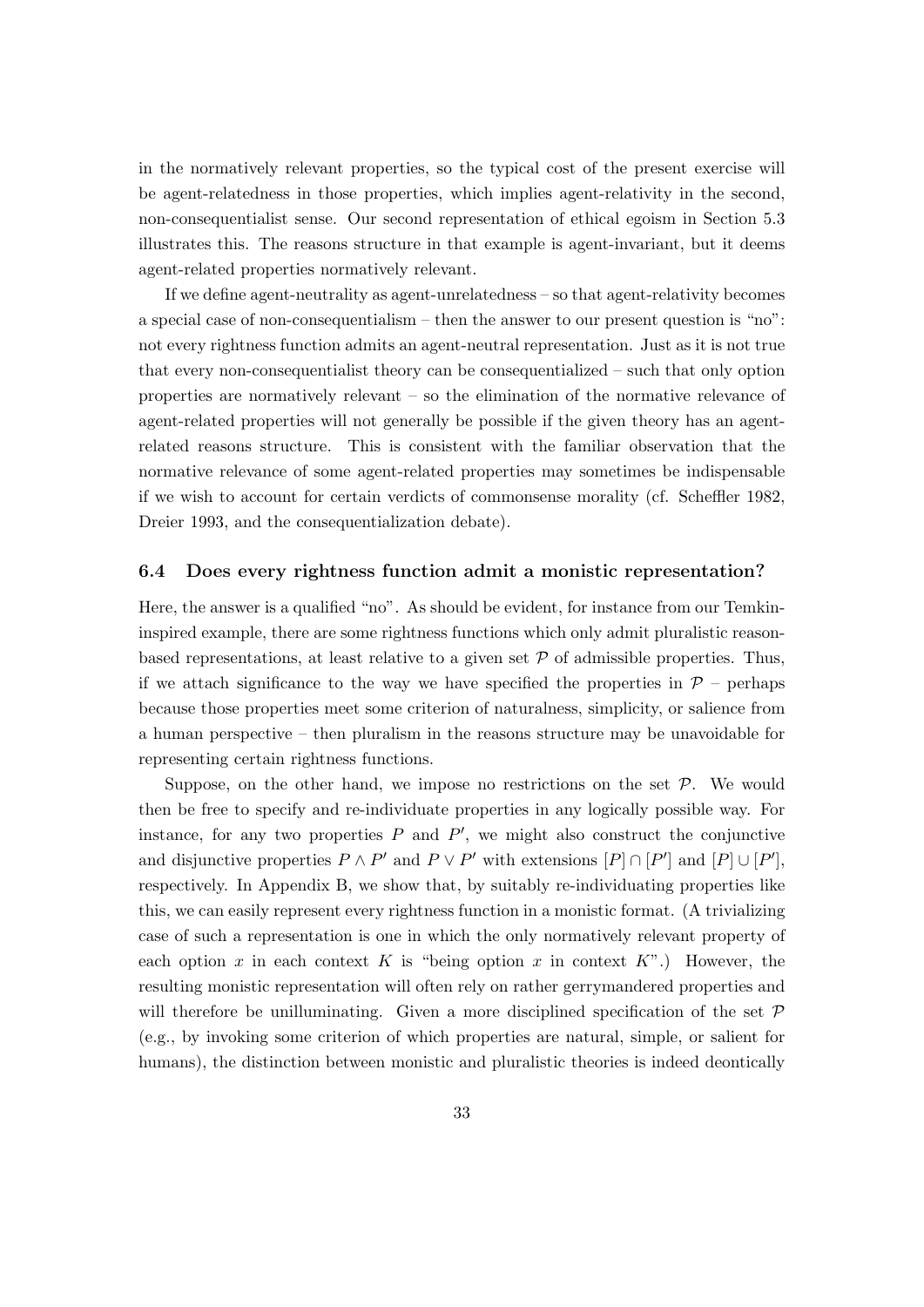significant.

As Elinor Mason (2015) notes, "[p]luralists argue that there really are several different values, and that these values are not reducible to each other or to a super value". Our framework confirms that not every pluralistic theory can be recast in a monistic format, unless we invoke an artificially gerrymandered "super value".

#### 6.5 Does every rightness function admit a teleological representation?

Recall that we have drawn a formal distinction between "consequentialism" and "teleology": the former requires that only option properties be normatively relevant (it is a constraint on *which properties matter* ), while the latter requires that the weighing relation be transitive and reflexive (it is a constraint on *how these properties matter* ). For this reason, the present question – about whether every rightness function admits a teleological representation – is distinct from our earlier question about consequentializability. Like our earlier answer, however, the present answer is also a qualified "no", although this "no" is less obvious than in the earlier case.

We have seen that a very large class of rightness functions – even the ones in Temkininspired examples, contrary to Temkin's own preferred interpretation – can be represented in terms of a reasons structure with a transitive weighing relation. Yet, if we hold the set  $P$  of admissible properties fixed, then the conditions for reason-based representability with a transitive weighing relation are formally more demanding than those for reason-based representability *simpliciter*. In Appendix B, we give an example to illustrate this point.

By contrast, the conditions for reason-based representability with a reflexive weighing relation are the same as those without this constraint, provided we restrict our attention to dilemma-free rightness functions; see also Appendix B. A non-reflexive weighing relation is needed, however, to capture certain moral dilemmas. For instance, to generate the verdict that murder is impermissible even if it is the only available option, this option's set of normatively relevant properties must not stand in the relation  $\geq$  to itself.

Although we have seen that, formally, not all rightness functions admit a teleological representation for a given set  $P$ , we are unsure whether many *plausible* moral theories defy teleologization in the strong sense of requiring an intransitive weighing relation. It is still possible that most plausible theories are representable with a transitive weighing relation.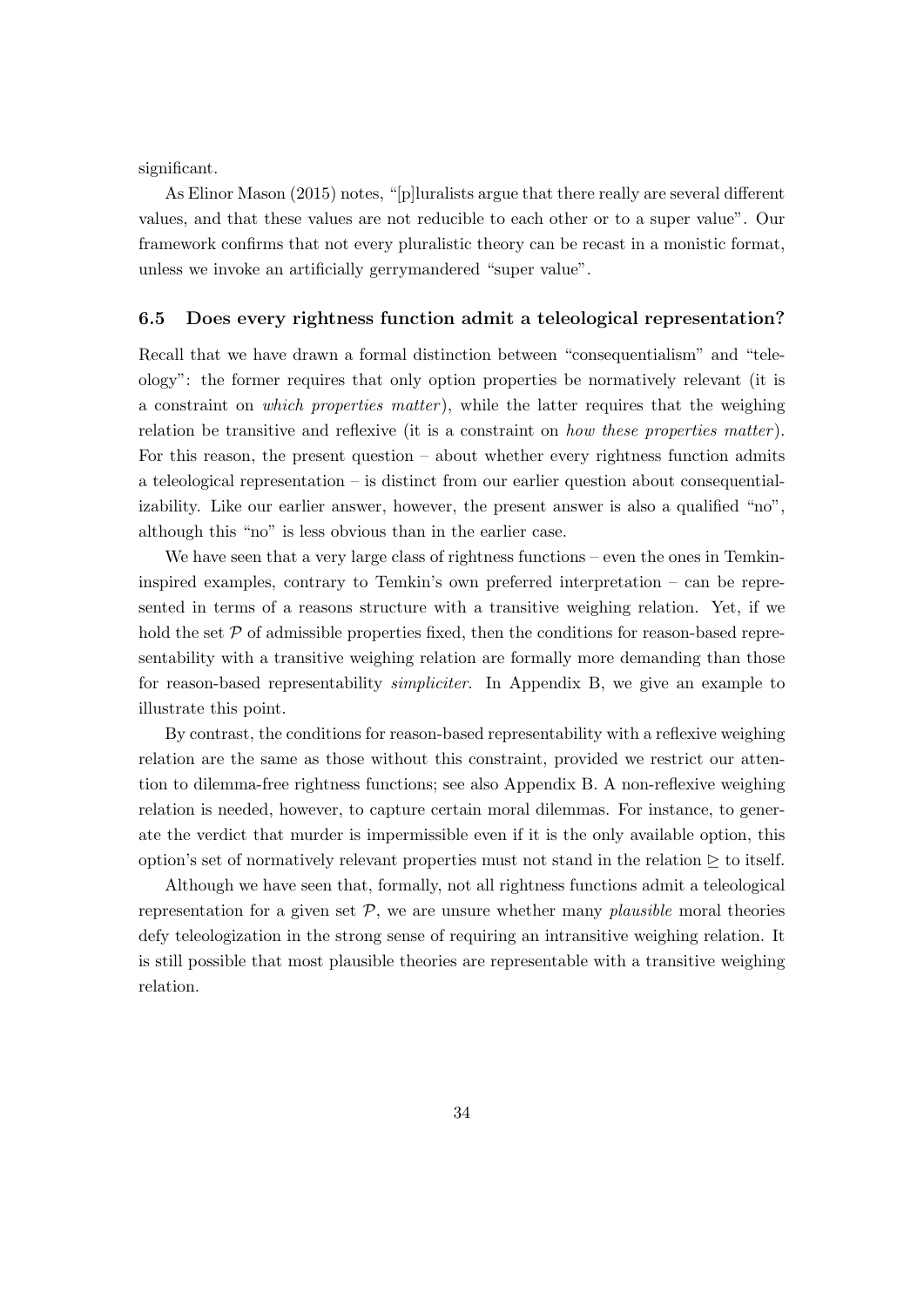### 6.6 Does every rightness function admit an atomistic representation?

Again, the answer is "no", though subject to a similar qualification as in our discussion of monistic representations above. Suppose we take the set  $\mathcal P$  of admissible properties to be fixed, perhaps because we consider its elements the most plausible or natural candidates for normatively relevant properties and we are unwilling to re-individuate them. Then we may well have no choice but to represent a given rightness function in terms of a reasons structure with a non-separable weighing relation. If, on the other hand, we are free to specify the set  $P$  as permissively as we like, for instance by re-individuating properties, then we can always construct an atomistic representation of a given rightness function, which may coincide with the monistic representation we have mentioned (again, see Appendix B). Of course, this may be a very artificial representation. Once we set this possibility of gerrymandering properties aside, the distinction between atomistic and holistic theories is deontically significant. This is broadly consistent with the point – often made by moral particularists – that some bodies of normative judgments may be irreducibly holistic, in the sense of not being amenable to an atomistic systematization (for a survey, see Dancy 2013).

### 7 Concluding remarks

We have argued that any moral theory within a very large class can be represented by a reasons structure, which encodes the theory's answer to the two-part question of which properties matter and how they do so. This reasons structure not only entails the theory's verdicts about which options are permissible in each context, but also expresses the theory's explanation for those verdicts. We have shown that this way of representing moral theories yields a very general taxonomy of such theories, in which many salient distinctions can be drawn. Our approach to the formal representation of moral theories is significantly more general than the classical approach involving consequentialization, and, we have argued, it is explanatorily richer too. Our paper ends with some technical appendices, which further substantiate our claims. The final appendix explains the resources our framework offers for handling moral choices under uncertainty.

### References

Bhattacharyya, A., P. K. Pattanaik, and Y. Xu. 2011. "Choice, Internal Consistency and Rationality." *Economics and Philosophy* 27: 123–49.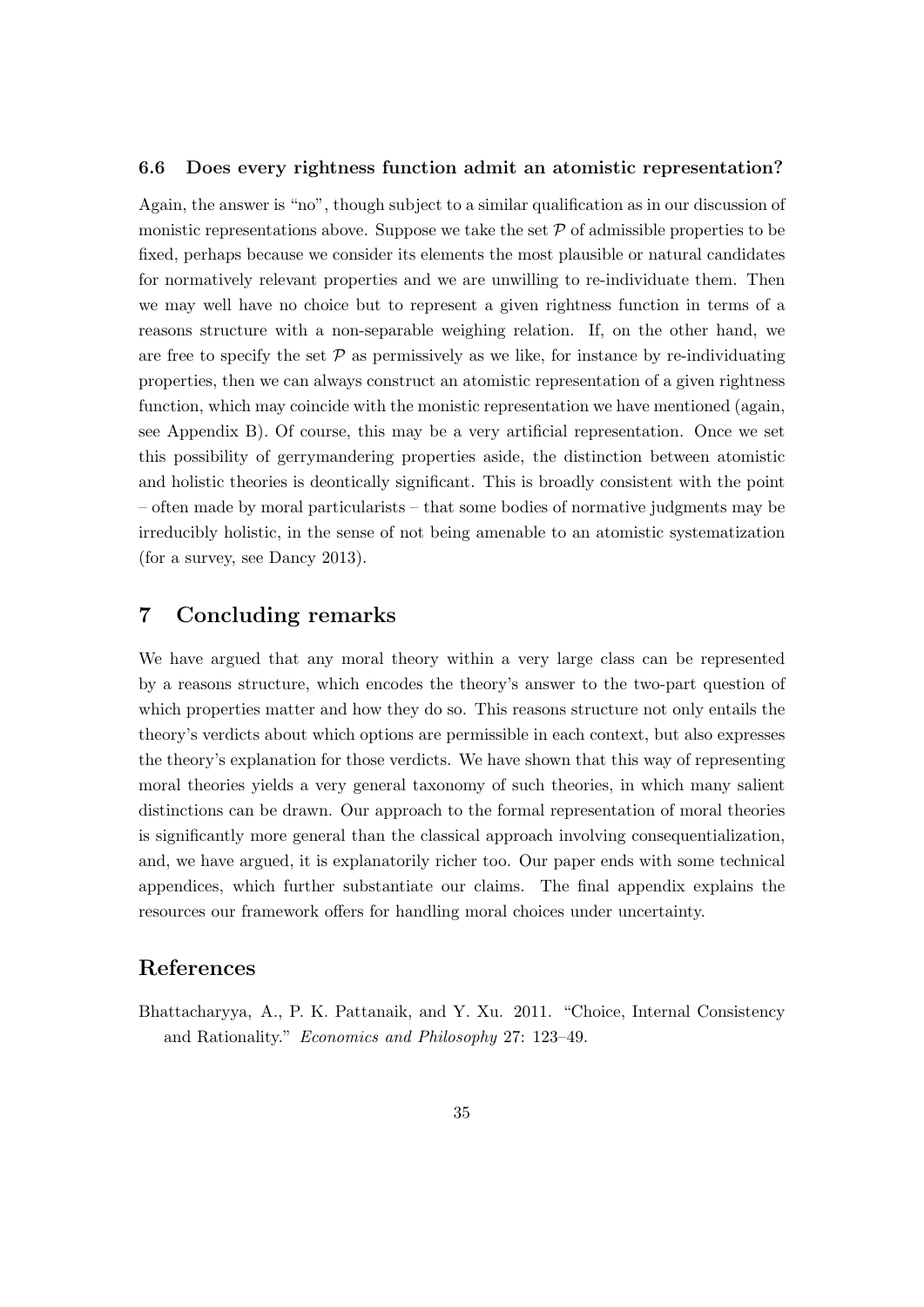- Bossert, W., and K. Suzumura. 2010. *Consistency, Choice, and Rationality*. Cambridge, MA: Harvard University Press.
- Brandt, F., M. Brill, and P. Harrenstein. 2016. "Tournament Solutions." In *Handbook of Computational Social Choice*, ed. F. Brandt et al., 57–84. Cambridge: Cambridge University Press.
- Broome, J. 1991*. Weighing Goods: Equality, Uncertainty and Time*. Oxford: Blackwell.
- Broome, J. 2004. *Weighing Lives*. Oxford: Oxford University Press.
- Brown, C. 2011. "Consequentialize This." *Ethics* 121: 749–71.
- Buchak, L. 2013. *Risk and Rationality*. Oxford: Oxford University Press.
- Dancy, J. 2013. "Moral Particularism." In *The Stanford Encyclopedia of Philosophy* (Fall 2013 Edition), ed. E. N. Zalta. Available at: http://plato.stanford.edu/archives/fall2013/entries/moral-particularism/
- Dietrich, F., and C. List. 2013. "A Reason-Based Theory of Rational Choice." *Noûs* 47: 104–34.
- Dietrich, F., and C. List. 2016. "Reason-Based Choice and Context-Dependence: An Explanatory Framework." *Economics and Philosophy* 32: 175–229.
- Dreier, J. 1993. "Structures of Normative Theories." *The Monist* 76: 22–40.
- Dreier, J. 2011. "In Defense of Consequentializing." In *Oxford Studies in Normative Ethics* 1, ed. M. Timmons, 97–118. Oxford: Oxford University Press.
- Heyd, D. 2016. "Supererogation." In *The Stanford Encyclopedia of Philosophy* (Spring 2016 Edition), ed. E. N. Zalta. Available at: http://plato.stanford.edu/archives/spr2016/entries/supererogation/
- Hurley, P. 2013. "Consequentializing and Deontologizing: Clogging the Consequentialist Vacuum." In *Oxford Studies in Normative Ethics* 3, ed. M. Timmons, 123–53. Oxford: Oxford University Press.
- Kamm, F. M. 2007. *Intricate Ethics: Rights, Responsibilities, and Permissible Harm*. Oxford: Oxford University Press.
- Liu, F. 2010. "Von Wright's 'The Logic of Preference' revisited." *Synthese* 175: 69–88.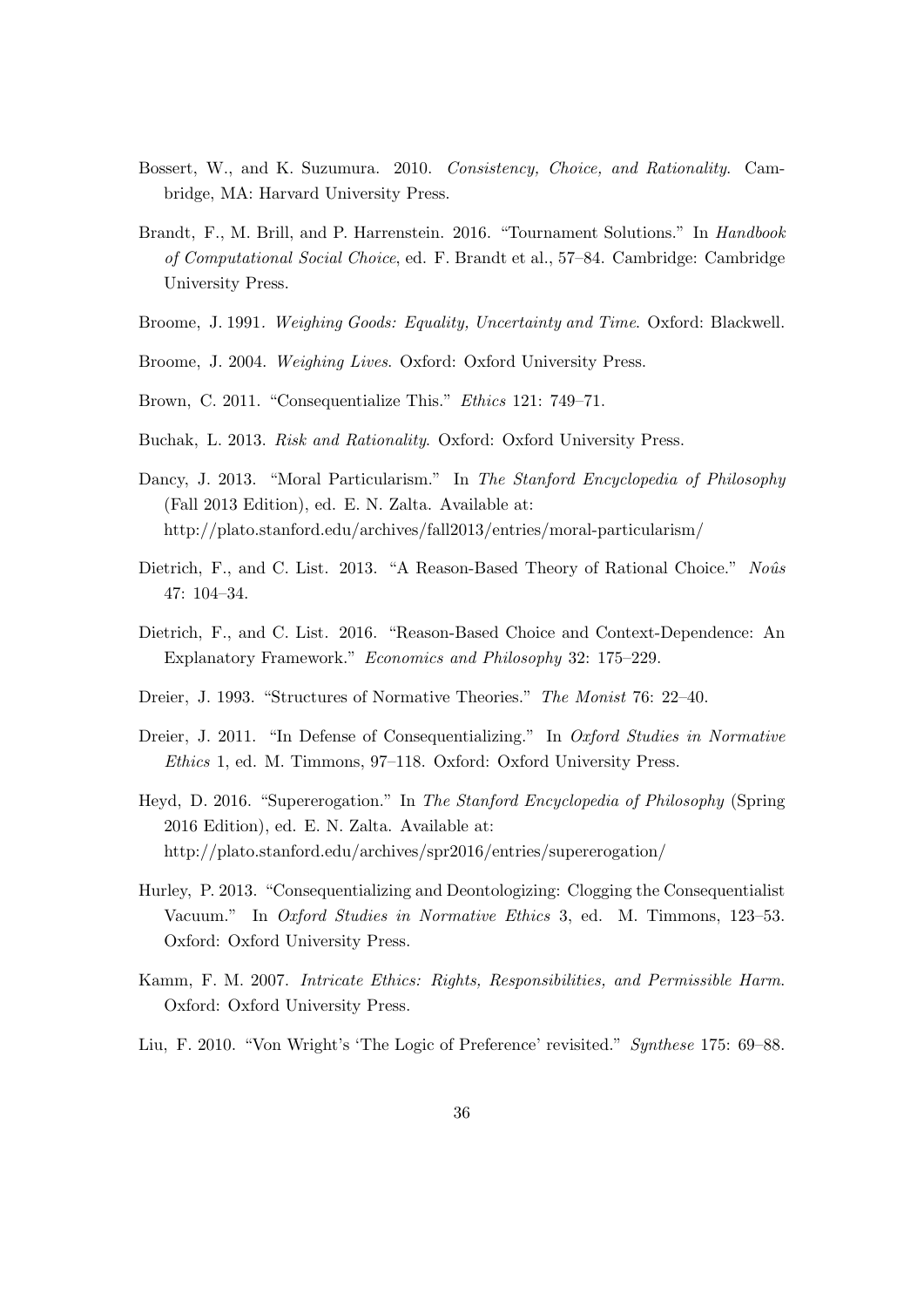- Louise, J. 2004. "Relativity of Value and the Consequentialist Umbrella." *The Philosophical Quarterly* 54: 518–36.
- Lyons, D. 1965. *Forms and Limits of Utilitarianism*. Oxford: Clarendon Press.
- Mason, E. 2015. "Value Pluralism." In *The Stanford Encyclopedia of Philosophy* (Summer 2015 Edition), ed. E. N. Zalta. Available at: http://plato.stanford.edu/archives/sum2015/entries/value-pluralism/
- Nozick, R. 1974. *Anarchy, State, and Utopia*. New York: Basic Books.
- Oddie, G., and P. Milne. 1991. "Act and value: Expectation and the representability of moral theories." *Theoria* 57: 42–76.
- Osherson, D., and S. Weinstein. 2012. "Preference based on reasons." *Review of Symbolic Logic* 5: 122–47.
- Parfit, D. 2011. *On What Matters*. Oxford: Oxford University Press.
- Pettit, P. 1991. "Decision Theory and Folk Psychology." In *Foundations of Decision Theory*, ed. M. Bacharach and S. Hurley, 147–75. Oxford: Blackwell.
- Portmore, D. 2007. "Consequentializing Moral Theories." *Pacific Philosophical Quarterly* 88: 39–73.
- Portmore, D. 2011. *Commonsense Consequentialism: Wherein Morality Meets Rationality*. Oxford: Oxford University Press.
- Psillos, S. 1999. *Scientific Realism: How Science Tracks Truth*. Abingdon: Routledge.
- Quine, W. V. 1975. "On Empirically Equivalent Systems of the World." *Erkenntnis* 9: 313–28.
- Richter, M. 1971. "Rational Choice." In *Preferences, Utility, and Demand*, ed. J. S. Chipman et al., 29–58. New York: Harcourt Brace Jovanovich.
- Ridge, M. 2011. "Reasons for Action: Agent-Neutral vs. Agent-Relative." In *The Stanford Encyclopedia of Philosophy* (Winter 2011 Edition), ed. E. N. Zalta. Available at: http://plato.stanford.edu/archives/win2011/entries/reasons-agent/
- Sachs, B. 2010. "Consequentialism's Double-Edged Sword." *Utilitas* 22: 258–71.
- Savage, L. 1954. *The Foundations of Statistics*. New York: Wiley.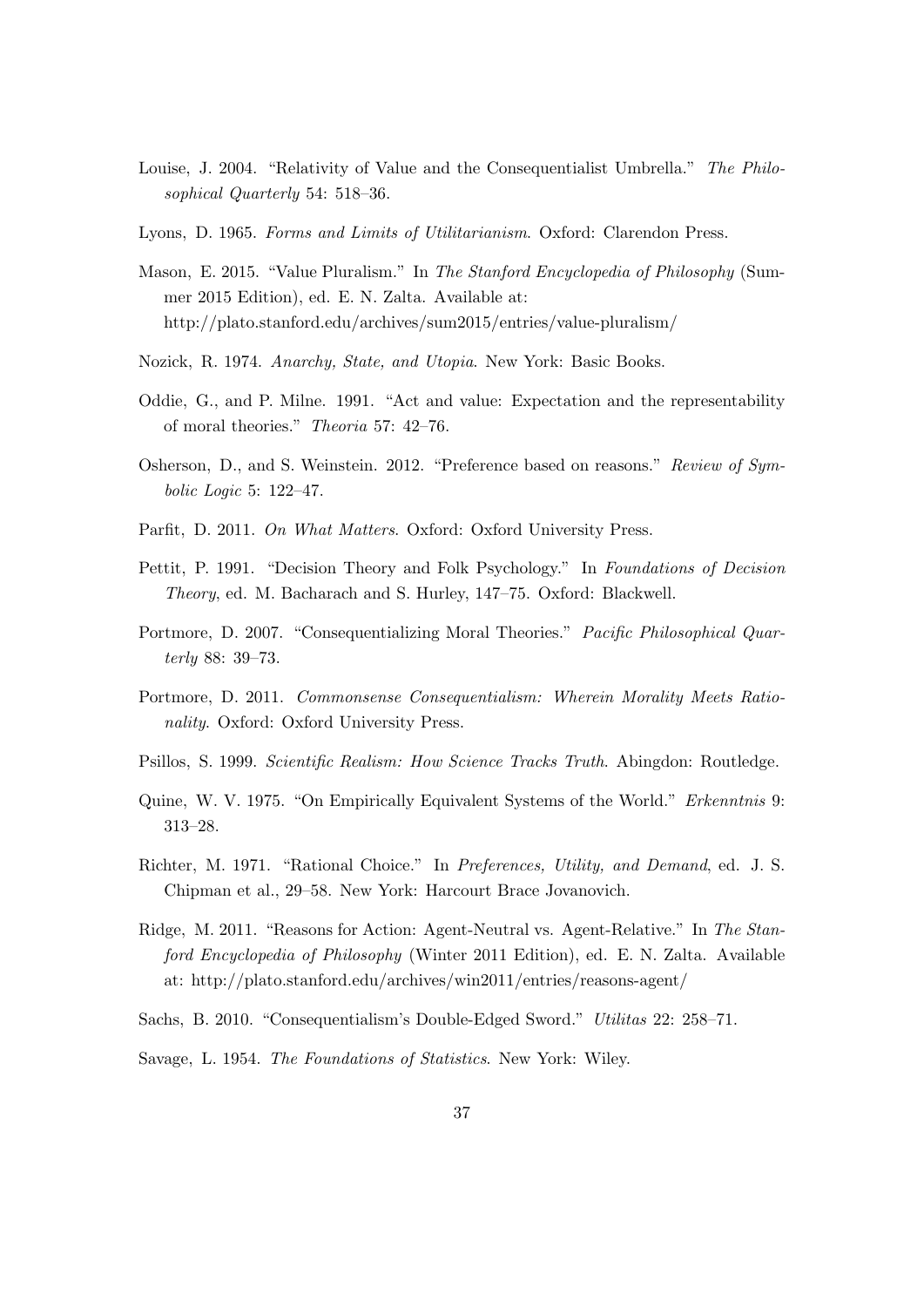- Scheffler, S. 1982. *The Rejection of Consequentialism: A Philosophical Investigation of the Considerations Underlying Rival Moral Conceptions*. Oxford: Clarendon Press.
- Schroeder, M. 2007. "Teleology, Agent-Relative Value, and 'Good'." *Ethics* 117: 265–95.
- Sen, A. K. 1993. "Internal Consistency of Choice." *Econometrica* 61: 495–521.
- Temkin, L. S. 1996. "A Continuum Argument for Intransitivity." *Philosophy and Public A*ff*airs* 25: 175–210.
- Temkin, L. S. 2012. *Rethinking the Good: Moral Ideals and the Nature of Practical Reasoning*. Oxford: Oxford University Press.
- Tenenbaum, S. 2014. "The Perils of Earnest Consequentializing." *Philosophy and Phenomenological Research* 88: 233–40.
- Urmson, J. O. 1958. "Saints and Heroes." In *Essays in Moral Philosophy*, ed. A. I. Melden, 198–216. Seattle: University of Washington Press.
- Vallentyne, P. 1988. "Gimmicky Representations of Moral Theories." *Metaphilosophy* 19: 253–63.
- van Fraassen, B. C. 1980. *The Scientific Image*. Oxford: Oxford University Press.
- von Neumann, J., and O. Morgenstern. 1944. *Theory of Games and Economic Behavior*. Princeton: Princeton University Press.
- Voorhoeve, A. 2013. "Vaulting Intuition: Temkin's Critique of Transitivity." *Economics and Philosophy* 29: 409–23.
- Williams, B. 1973. "A Critique of Utilitarianism." In *Utilitarianism: For and Against*, ed. J. J. C. Smart and B. Williams, 77-150. Cambridge: Cambridge University Press.

## Appendix A: When can a rightness function be represented by a binary relation?

### A.1 An illustrative representation theorem

We state one illustrative representation theorem, adapted from Marcel Richter's work (1971):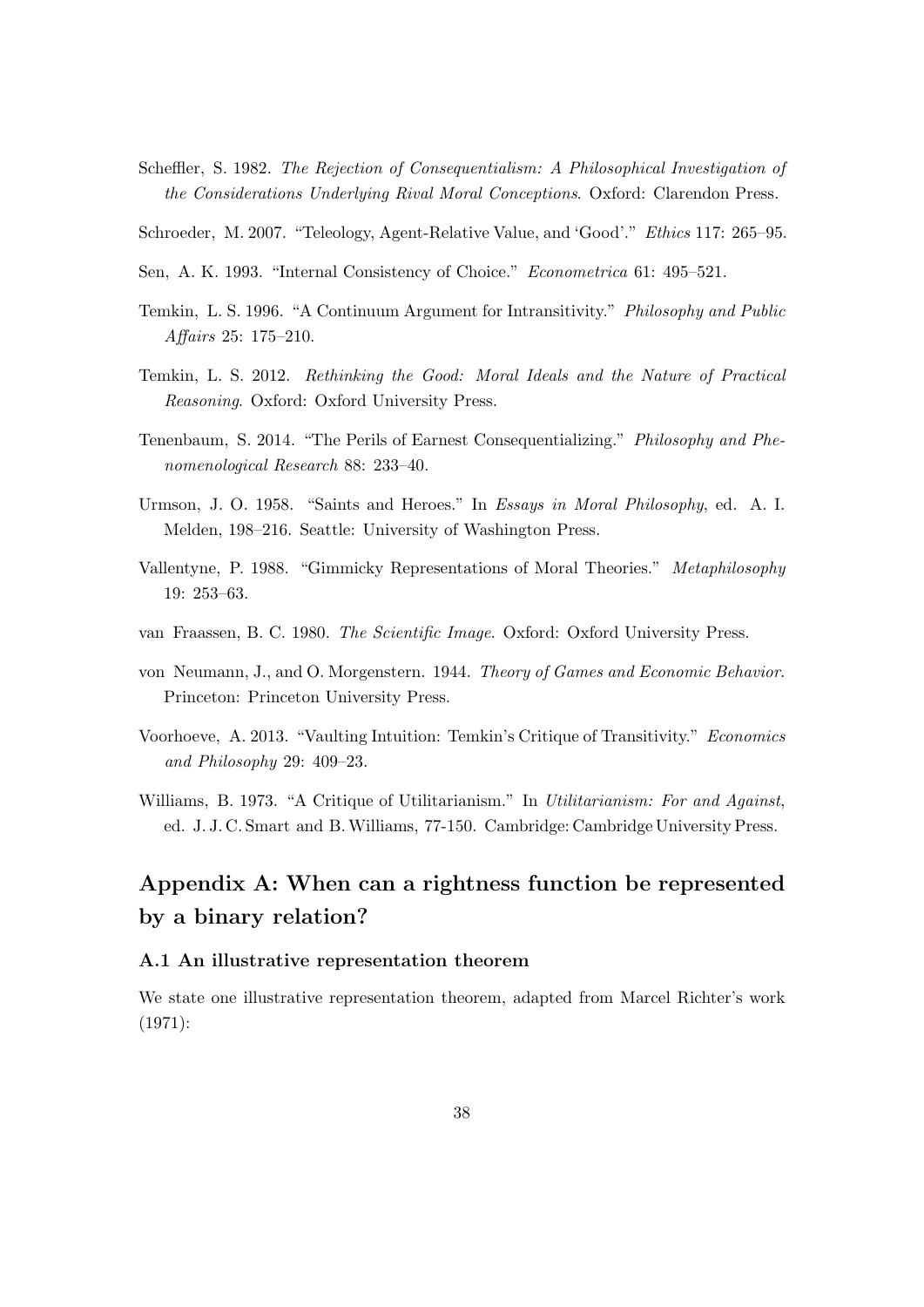**Theorem 1.** A rightness function R is representable by some binary relation  $\succeq$  on X if and only if R satisfies the following axiom.<sup>61</sup>

**Axiom 1.** For every context K in K and any available option x in [K], if, for every available option y in [K], there exists some context K' in K in which x is right while y is available (i.e.,  $x \in R(K')$  and  $y \in [K']$ ), then x is right in K (i.e.,  $x \in R(K)$ ).

For the purposes of this paper, we need not worry too much about the interpretation of Axiom 1. It is simply a formal condition that some rightness functions satisfy and others violate. Its point is only to provide a dividing line between those rightness functions that can be represented by a binary relation, and those that cannot. Axiom 1 by itself does not guarantee representability of a rightness function  $R$  by a transitive and reflexive binary relation, i.e., a betterness relation in the narrower sense. For the latter, stronger requirements on R are needed (see, e.g., Bossert and Suzumura 2010). The details need not concern us here.

### A.2 Consequentializing by redescribing the options

The limits to consequentialization established by results such as Theorem 1 depend on holding the set  $X$  of options fixed. If we permit redescriptions of the options, we can trivially represent any rightness function in terms of a binary relation. This can be viewed as a variant of the Extensional Equivalence Thesis defended by Dreier (2011) and Portmore (2007), according to which every set of action-guiding recommendations has some consequentialist representation, under a sufficiently permissive notion of consequences.<sup>62</sup>

Let R be *any* rightness function defined on  $K$ . Formally, R maps each context K in K to a subset of [K]. We redescribe the options as follows. Construct a new set  $X'$ of options, consisting of all pairs of the form  $\langle x, K \rangle$ , where x is an option in X and K is a context in which x is available. For each context  $K$ , let us reinterpret the set of available options in K as  $\{\langle x, K \rangle : x \in [K]\}.$  We can now recast the rightness function R as a function R' from K into the set of subsets of X'. For each K in K, let

$$
R'(K) = \{ \langle y, K \rangle : y \in R(K) \}.
$$

Then  $R'$  is trivially representable by a binary relation on  $X'$ . This is because each redescribed option in X' is available in only one context  $K$ ; it is described so richly that

 $61$ Richter proved the theorem for choice functions, the equivalents of dilemma-free rightness functions. We have verified that the result still holds if the "dilemma-free" restriction is dropped.

 $62\text{ As}$  noted earlier, Portmore and Dreier restrict this thesis to the deontic content of "plausible" moral theories. Our analysis illustrates the generality of this thesis in formal terms.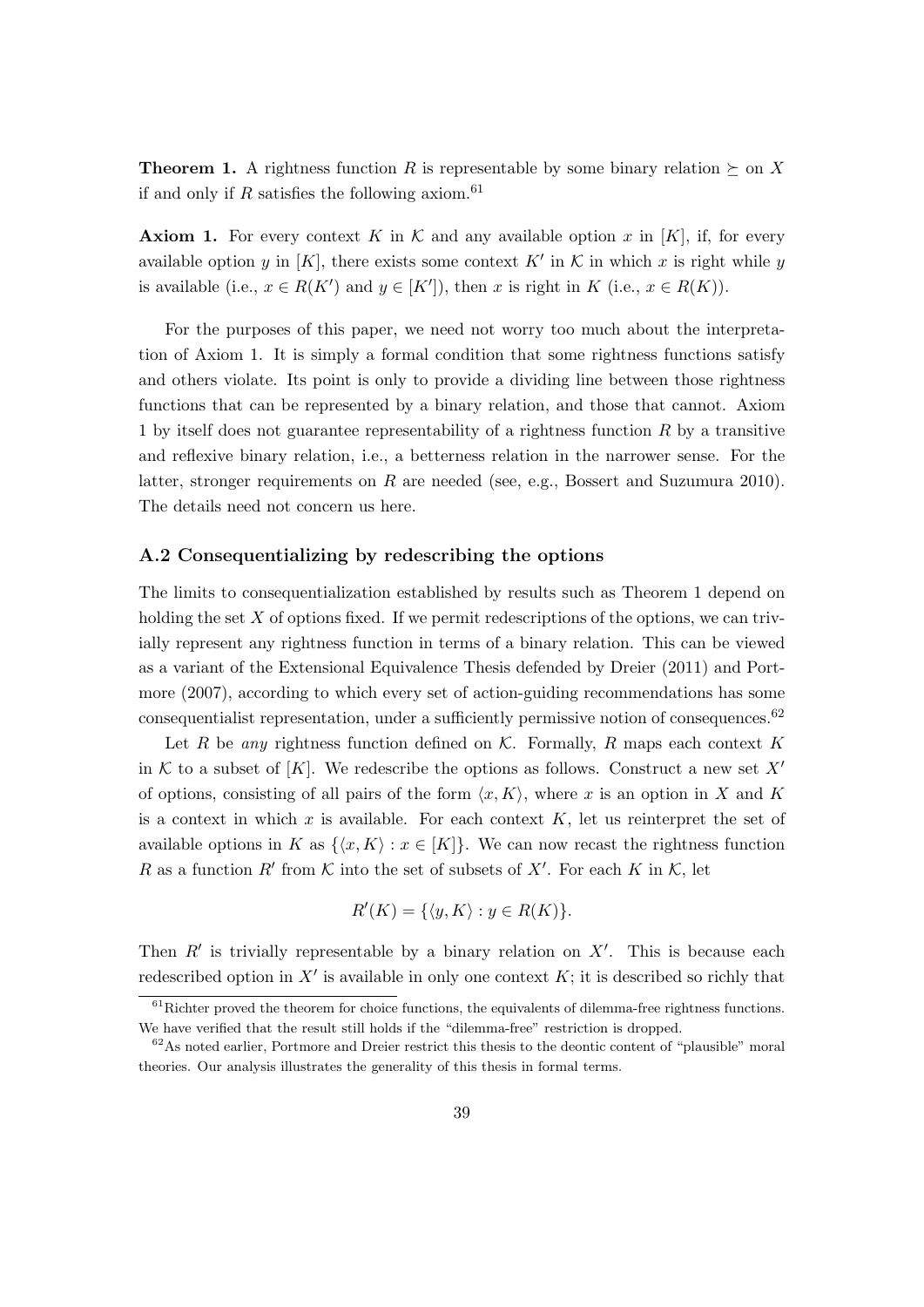its occurrence is not repeatable. To represent  $R'$ , we simply need to construct a binary relation  $\succeq$  on X' which ranks the permissible options in each context K equally and strictly above the impermissible ones. Interpretationally,  $R'$  and the original rightness function  $R$  encode the same action-guiding recommendations.<sup>63</sup>

### Appendix B: Further results on reason-based representation

### B.1 A representation theorem

Any rightness function that satisfies a relatively undemanding regularity axiom has a reason-based representation. To state the axiom, we require one preliminary definition. For any rightness function  $R$  and any two sets of properties,  $S$  and  $S'$ , we say that  $S$  *is* sometimes choice-worthy in the presence of  $S'$  if there exists some context  $K$  in which some option instantiating  $S$  is right while some option instantiating  $S'$  is available. (An option x is said to *instantiate* a set S of properties in a context K if  $\mathcal{P}(x, K) = S$ .)

**Axiom 2.** For every context K in K and any available option x in [K], if, for every available option y in [K],  $\mathcal{P}(x, K)$  is sometimes choice-worthy in the presence of  $\mathcal{P}(y, K)$ , then x is right in K (i.e.,  $x \in R(K)$ ).

As in the case of Axiom 1 above, we should not worry too much about the interpretation of Axiom 2. It is simply a verifiable condition that a rightness function may or may not satisfy. The following result holds:

**Theorem 2.** A rightness function R is representable by some reasons structure R if and only if R satisfies Axiom 2.

Axiom 2 thus allows us to draw a line between those rightness functions that can be represented in a reason-based way and those that cannot. The present theorem is a reason-based counterpart of Theorem 1 above.<sup>64</sup> Just as Theorem 1 only established conditions for the representability of a rightness function by *some* binary relation – not necessarily one with further properties such as transitivity and reflexivity – so Theorem 2 only establishes conditions for the representability of a rightness function by *some*

 $63$  Formally, the present construction is borrowed from Dietrich and List (2016). For an earlier, more sophisticated construction that establishes a similar point, see Bhattacharyya, Pattanaik, and Xu (2011).

 $64$  Formally, Theorem 2 is a slightly strengthened variant of Theorem 1 in Dietrich and List (2016). While the original result was proved for the choice-theoretic equivalents of dilemma-free rightness functions, we here drop the "dilemma-free" restriction. As in the case of Theorem 1, we have checked that the result still holds without it. The application to moral philosophy is new.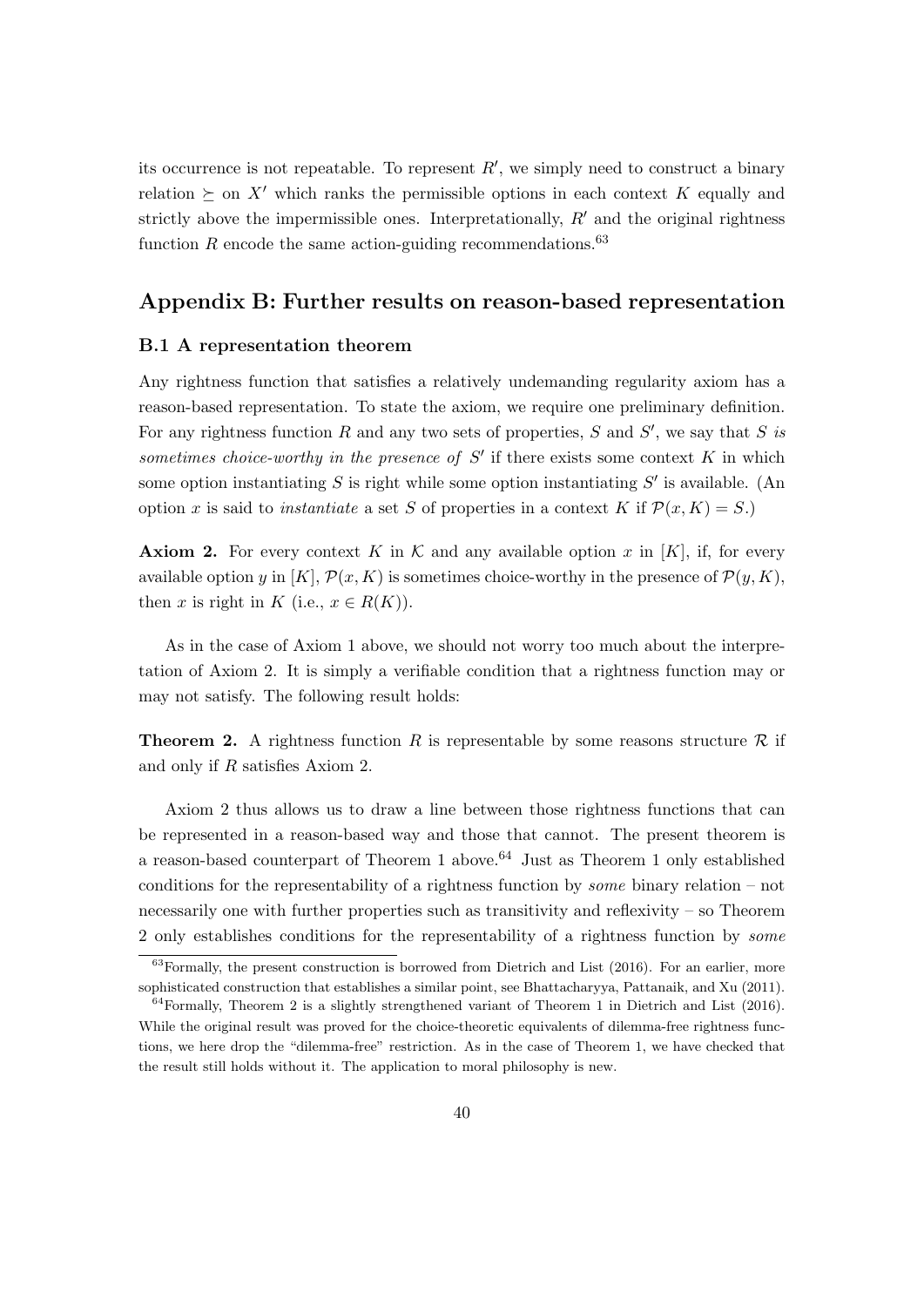reasons structure – not necessarily one with properties such as transitivity and reflexivity of the weighing relation. We discuss those further properties in Appendix B.3.

#### B.2 How permissive is reason-based representability?

The more properties we have at our disposal in constructing a reasons structure, the more rightness functions we can represent. Technically, the demandingness of Axiom 2 depends on how large or small the set  $P$  is. Recall that  $P$  contains those properties that we admit as candidates for normatively relevant properties.

In the limit, if  $P$  contains all logically possible properties, then every logically possible rightness function has a reason-based representation. To see this, suppose, in particular, that the set  $P$  contains every property of the form:

 $P_{x,K}$ : "The option is x, and the context is  $K$ ",

where x is an option and K a context.<sup>65</sup> Such a property is called *maximally specific*, as it is only satisfied by one option in one context. We can then represent any logically possible rightness function R by constructing the following reasons structure  $\mathcal{R} = \langle N, \geq \rangle$ :

- for every context  $K, N(K)$  is the set of *all* maximally specific properties;
- for any options x and y and any context K,  $\{P_{x,K}\}\subseteq \{P_{y,K}\}\$ if and only if x is deemed right by R in context K while y is available (i.e.,  $x \in R(K)$  and  $y \in [K]$ ).

Indeed, Axiom 2 is trivially satisfied when all maximally specific properties are admissible as candidates for normatively relevant properties. Yet, the reasons structure we have just constructed is not very illuminating. It accounts for the given permissibility verdicts simply by stipulating that "being option  $x$  in context  $K$ " is "better" than "being option y in context K" whenever x is deemed right in context K while y is available. From a substantive perspective, such a representation can be criticized for being gerrymandered and not identifying any non-*ad-hoc* "right-making" or "good-making" features.

The present considerations show that before we can usefully ask whether a given rightness function has a reason-based representation, we must at least provisionally commit ourselves to some auxiliary hypothesis concerning the set  $P$ . In other words, we must take a view on which properties are admissible candidates for right-making or good-making features and which are not.

<sup>&</sup>lt;sup>65</sup>Strictly speaking, the property  $P_{x,K}$  has non-empty extension – as we normally require – only if x is available in context  $K$ . Nothing hinges on this.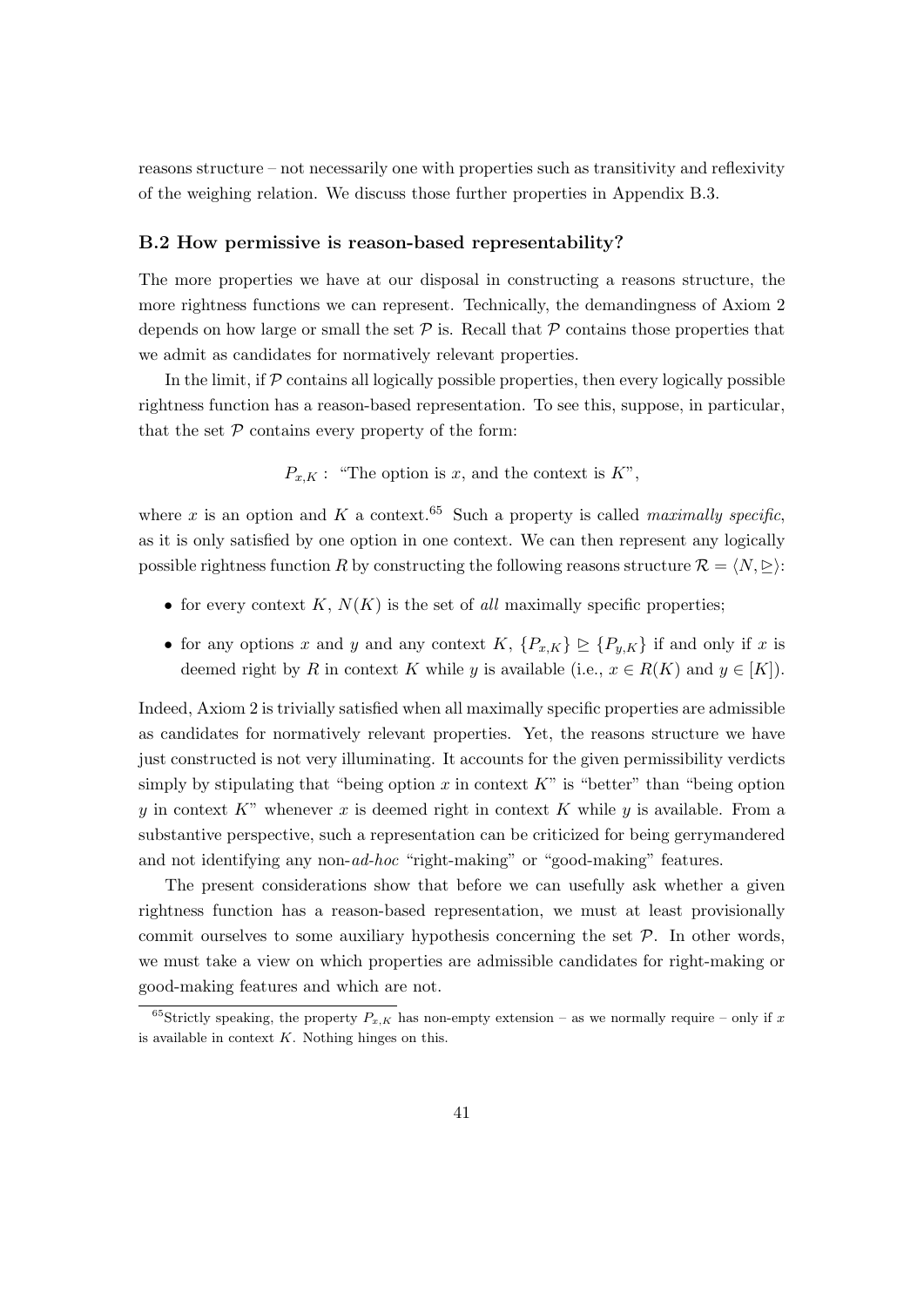#### B.3 How demanding is representability in a teleological format?

We show three things. First, the conditions for reason-based representability with a transitive weighing relation are more demanding than those for reason-based representability *simpliciter*. Second, the conditions for reason-based representability with a reflexive weighing relation are the same as those for reason-based representability *simpliciter*, provided we restrict our attention to dilemma-free rightness functions. (Similarly, assuming dilemma-freeness, the conditions for reason-based representability with a transitive and reflexive weighing relation are the same as those for reason-based representability with a transitive weighing relation *simpliciter*.) Third, certain moral dilemmas can be represented only if the weighing relation is non-reflexive.

To establish the first claim, we give an example of a rightness function that admits a reason-based representation relative to a given set  $\mathcal P$  of properties, but only with an intransitive weighing relation. Let  $X = \{x, y, z\}$ . Suppose that, for every non-empty subset Y of X, there is a context K such that  $[K] = Y$ . The rightness function deems y impermissible whenever  $x$  is available; all other options are always permissible. Formally,  $R(K)=[K]$  if x is not in  $[K]$ , and  $R(K)=K[\{y\}]$  if x is in  $[K]$ . (Note that  $[K]\{y\} =$ [K] if y is not in [K].) Suppose that  $P$  contains only option properties and that x, y, and z instantiate distinct property sets, say  $\mathcal{P}(x) = \{P\}, \mathcal{P}(y) = \{Q\},\$ and  $\mathcal{P}(z) = \{R\}.$ This rightness function is representable by a reasons structure  $\mathcal{R} = \langle N, \geq \rangle$  in which

•  $N(K) = \{P, Q, R\}$  for every context K, and

• 
$$
\{P\} \triangleright \{Q\}, \{P\} \equiv \{R\}, \{Q\} \equiv \{R\}, \{P\} \equiv \{P\}, \{Q\} \equiv \{Q\}, \{R\} \equiv \{R\}.
$$

The weighing relation is clearly intransitive, and it is easy to see that no reason-based representation of  $R$  can avoid such intransitivity. Accordingly,  $R$  admits no teleological representation, unless we enrich the set  $P$  of properties we are prepared to invoke.

To establish our second claim – concerning reflexivity – consider any dilemma-free rightness function R, with reason-based representation  $\mathcal{R} = \langle N, \triangleright\rangle$ . Let  $\triangleright$ <sup>\*</sup> be the minimal subrelation of  $\geq$  for which  $\langle N, \geq^* \rangle$  entails the rightness function R.<sup>66</sup> (Such a subrelation exists and is unique.) Then construct the *reflexive closure* of  $\geq^*$ . Formally, this is the binary relation  $\triangleright^{**}$  such that, for any sets of properties  $S, S' \subset \mathcal{P}$ , we have  $S \geq^* S'$  if and only if  $S \geq^* S'$  or  $S = S'$ . Since R is dilemma-free, one can show that the reasons structure  $\langle N, \triangleright^{**} \rangle$  also entails the rightness function R. This establishes that, for a dilemma-free rightness function, reason-based representability with a reflexive weighing

<sup>&</sup>lt;sup>66</sup>A binary relation  $\geq^*$  is a *subrelation* of  $\geq$  if, for any S and S',  $S \geq^* S'$  implies  $S \geq S'$ .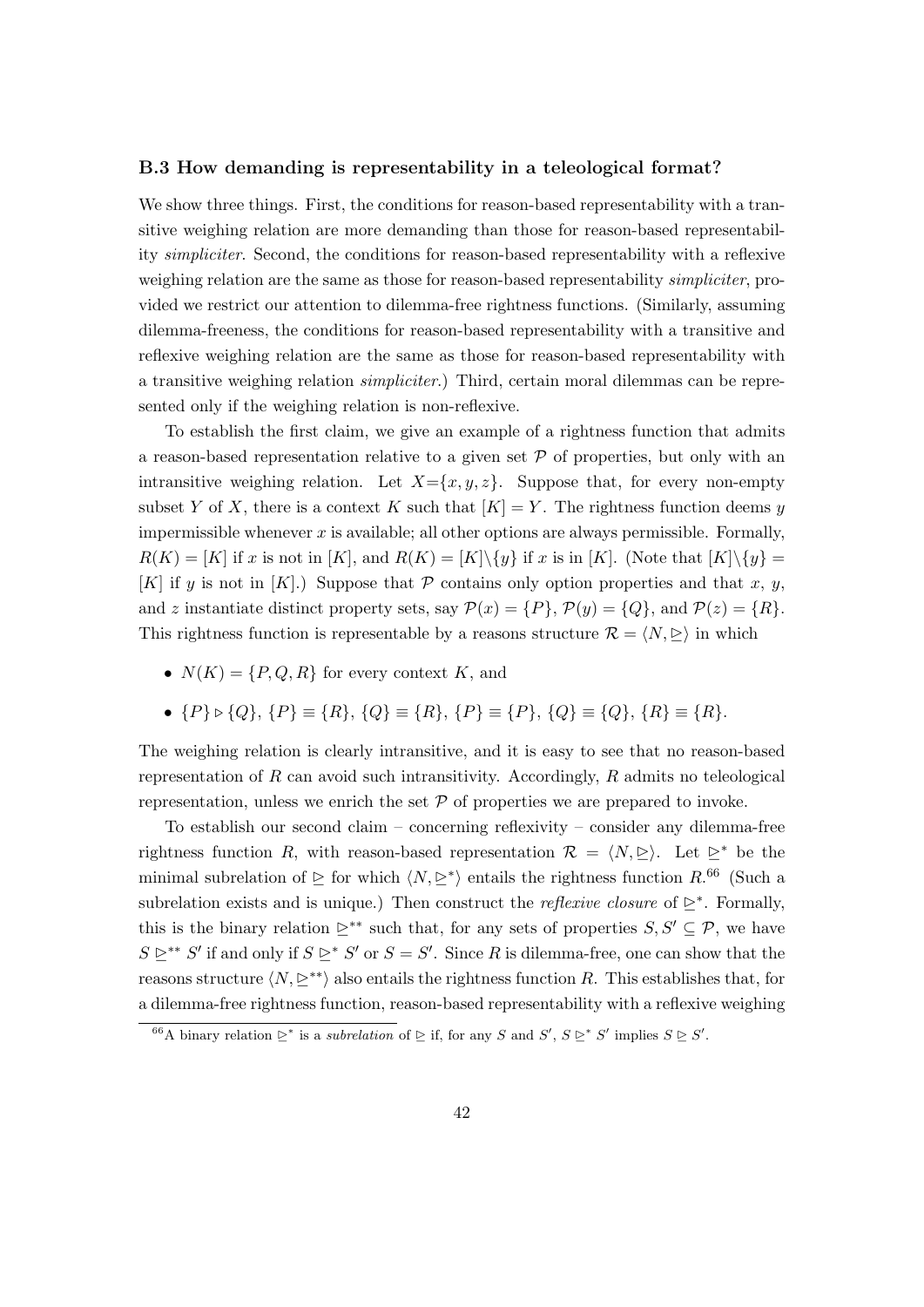relation is no more demanding than reason-based representability *simpliciter*. 67

To establish our third claim – concerning moral dilemmas – consider a rightness function that sometimes yields an empty set of permissible options even when the set of available options is singleton. Clearly, such a rightness function can at most be represented by a reasons structure with a non-reflexive weighing relation.

### B.4 From pluralistic to monistic representations

Suppose the rightness function  $R$  admits a reason-based representation relative to the set  $P$  of admissible properties, but no such representation is monistic. We show that any pluralistic (and perhaps holistic) reasons structure  $\mathcal{R} = \langle N, \triangleright \rangle$  for R can be "translated" into a monistic (and atomistic) one, relative to a suitably redefined set  $\mathcal{P}^*$  of properties. A trivial monistic and atomistic representation of  $R$  is the one constructed in Appendix B.2, where  $\mathcal{P}^*$  is the set of all maximally specific properties (of the form "being option" x in context  $K$ ") and exactly one such property is normatively relevant for each option in each context. But this reasons structure uses *ad-hoc* properties and makes no use of the original pluralistic reasons structure  $\mathcal{R}$ , and so hardly qualifies as a "translation".

We can construct a non-trivial monistic (and atomistic) representation of  $R$  by reindividuating properties. Given the pluralistic representation  $\mathcal{R} = \langle N, \triangleright \rangle$ , the idea is to introduce new properties that are logical combinations of the normatively relevant properties from  $R$ . For each option x and each context K in which x is available, we introduce the property of "satisfying all properties in  $N(x, K)$  and no others in  $N(K)$ ", denoted  $P_{N(x,K)}$ . The extension of  $P_{N(x,K)}$  is the intersection of the extensions of all properties in  $N(x, K)$  and of the complements of the extensions of all properties in  $N(K)\backslash N(x, K)$ .<sup>68</sup> The new set of admissible properties  $\mathcal{P}^*$  must then include (at least) all properties of the form  $P_{N(x,K)}$  and all context properties from the original set  $\mathcal{P}$ .

We now show how to define a monistic reasons structure  $\mathcal{R}^* = \langle N^*, \geq^* \rangle$  for R, relative to  $\mathcal{P}^*$ . We need one further preliminary definition. For each context K, let  $\mathcal{K}_{N(K)}$  be the equivalence class of those contexts K' in K for which  $N(K) = N(K')$ . Then define  $\mathcal{R}^*$  as follows:

• for each context  $K, N^*(K) = \{P_{N(x', K')}: K' \in \mathcal{K}_{N(K)} \text{ and } x' \in [K']\};$ 

<sup>68</sup> Formally,  $[P_{N(x,K)}] = (\bigcap_{P \in N(x,K)}[P]\bigcap \left(\bigcap_{P \in N(K) \setminus N(x,K)}\overline{[P]}\right)$ , where the *complement*  $\overline{S}$  of any set S of option-context pairs consists of all option-context pairs not in  $S$ .

<sup>&</sup>lt;sup>67</sup>Similarly, any dilemma-free rightness function R that admits a representation  $\langle N, \geq \rangle$  in which  $\geq$  is transitive also admits a representation  $\langle N, \underline{\triangleright}^{**} \rangle$  in which  $\underline{\triangleright}^{**}$  is transitive and reflexive. Here we must take  $\geq^*$  to be the minimal *transitive* subrelation of  $\geq$  for which  $\langle N, \geq^* \rangle$  entails R, and take  $\geq^{**}$  to be the reflexive closure of  $\geq^*$ .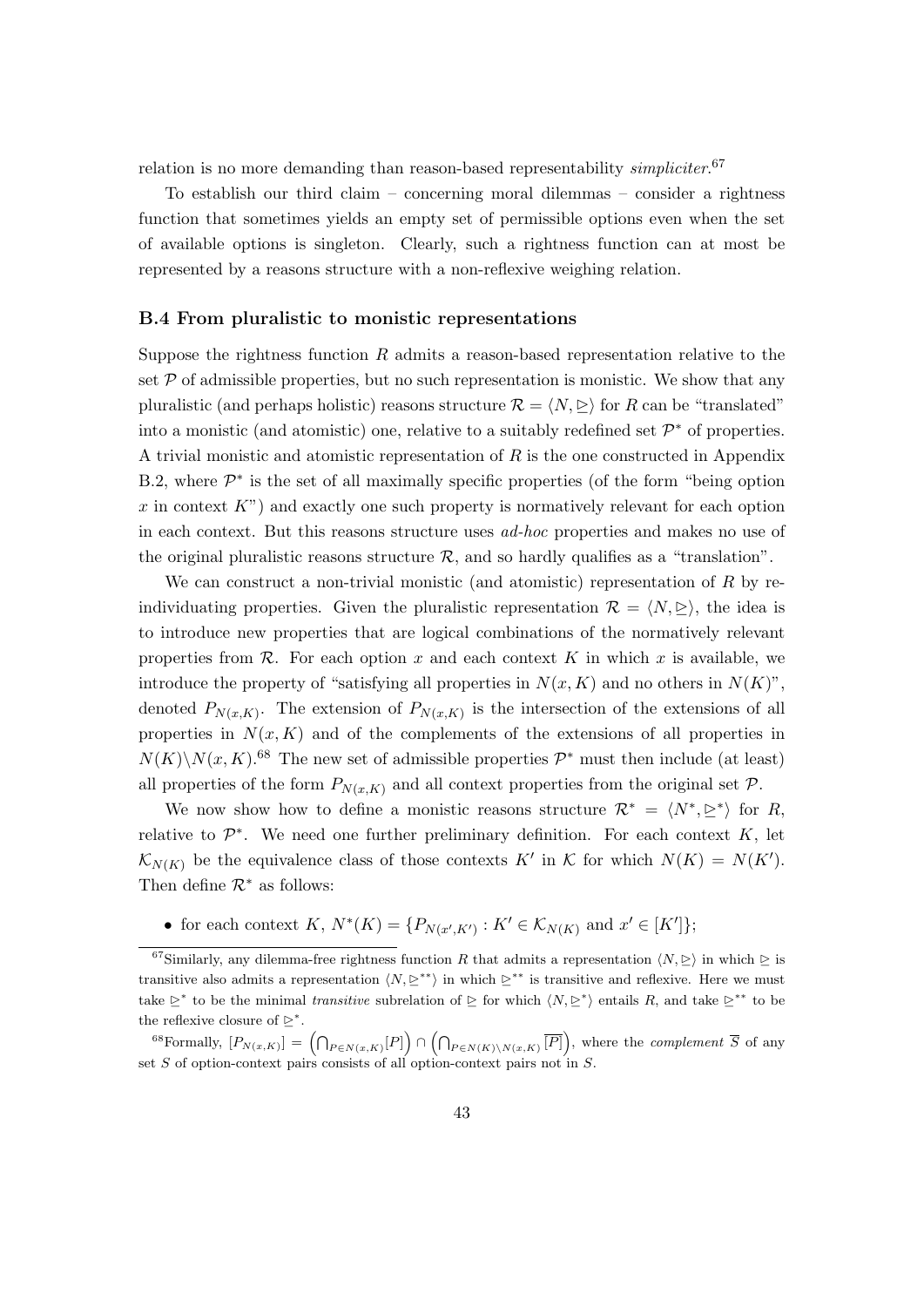• for any options x and y and any context K in which x and y are available,  ${P_{N(x,K)}} \geq^* {P_{N(y,K)}}$  if and only if  $N(x,K) \geq N(y,K)$ .

It is easy to verify three points. First,  $\mathcal{R}^*$  satisfies the invariance constraint on reasons structures, i.e., if  $\mathcal{P}^*(K) = \mathcal{P}^*(K')$ , then  $N^*(K) = N^*(K')$ . Second,  $\mathcal{R}^*$  is no more relativist than R, i.e., whenever  $N(K) = N(K')$ , then  $N^*(K) = N^*(K')$ . Third,  $\mathcal{R}^*$ represents R, formally  $R^{\mathcal{R}^*} = R$ . We have thereby translated the original pluralistic reasons structure R into a monistic reasons structure  $\mathcal{R}^*$  for a suitably redefined set of properties. Furthermore, the reasons structure  $\mathcal{R}^*$  is obviously atomistic as well.

### B.5 Defeating, undefeated, and defeat-the-most representability

We now consider some alternative ways in which one might define the rightness function R entailed by a reasons structure  $\mathcal{R}=\langle N,\triangleright\rangle^{.69}$  Recall our definition: for any context K,

$$
R(K) = \{ x \in [K] : N(x, K) \ge N(y, K) \text{ for all } y \in [K] \}.
$$

Thus, for an option to be permissible, its set of normatively relevant properties must at least weakly outweigh or defeat the corresponding set for every available option. Call this the *defeating criterion* of permissibility. A different criterion is this: for any context  $K$ ,

$$
R(K) = \{ x \in [K] : \text{not } N(y, K) \triangleright N(x, K) \text{ for any } y \in [K] \}.
$$

Here, for an option to be permissible, its set of normatively relevant properties must not be strictly outweighed or defeated by the corresponding set for any available option. Call this the *undefeated criterion* of permissibility. This criterion is equivalent to the earlier one if the relation  $\geq$  is complete, because completeness implies that  $N(x, K) \geq N(y, K)$ if and only if not  $N(y, K) \triangleright N(x, K)$ . Generally, however, the undefeated criterion is less demanding, so that the corresponding set  $R(K)$  may grow. A third criterion can be defined as follows. Let  $rank(x, K)$  be the number of available options y in context K such that  $N(x, K) \geq N(y, K)$ . We can then consider the following definition: for any context  $K$ ,

$$
R(K) = \{ x \in [K] : \text{rank}(x, K) \ge \text{rank}(y, K) \text{ for all } y \in [K] \}.
$$

On this criterion, for an option to be permissible, its set of normatively relevant properties must weakly outweigh or defeat the corresponding set for as many available options as possible. Call this the *defeat-the-most criterion*. This last criterion has the feature of

<sup>69</sup>We are grateful to John Broome for helpful comments that have prompted this exploration.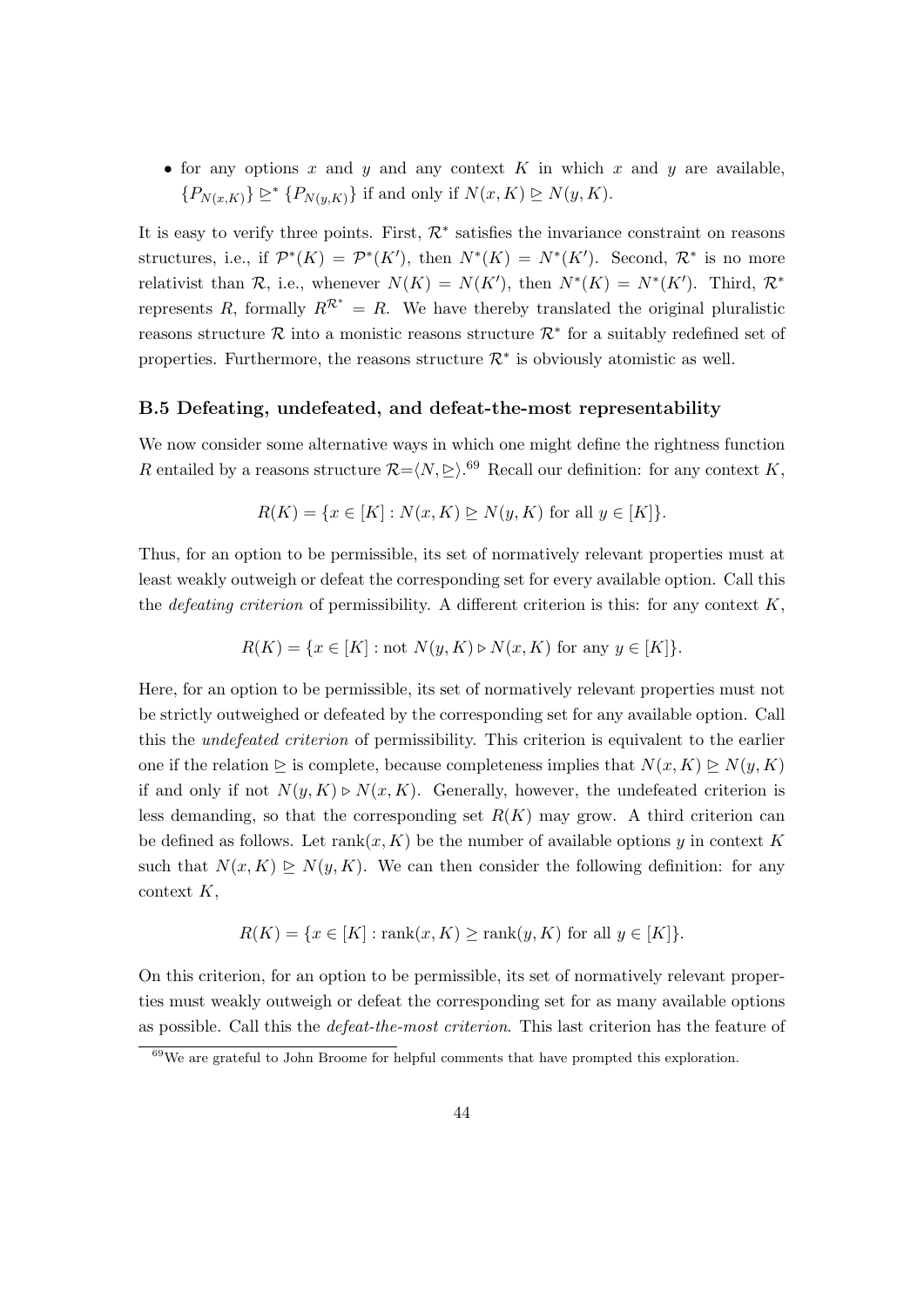ruling out moral dilemmas: in every context  $K$ , at least one option is permissible. The three criteria all have well-known counterparts in classical rational choice theory.<sup>70</sup>

Each criterion yields a corresponding definition of reason-based representation. Let us say that a rightness function R has a *D-representation*, a *U-representation*, and an *Mrepresentation* if there is some reasons structure  $R$  that entails R according to the defeating criterion, the undefeated criterion, and the defeat-the-most criterion, respectively. While D-representation has been our default notion, our taxonomy of moral theories could be refined by recognizing the distinction between D-, U-, and M-representations and categorizing theories in terms of the permissibility criteria they employ.

Let us briefly illustrate the two additional permissibility criteria just introduced. To illustrate the undefeated criterion, consider a moral theory according to which some sets of properties are mutually incommensurable. Let K be a context in which *all* available options' sets of normatively relevant properties are mutually incommensurable. Suppose now that the given theory deems *every* available option permissible on grounds of incommensurability, i.e.,  $R(K)=[K]$ . For a reasons structure to entail this rightness function under our default criterion (i.e., D-representation), we would have to define the relation  $\triangleright$  such that  $N(x, K) \equiv N(y, K)$  for all available options x and y in context K. This would not capture the incommensurability of the relevant property sets, incorrectly suggesting that they are somehow equivalent. By contrast, if we defined the relation  $\triangleright$ so as to leave all those property sets mutually unrelated, our reasons structure would not entail R under the defeating criterion. However, it would entail R under the undefeated criterion, at least as far as context  $K$  is concerned. In that context, none of the options would be defeated, and so all would count as permissible according to the undefeated criterion. The example illustrates that U-representation may be more appropriate than D-representation for moral theories that recognize cases of incommensurable sets of properties and that deem all relevant options permissible in such cases.

Let us turn to the defeat-the-most criterion. Consider a moral theory which says that

- only x is permissible in a choice between x and y;
- only  $y$  is permissible in a choice between  $y$  and  $z$ ,
- only z is permissible in a choice between z and x,
- all of  $x, y$ , and  $z$  are permissible in a choice between  $x, y$ , and  $z$ .

 $^{70}$ They correspond to different *tournament solutions*: methods for choosing a set of "winners" among a set of options, based on some binary relation over these options. Our three criteria correspond to the "greatest element", "maximal element", and "Copeland" solutions, respectively. See Brandt, Brill, and Harrenstein (2016) and also Bossert and Suzumura (2010).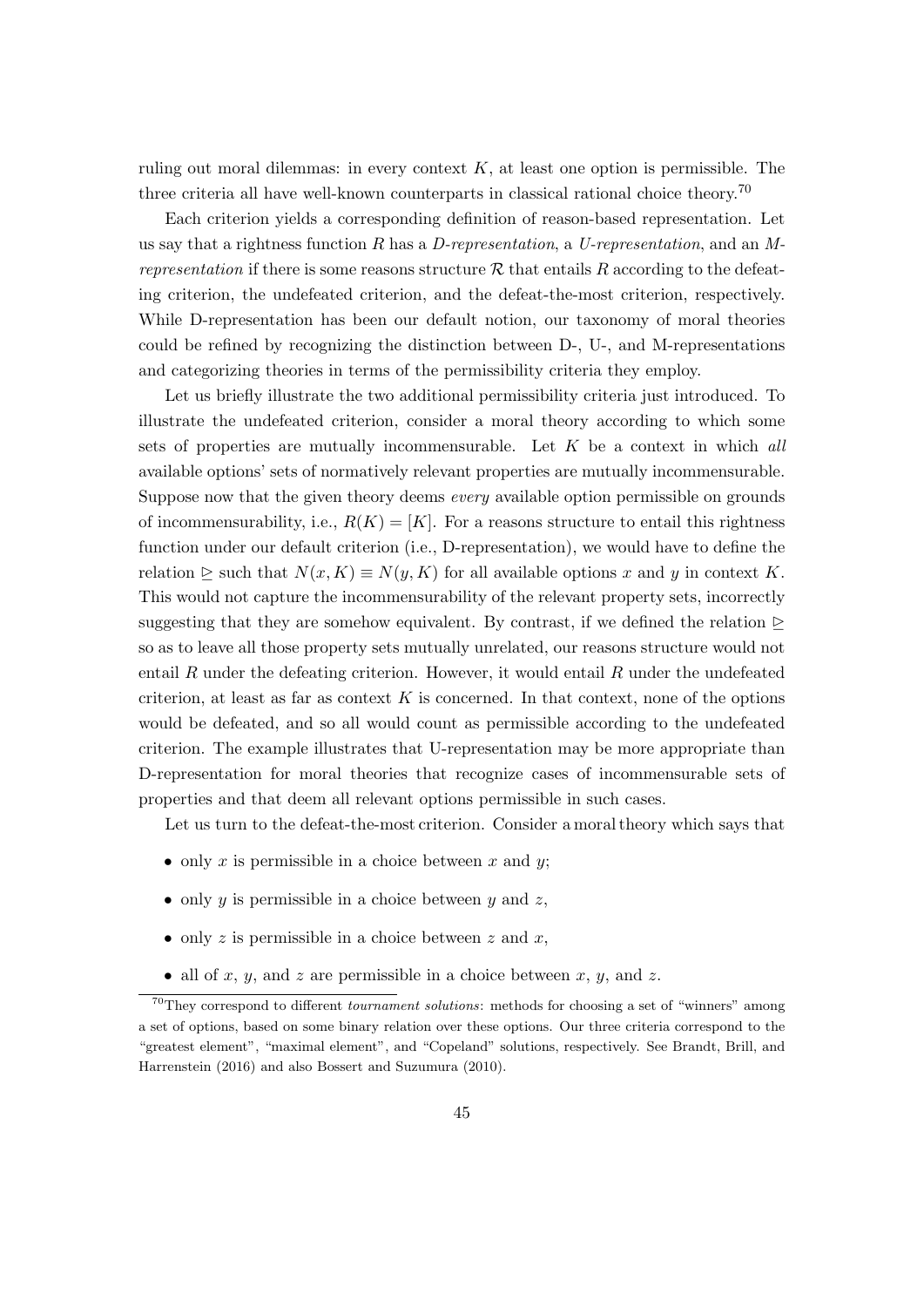Think of the theory as consequentialist and universalist. We are looking for a reasonbased representation  $\mathcal{R} = \langle N, \geq \rangle$ . Given consequentialism and universalism, each option must have a context-independent set of normatively relevant properties; we can therefore write  $N(x)$ ,  $N(y)$ , and  $N(z)$  for  $N(x, K)$ ,  $N(y, K)$ , and  $N(z, K)$ , respectively. To represent the theory according to our original definition, we must have  $N(x) \triangleright N(y)$ ,  $N(y) \triangleright N(z)$ , and  $N(z) \triangleright N(x)$ . Still, such a reasons structure fails to D-represent the theory: it fails to entail the verdict that all of x, y, and z are permissible when all three options are available, since none of the property sets  $N(x)$ ,  $N(y)$ , and  $N(z)$  weakly defeats the two others. Similarly, the reasons structure fails to U-represent the theory, since each of the sets  $N(x)$ ,  $N(y)$ , and  $N(z)$  is strictly defeated by one of the others. However, the reasons structure M-represents the given theory, because each of  $N(x)$ ,  $N(y)$ , and  $N(z)$  weakly defeats two out of the three sets, including itself, assuming  $N(x) \equiv N(x)$ ,  $N(y) \equiv N(y)$ , and  $N(z) \equiv N(z)$ . This example shows that in some cases M-representations exist even when no D- or U-representations are available.

Finally, it is worth noting the following logical relationships between the three notions of reason-based representability:

Fact: Any U-representable rightness function is also D-representable, and any dilemmafree D-representable rightness function is also M-representable (relative to the same  $\mathcal{P}$ ).

It is easy to see that any dilemma-free rightness function  $R$  that is D-representable is also M-representable: any reasons structure that D-represents  $R$  M-represents it as well.<sup>71</sup> Since  $R(K)$  is non-empty in each context K, an option's normatively relevant properties defeat those of *all* available options in K if and only if they defeat those of *as many available options as possible*. The claim that U-representability implies Drepresentability is less trivial. Suppose a reasons structure  $\mathcal{R} = \langle N, \ge \rangle$  U-represents a rightness function R. We can then convert  $R$  into a reasons structure that D-represents R. To do so, we leave the normative relevance function  $N$  unchanged, but replace the relation  $\trianglerighteq$  with a modified relation  $\trianglerighteq^*$ : for any sets of properties S and S',

- $S \equiv^* S'$ , in case S and S' are incomparable under  $\geq$ ,
- $S \trianglerighteq^* S'$  if and only if  $S \trianglerighteq S'$ , in case S and S' are comparable under  $\trianglerighteq$ ,

where *comparability* of S and S', as before, means that  $S \subseteq S'$  or  $S' \subseteq S$  (or both). It is easy to verify that the reasons structure  $\langle N, \geq^* \rangle$  D-represents R. The present argument also shows that U-representability implies D-representability by a reasons structure *with*

 $71$ To be precise, this claim requires the number of available options in each context to be finite.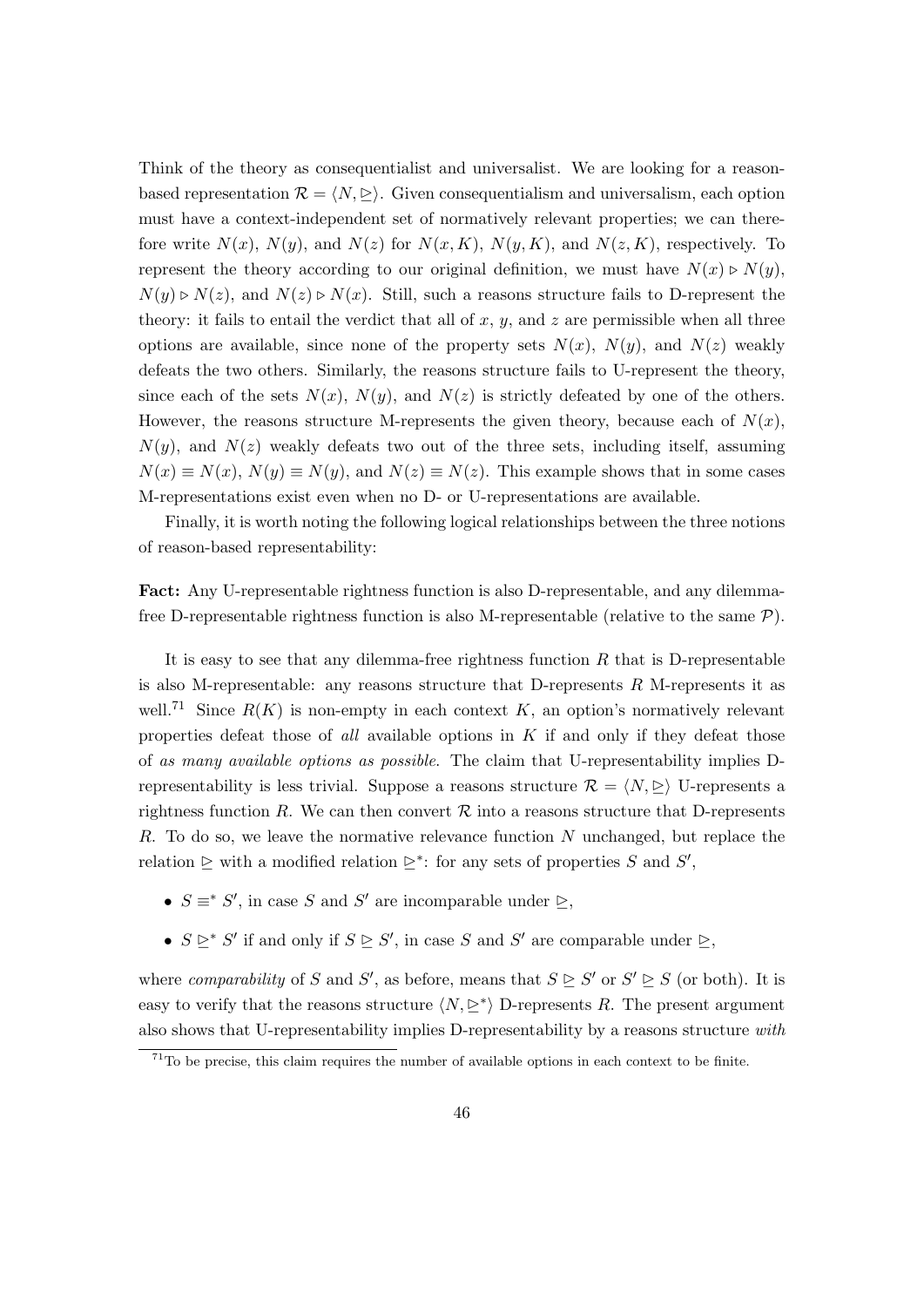*a complete weighing relation*. And since the defeating and undefeated criteria are equivalent when  $\geq$  is complete, it follows that U-representability *simpliciter* is deontically equivalent to D-representability by a reasons structure with a complete weighing relation.

The fact that all U-representable rightness functions are also D-representable does not make the notion of U-representability redundant, since a U-representation might be more faithful to the intended moral theory than a D-representation, as in our incommensurability example. Analogously, D-representations are not made redundant by the existence of deontically equivalent M-representations (assuming dilemma-freeness). The three permissibility criteria are interpretationally distinct and therefore non-interchangeable.

### Appendix C: Two dimensions of relativism

We have recognized two possible dimensions of universalism and relativism, the *normative-relevance* and *weighing dimensions*, though our focus has been on the first. We now introduce a generalized definition of a reasons structure that allows us to formalize both dimensions. We then discuss a motivating example for relativism along the second dimension; and we finally show that many (though not all) instances of weighing relativism can be re-expressed in a weighing-universalist format (e.g., by shifting the relativism into the normative relevance function).<sup>72</sup>

### C.1 A generalized reasons structure

A *generalized reasons structure* is a pair  $\mathcal{R} = \langle N, (\succeq_K)_{K \in \mathcal{K}} \rangle$  consisting of:

- A *normative relevance function*, denoted N, which assigns to each context  $K \in \mathcal{K}$ a set N(K) of *normatively relevant* properties in that context.
- A *family of weighing relations* over sets of properties, denoted  $(\geq_K)_{K \in \mathcal{K}}$ , consisting of one weighing relation  $\geq_K$  for each context K in K, where  $\geq_K$ , as before, is a binary relation whose relata are subsets of P.

Again, we introduce an invariance constraint: whenever two contexts  $K$  and  $K'$  have the same context properties, i.e.,  $\mathcal{P}(K) = \mathcal{P}(K')$ , the normatively relevant properties and weighing relations are also the same, i.e.,  $N(K) = N(K')$  and  $\supseteq_K = \supseteq_{K'}$ .

A rightness function R has a *generalized reason-based representation* if there exists some  $\mathcal{R} = \langle N,(\Sigma_K)_{K\in\mathcal{K}}\rangle$  such that, for each context K,

 $R(K) = \{x \in [K] : N(x, K) \trianglerighteq_K N(y, K) \text{ for all } y \in [K] \}.$ 

 $72$ We are grateful to John Broome for suggesting that we consider weighing relativism as an alternative to normative-relevance relativism and for suggesting the motivating example.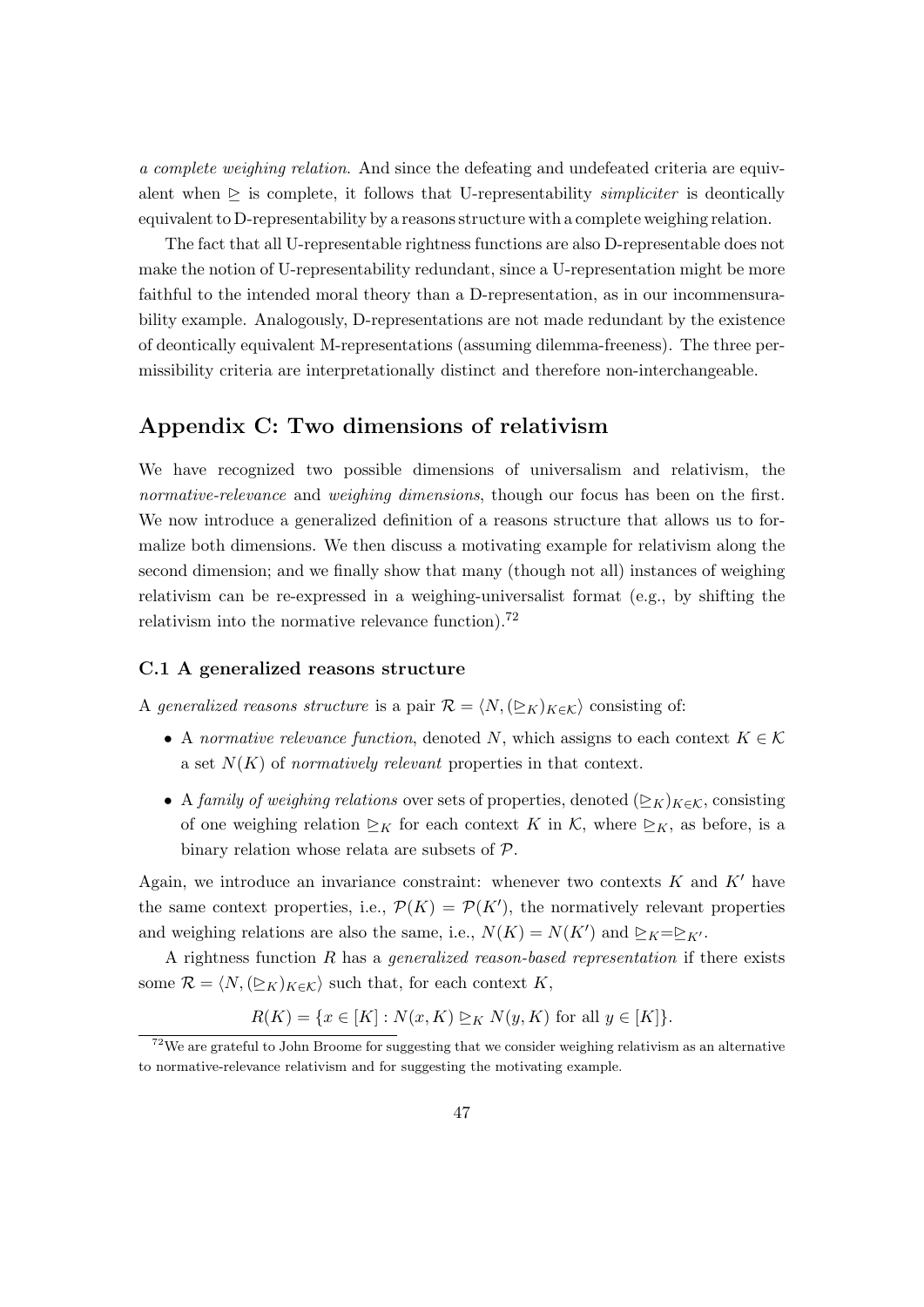We call this representation *normative-relevance-universalist* if N is constant and *normative-relevance-relativist* if not. We call the representation *weighing-universalist* if  $\geq_K$  is the same for all K and *weighing-relativist* if not.

### C.2 An example

Consider a moral theory that says: parents should promote the welfare of all children, but they should promote the welfare of their own children twice as much as the welfare of others' children. Specifically, suppose options are pairs of the form  $(w_a, w_b)$ , where  $w_a$ and  $w<sub>b</sub>$  are the welfare levels of little Alfie and little Bertie. Further, Alf is Alfie's parent, while Bert is Bertie's parent. Then our moral theory says that Alf should always choose an option (among the available ones) that maximizes  $2w_a + w_b$ , while Bert should always choose one that maximizes  $w_a + 2w_b$ . (Choice contexts are of the form  $K = \langle i, Y \rangle$ , where  $i$  is one of the parents and Y is the set of feasible options.)

This theory can be represented by a generalized reasons structure in which the weighing relation depends on the context. We invoke properties of the forms

"Alfie's welfare is  $w_a$ "  $(A_{w_a})$ , "Bertie's welfare is  $w_b$ "  $(B_{w_b})$ , and "the agent is i"  $(Ag_i)$ .

Properties of the first two kinds, which we may call *children's welfare properties*, are option properties. Properties of the last kind, which we may call *agent properties*, are context properties. Now let  $\mathcal{R} = \langle N,(\Sigma_K)_{K\in\mathcal{K}}\rangle$ , where:

- for every context  $K, N(K)$  is the set of all children's welfare properties;
- for any context  $K = \langle i, Y \rangle$ ,
	- if K satisfies  $Ag_{\text{Alf}}$ , the weighing relation  $\trianglerighteq_K$  is such that

 ${A_{w_a}, B_{w_b}} \geq K \{A_{w'_a}, B_{w'_b}\}$  if and only if  $2w_a + w_b \geq 2w'_a + w'_b$  $'_{b}$ ;

– if K satisfies  $Ag_{\text{Bert}}$ , the weighing relation  $\triangleright_K$  is such that

$$
\{A_{w_a}, B_{w_b}\} \trianglerighteq_K \{A_{w'_a}, B_{w'_b}\} \text{ if and only if } w_a + 2w_b \ge w'_a + 2w'_b.
$$

This generalized reasons structure represents the given moral theory in a weighingrelativist way. It deems the same option properties normatively relevant in all contexts, but the weighing relation changes, depending on who the agent is. Thus represented, the theory is consequentialist, weighing-relativist, and normative-relevance-universalist.

However, the given theory can also be represented by an ordinary reasons structure, without a variable weighing relation. For example, using the same properties as before, we may define a reasons structure  $\mathcal{R} = \langle N, \triangleright \rangle$  as follows: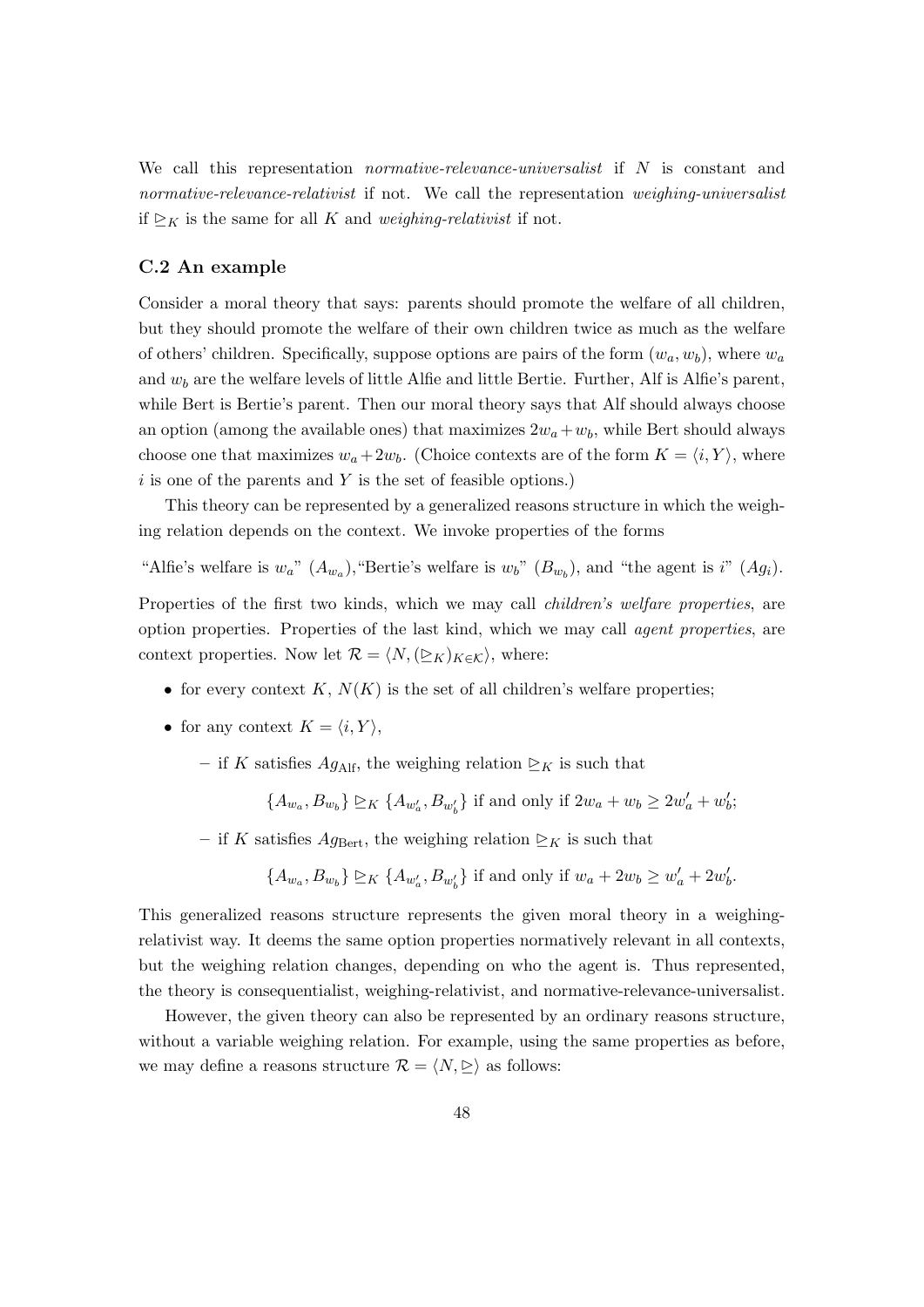- for every context  $K, N(K)$  is the set of all children's welfare properties and all agent properties;
- the weighing relation  $\geq$  is such that

$$
- \{A_{w_a}, B_{w_b}, Ag_{\text{Alf}}\} \trianglerighteq \{A_{w'_a}, B_{w'_b}, Ag_{\text{Alf}}\} \text{ if and only if } 2w_a + w_b \ge 2w'_a + w'_b; - \{A_{w_a}, B_{w_b}, Ag_{\text{Bert}}\} \trianglerighteq \{A_{w'_a}, B_{w'_b}, Ag_{\text{Bert}}\} \text{ if and only if } w_a + 2w_b \ge w'_a + 2w'_b.
$$

This reasons structure represents our moral theory in a non-consequentialist agentrelativist format, as discussed in Section 5.3. However, we can make an interesting observation: there is a sense in which, *conditional on the agent*, the reasons structure becomes consequentialist. Consider the *restriction* of  $\mathcal R$  to any domain  $\mathcal K'$  of contexts in which the agent is held fixed, i.e., either all contexts in which Alf is the agent, or all contexts in which Bert is the agent.<sup>73</sup> Then this restricted reasons structure, denoted  $\mathcal{R}|_{\mathcal{K}'}$ , is "essentially" consequentialist, in the sense that all context-related properties that were normatively relevant in the original reasons structure  $\mathcal R$  are redundant in  $\mathcal{R}|_{\mathcal{K}'}$ . (A property P is *redundant* in a reasons structure if it is contained in either all or none of the options' sets of normatively relevant properties and hence can be "deleted" from the reasons structure without changing the entailed deontic content.<sup>74</sup>)

A third representation of the given moral theory can be obtained by invoking properties of the forms

"The welfare of the agent's child is  $w_1$ "  $(C_{w_1})$ , "The other child's welfare is  $w_2$ "  $(O_{w_2})$ ,

where  $C_w$  and  $O_w$  are relational properties referring to Alfie's and Bertie's welfare when Alf is the agent, and to Bertie's and Alfie's welfare when Bert is the agent. Now we can define  $\mathcal{R} = \langle N, \triangleright \rangle$  as follows:

- for every context K,  $N(K)$  is the set of all properties of the forms  $C_{w_1}$  and  $O_{w_2}$ ;
- the weighing relation  $\geq$  is such that  $\{A_{w_1}, O_{w_2}\} \subseteq \{A_{w'_1}, O_{w'_2}\}$  if and only if  $2w_1 +$  $w_2 \geq 2w'_1 + w'_2$  $\frac{1}{2}$ .

<sup>&</sup>lt;sup>73</sup>The restriction of a reasons structure  $\mathcal{R} = \langle N, \ge \rangle$  to a subset K' of K is the reasons structure  $\mathcal{R}|_{\mathcal{K}'} = \langle N|_{\mathcal{K}'}, \geq |_{\mathcal{K}'}\rangle$  where  $N|_{\mathcal{K}'}$  is the restriction of the function N to the subdomain  $\mathcal{K}'$  and  $\geq |\mathcal{K}'|$  is the restriction of the relation  $\geq$  to relata that are subsets of some  $N(K)$  where K belongs K'.

<sup>&</sup>lt;sup>74</sup>In our example,  $\mathcal{R}|_{\mathcal{K}'}$  is deontically equivalent to a reasons structure  $\langle N', \geq' \rangle$  on the domain  $\mathcal{K}'$ arising from  $\langle N |_{K'} \rangle \geq |\kappa \rangle$  by deleting every occurrence of  $P \in \{Ag_{\text{Alf}}, Ag_{\text{Bert}}\}.$  Specifically,  $N'(K)$  $N(K)\backslash\{Ag_{\text{Alf}}, Ag_{\text{Bert}}\}$  for every K in K'; and for any property sets S and S' containing exactly one of Ag<sub>Alf</sub> and Ag<sub>Bert</sub>, we have  $S \setminus \{Ag_{\text{Alf}}, Ag_{\text{Bert}}\} \subseteq' S' \setminus \{Ag_{\text{Alf}}, Ag_{\text{Bert}}\}$  if and only if  $S \subseteq |\kappa S'|$ .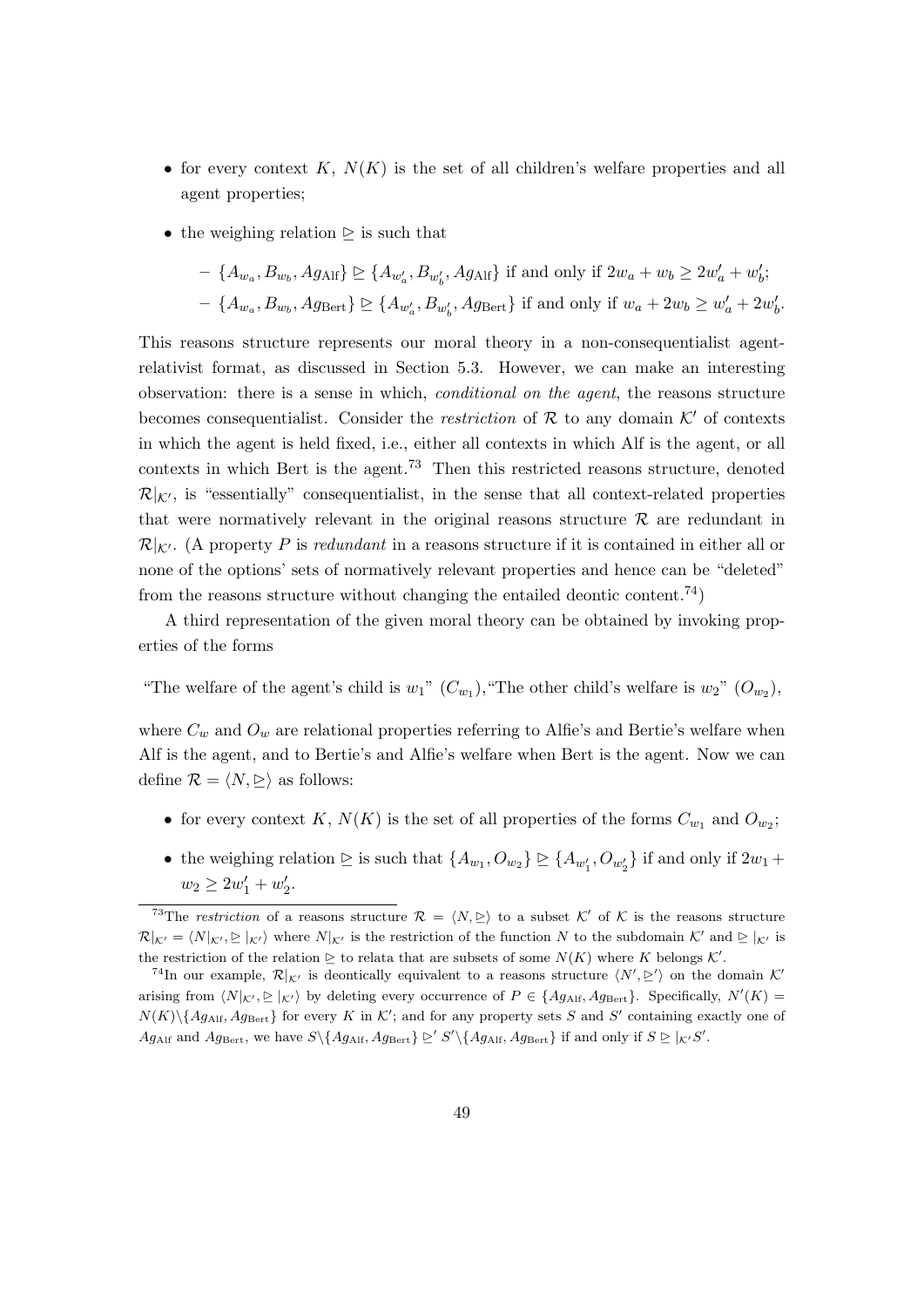Again, this yields a representation of our moral theory in a non-consequentialist agentrelativist format. Once more, the reasons structure becomes consequentialist, conditional on the agent. In fact, the restriction of  $R$  to contexts in which the agent is held fixed is consequentialist in the standard sense, even without any technical move of setting aside redundant properties. This is because, on any domain of contexts in which the agent does not vary,  $C_{w_1}$  and  $O_{w_2}$  will each be formally reclassified as option properties.<sup>75</sup>

#### C.3 An equivalence result

We now show that many instances of weighing relativism can be formally re-expressed in a weighing-universalist format, by suitably redefining the normative relevance function (but without changing the set  $P$  of admissible properties). We offer a construction in which the relativism shifts from the weighing dimension to the normative-relevance dimension (though it is also possible to eliminate relativism on both dimensions).

Call a generalized reasons structure  $\mathcal{R} = \langle N,(\succeq_K)_{K\in\mathcal{K}}\rangle$  *non-entangled* if it never deems any context properties normatively relevant that also make a difference to the weighing relation. Formally, let Z be the set of those context properties that are not normatively relevant in any context; then R is *non-entangled* if  $\geq K=\geq K'$  for any K and K' with  $\mathcal{P}(K) \cap Z = \mathcal{P}(K') \cap Z$ . Any consequentialist reasons structure is trivially non-entangled, because it deems no context properties normatively relevant at all.

**Fact:** Any non-entangled generalized reasons structure  $\mathcal{R} = \langle N,(\succeq_K)_{K\in\mathcal{K}}\rangle$  is deontically equivalent to an ordinary reasons structure  $\mathcal{R}'{=}\langle N', \trianglerighteq' \rangle$  where  $N'(K) \supseteq N(K)$  for all K.

To establish this fact, consider any generalized reasons structure  $\mathcal{R} = \langle N, (\triangleright_K)_{K \in \mathcal{K}} \rangle$ with a non-constant weighing relation. Define an ordinary reasons structure  $\mathcal{R}'$  =  $\langle N', \underline{\triangleright} \rangle$  for the same set  $P$  as follows:

- for any context K,  $N'(K) = N(K) \cup Z(K)$ , where  $Z(K)$  is the set of context properties in  $Z$  that are satisfied by  $K$ ;
- for any sets of properties S and T,  $S \succeq' T$  if and only if  $S' \succeq_K T'$  for some context K where  $S = S' \cup Z(K)$ ,  $T = T' \cup Z(K)$ , and S' and T' are disjoint from Z.

It is easy to verify that  $\mathcal{R}'$  entails the same rightness function as  $\mathcal{R}$ . Note further that, while  $R$  is weighing-relativist,  $R'$  is normative-relevance relativist. By slightly amending the construction of  $\mathcal{R}'$  or combining the present equivalence result with the earlier one from Section 6.2, one can also see that any non-entangled generalized reasons structure

<sup>&</sup>lt;sup>75</sup>This follows from our definitions in footnotes 17-19, applied to the appropriate subdomain  $K'$ .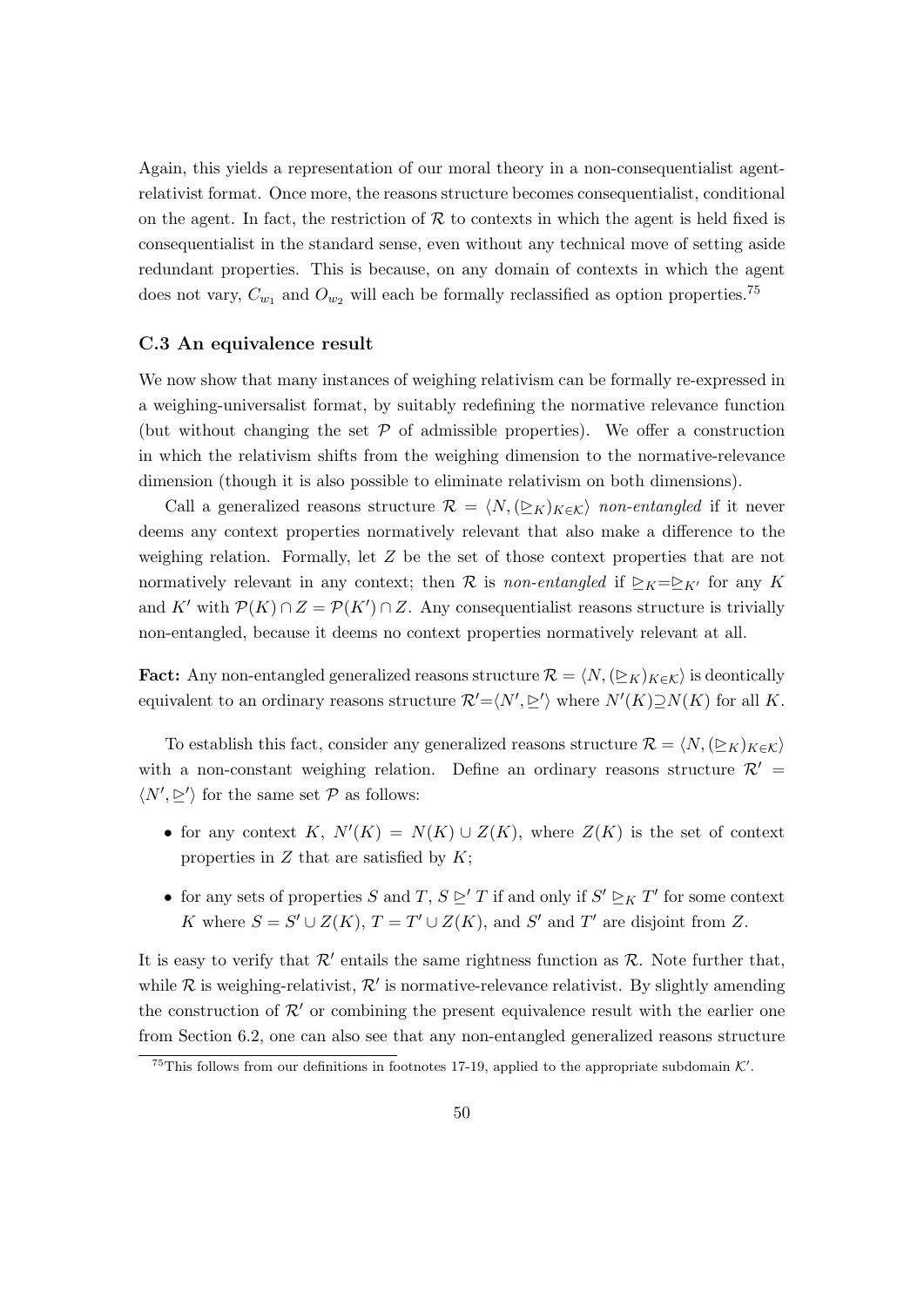that is weighing-relativist is deontically equivalent to an ordinary reasons structure that is universalist also with respect to the normative relevance function.

### Appendix D: Moral choices under uncertainty

In this final appendix, we discuss two ways in which our framework can capture moral choices under uncertainty. The first is to take the options of choice to be *lotteries* (also known as "gambles" or "risky prospects"), i.e., probability distributions over outcomes. The second is to take the options to be *Savage acts*, i.e., functions from states of the world to outcomes, where there is uncertainty about the state of the world. These two approaches follow, respectively, von Neumann and Morgenstern (1944) and Savage (1954).

### D.1 Options as lotteries

We have not made any special assumptions about the nature of the options that are available in each context  $K$ . They are simply drawn from some underlying set  $X$  of possible options. This could be any non-empty set. Just as we can take the options to be actions with known consequences, so we can take them to be lotteries. To make this precise, let O be some non-empty set of outcomes, such as payoffs, allocations of goods or welfare, or states of affairs. A *lottery* is a probability distribution over O, i.e., a function that assigns to every outcome a non-negative number (its probability), with a sum-total of 1 across all outcomes.<sup>76</sup> Let X be the set of all lotteries over O. Then, in each choice context K, the set  $[K]$  is the set of available lotteries. A rightness function R, as before, assigns to each context the set of those options that are "right" or "permissible" in that context, i.e., it selects the lotteries that may be permissibly chosen.

To illustrate how we can represent some familiar normative theories of choice under uncertainty, consider two examples, each applied to the simple case where each element of the outcome set  $O$  is a particular welfare level that is attained under the given outcome.

- Expected-welfare maximization: Choose a lottery which maximizes the *expected welfare* (defined as the lottery's probability-weighted average of the welfare levels in the outcome set).
- Maximin: Choose a lottery for which the minimum welfare level whose probability is non-zero is maximal.

 $^{76}$ We here consider the simplest case, in which each lottery assigns non-zero probability to only finitely many outcomes. Of course, our analysis can be extended to measurable sets O.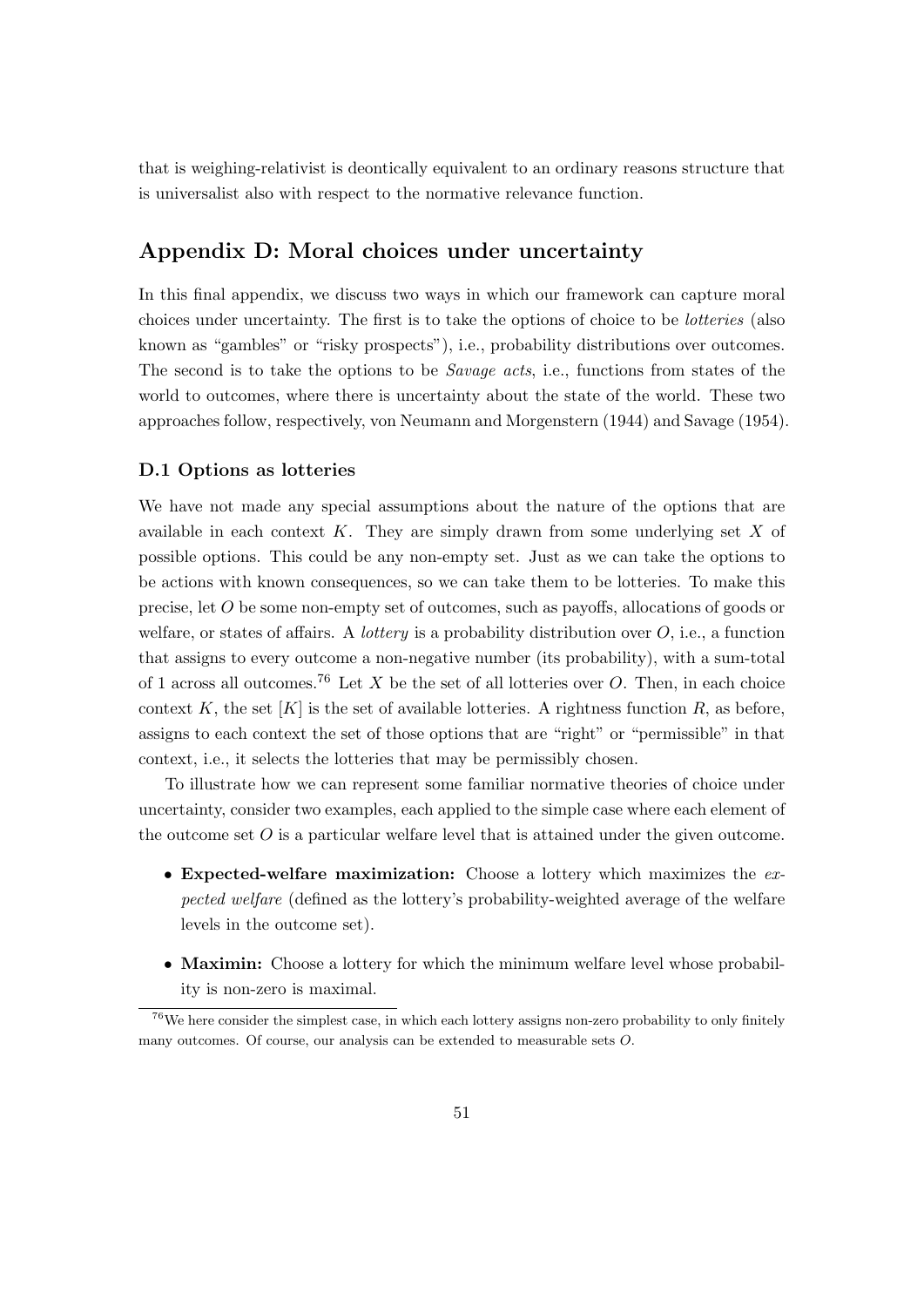Each of these theories admits a straightforward reason-based representation. To represent expected-welfare maximization, we must invoke properties of the form

$$
P_{\exp=w}
$$
: "The expected welfare is  $w$ ",

where w is some real number. Call such properties *expected-welfare properties*. Now the reasons structure is  $\mathcal{R} = \langle N, \geq \rangle$ , where:

- for every context K,  $N(K)$  is the set of all expected-welfare properties;
- the weighing relation ranks singleton sets consisting of expected-welfare properties such that  ${P_{\text{exp}=w}} \ge {P_{\text{exp}=w'}}$  if and only if  $w \ge w'$ .

To represent maximin, we must invoke properties of the form

 $P_{\text{min}=w}$ : "The minimum welfare whose probability is non-zero is w",

where w is some real number. Call such properties *minimum-welfare properties*. Now the reasons structure is  $\mathcal{R} = \langle N, \triangleright \rangle$ , where:

- for every context  $K, N(K)$  is the set of all minimum-welfare properties;
- the weighing relation ranks singleton sets consisting of minimum-welfare properties such that  ${P_{\min=w}} \ge {P_{\min=w'}}$  if and only if  $w \ge w'$ .

Both theories count as consequentialist in our taxonomy, since the properties they deem relevant, expected-welfare or minimum-welfare properties, are option properties. Whether a lottery has a property such as  $P_{\exp=w}$  or  $P_{\min=w}$  does not depend on the context.

We can define many other properties of lotteries, such as their variance, the difference between the best and the worst outcomes they may yield with non-zero probability, or the difference between their expected value and the average expected value across all the available lotteries. While the first two of these examples are still option properties, the last is a relational property; it depends not only on the lottery under consideration but also on the other available lotteries. Formally, the extension of any property in the present case is always the set of those lottery-context pairs that have the property.

Once we understand that options can be lotteries, and that those lotteries can have a variety of properties in each context, it should be clear that normative theories that deal with lotteries are just as easily representable as are theories for which options do not take this form. Our taxonomy continues to apply and can even be extended. For example, one might distinguish between theories according to which only "modal" properties matter – i.e., properties that depend only on what can or cannot happen with non-zero probability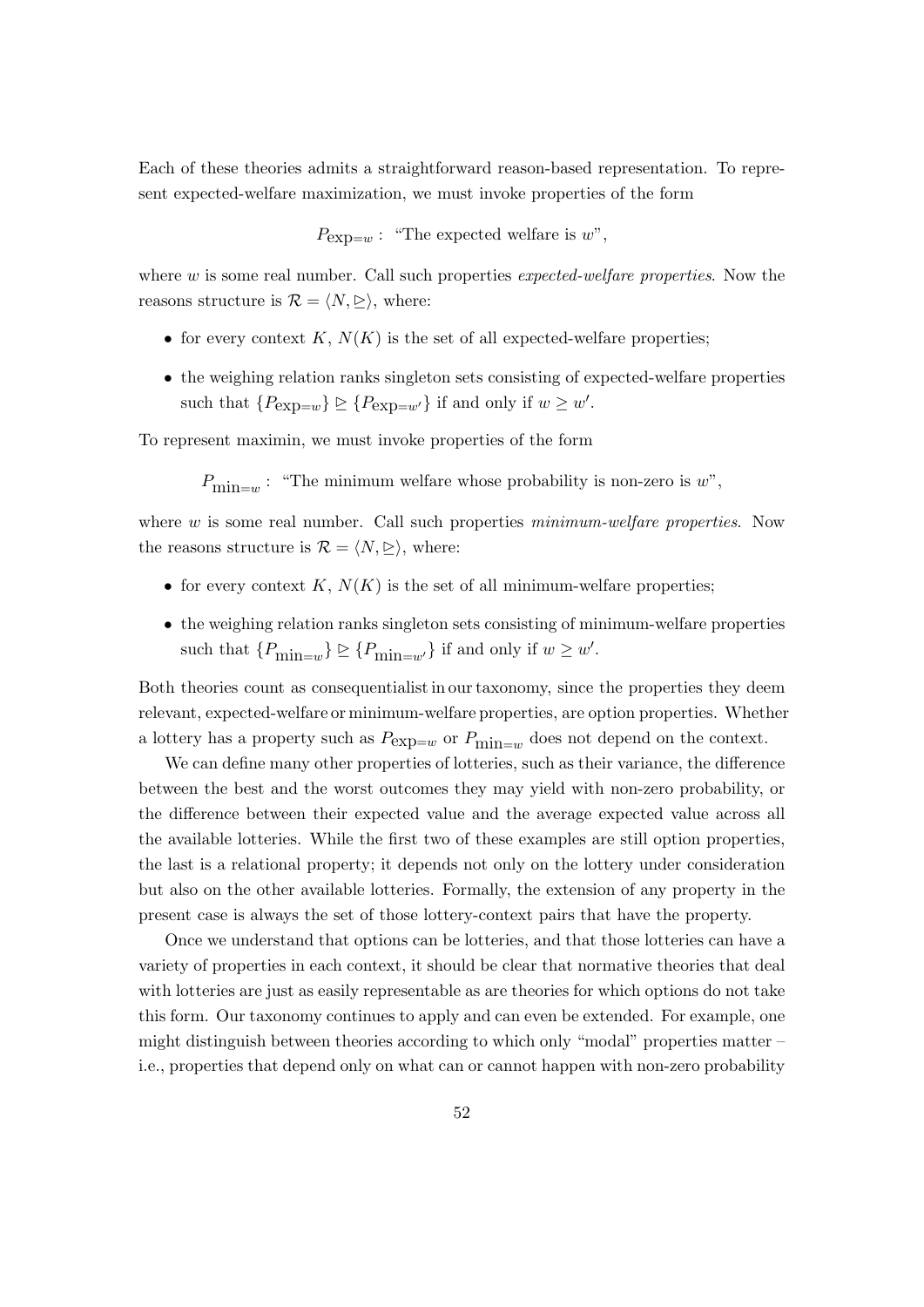– and theories according to which "probabilistic" properties matter too – i.e., properties which depend also on the numerical probabilities of possible outcomes. The maximin theory is purely modal; expected-welfare maximization is probabilistic.

### D.2 Options as Savage acts

While lotteries explicitly encode the probabilities of outcomes, our second approach to capturing uncertainty is different. A *Savage act* is a specification of what will happen in each one of several possible states of the world, given that one performs the act. No assignment of probabilities is built into a Savage act. Formally, we assume that there is a non-empty set  $S$  of possible states of the world; these are beyond a given agent's control. The different states could be different weather conditions (e.g., whether there is a drought or not), different economic circumstances (e.g., the level of growth), different health conditions (e.g., who does or does not get ill), or any other external circumstances on which the outcome of an agent's actions may depend. As before, we assume that there is a set O of possible outcomes that might result from taking action. A *Savage act* is a function from the set  $S$  into the set  $O$ . It assigns to each state of the world the outcome that would result from performing the act in that state. The set  $X$  of possible options then consists of all Savage acts, and as before,  $[K]$  will always be some subset of X.

For example, suppose there are two states of the world: "flood" and "no flood". The Savage act of "building a flood protection barrier" would yield the outcome "moderate cost" in the state "no flood" (say, a payoff of  $-100$ ), and the outcome "moderate cost" and lucky escape" in the state "flood" (which, say, also generates a payoff of  $-100$ ). The Savage act of "building no flood protection barrier" would yield the outcome "no cost" in the state "no flood" (say, a payoff of 0), and the outcome "disaster" in the state "flood" (say, a payoff of  $-1000$ ). Our assessment of those Savage acts may focus on a variety of properties, such as their worst or best possible outcomes, or the amount of "regret" we would experience if our choice led to a bad outcome. Here are two illustrative theories:

- Maximax: Choose a Savage act with the greatest best-case scenario. In our example, this theory would recommend building no flood protection barrier.
- Regret minimization: Choose a Savage act which minimizes maximal regret, where the *regret* in each state of the world is the discrepancy between the actual outcome in that state and the best possible outcome one could have attained through some available act. In our example, the maximal regret for "building a flood protection barrier" would be 100. This is the regret we would experience in case no flood occurs. By contrast, the maximal regret for "building no flood